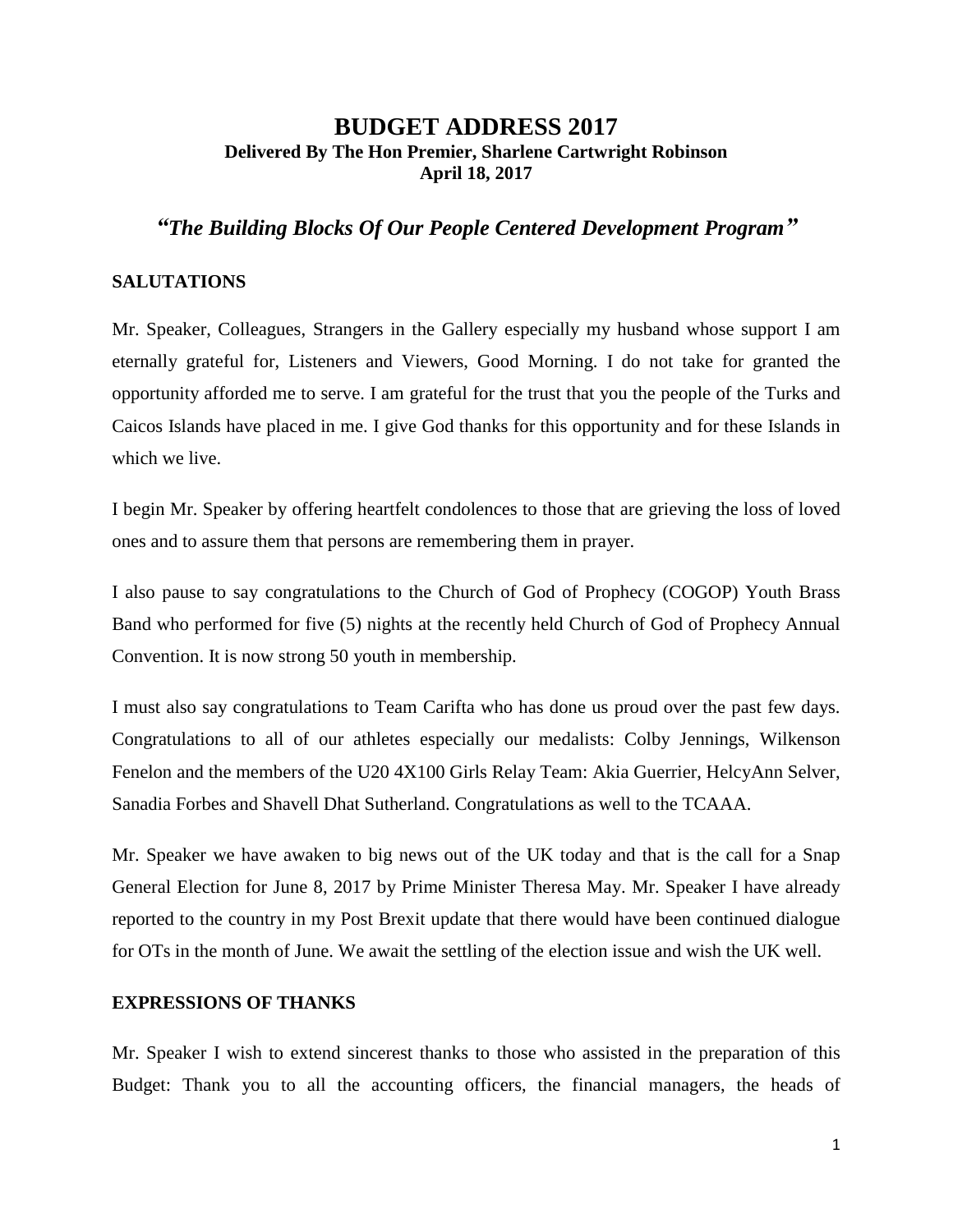departments and heads of secretariats. I especially wish to thank the Ministry of Finance with special thanks to PS Finance, the Budget Director, the Deputy Budget Director and the Director of SPPD whose hard work is manifested in the production of this Budget. As stated before in this Hon House the Finance Team ran with the vision for an early Budget and even when I felt that it was sometimes too much pressure, they remained committed to the vision. To say anything else would be to cheat and rob this strong ladies team of hard workers of their well due praise. Contrary to what some have reported out there. The Budget Circular was approved in Cabinet on January 11, 2017 with a project date of May 13, 2017 to lay the Budget in this Hon House. The FSPS was approved in Cabinet on February 11, 2017 setting out the strategy, revenues and expenditures. Imagine our delight when the UK's approval came on March 9, 2017. This allowed the Finance Team to push ahead. We are grateful to the CFO for his assistance in the short term of our working together and to the FCO for their welcomed early response and approval.

Mr. Speaker, I wish to also thank those that continue to partner with the people of the Turks and Caicos Islands – regional and international – who continue to aid in the development of these Islands and I mention the UK Government through the OT Unit of Department for International Development and the OTs Department of the Foreign and Commonwealth Office (FCO), the Caribbean Development Bank (CDB) and the European Union (EU).

### **OPENING REMARKS**

Today, Mr. Speaker marks my first Budget Address. Each year, as Leader of the Opposition I chose a new Theme. In 2013, I themed my Address, "TCI: In the midst of uncertainty, struggle and challenges'". In 2014, I repeated the theme with a slight tweak, "TCI: In the midst of uncertainty, struggle and challenges. More of the same." Mr. Speaker, last year I called for the Government to be stronger for its people, more visionary and to place the people at the center of its decisions, dialogue and development through a clarion call "A Call For Strong, Visionary, People – Centered Executive Leadership". While it is fitting to repeat any of these themes, my team held the Government into account for its stewardship pointing out to our people why there was a need for a change. Mr. Speaker the people have spoken and change is here.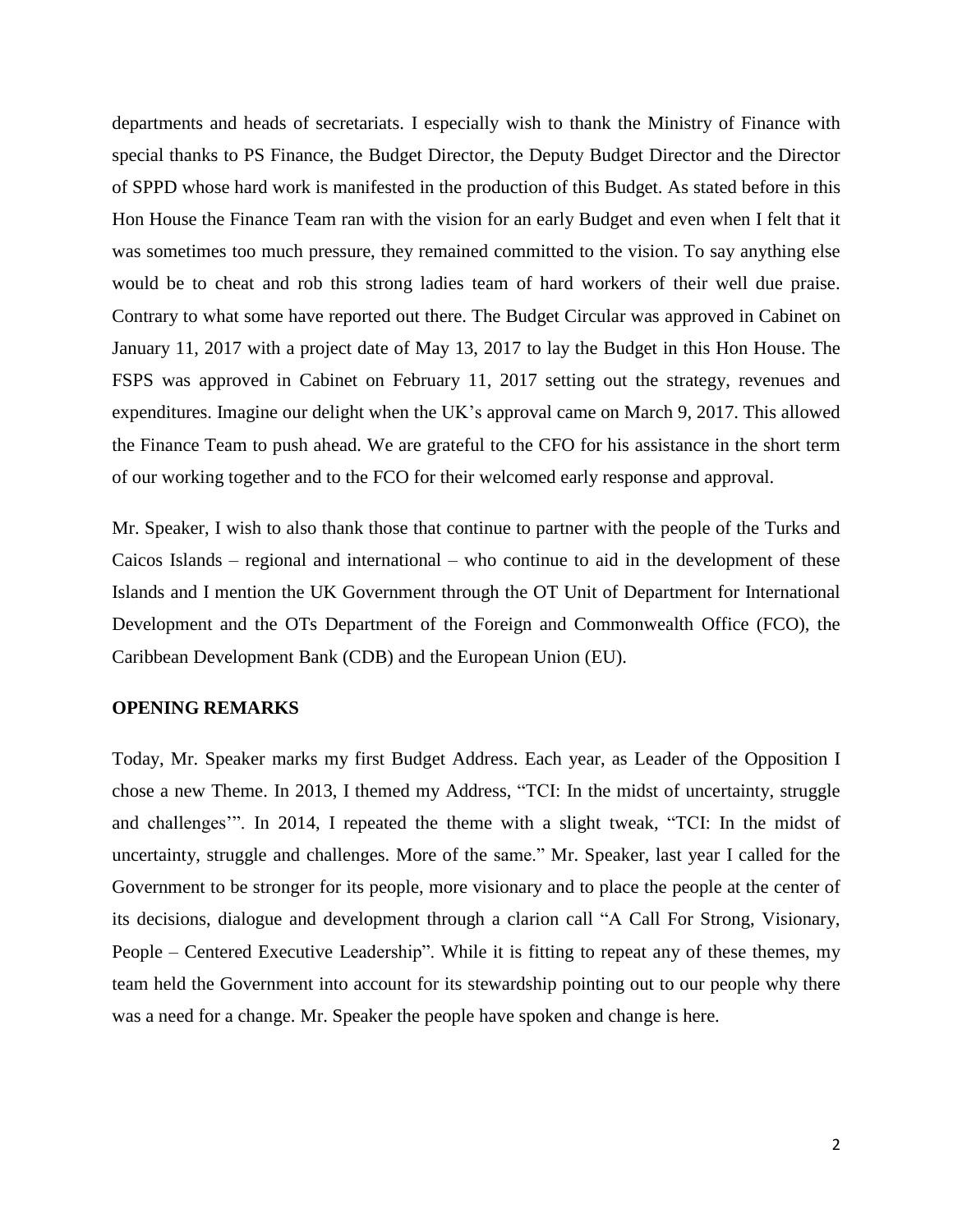Mr. Speaker nonetheless it is important that I title my first Budget Address in a way that sums up the early priorities in this Budget document. I have therefore titled it simple "The Building Blocks Of Our People Centered Development Program".

Mr. Speaker this also marks the  $40<sup>th</sup>$  Budget for our country with the first being presented in 1977 following the General Elections of 1976. It is good to stand on the shoulders of those who have gone before and I remain grateful to those pioneers who blaze the trail especially our country's first Chief Minister and only named National Hero, the Most Excellent The Hon James Alexander George Smith McCartney.

Mr. Speaker we have the opportunity as a newly elected Government to shape a Budget with our first four months and this affords us the opportunity to begin to set the people's priorities in motion: the economy with a focus on job creation, national security, healthcare, youth and infrastructure.

Our people voted change on this platform and we must deliver.

#### **ECONOMIC OVERVIEW**

Mr. Speaker the Turks and Caicos Islands Government Statistics Department is forecasting that the country will experience economic growth of more than 4 percent in 2017. This comes at a time when most of our regional counterparts are struggling to achieve growth of 1 percent. Mr. Speaker the Statistics Department feels that this growth will be facilitated by an "uptick" in public investment and other large-scale projects, and should stabilize at a potential rate of 3 percent over the medium term. However, my Government understands that any prospect for long-term growth will require a continuous, concerted effort to create an environment that is conducive for private sector investment. This can only be achieved by simplifying the investment approval process, and removing other barriers, which affect investment decisions and profitability.

### **Improving the Labour Market**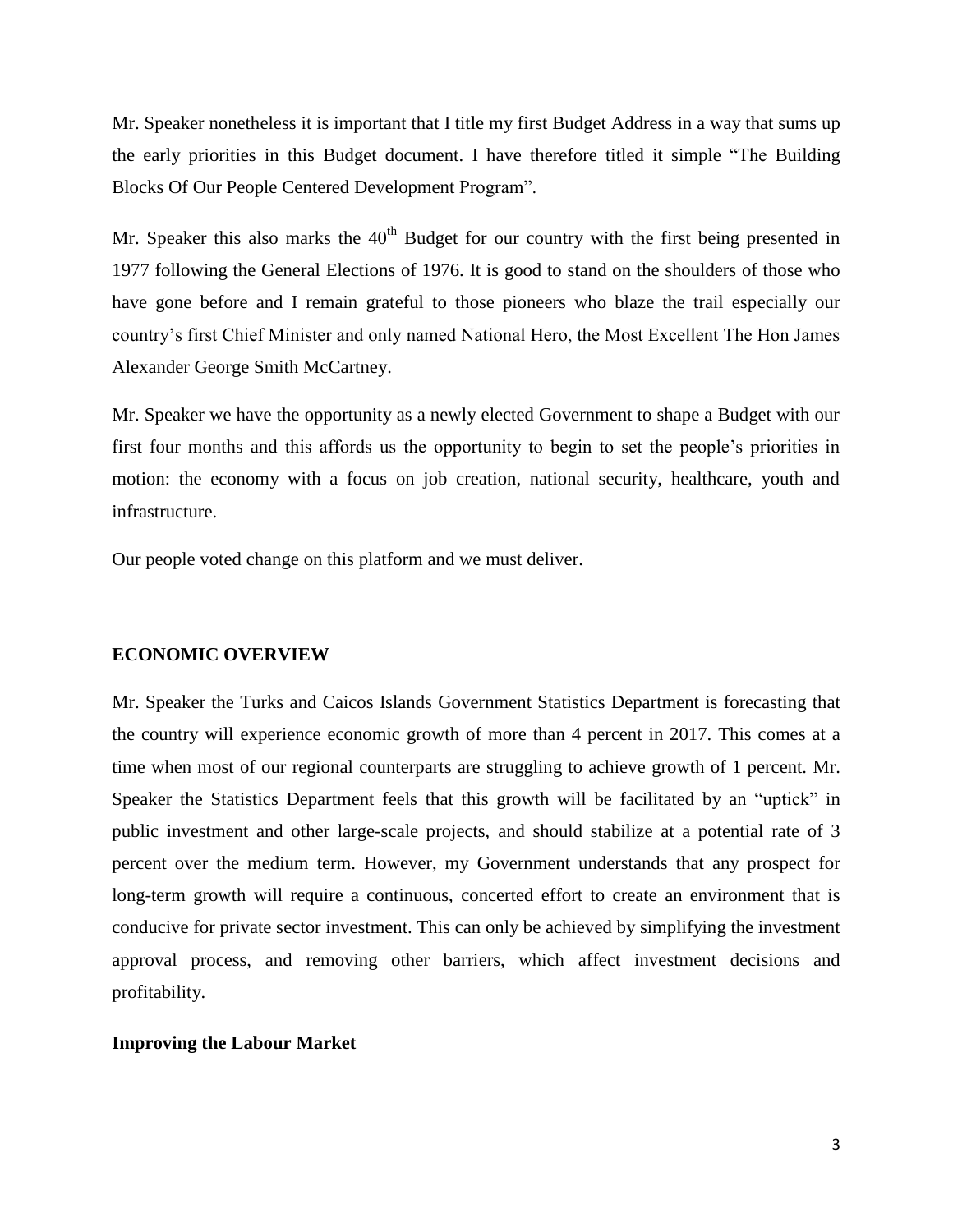To this end Mr. Speaker, my Government will continue the process of enhancing labor market legislations and putting measures in place, which will target education programs that will help to improve labor productivity and mobility across all sectors of our economy, which will help to eliminate the issues of unemployment among our citizens. Mr. Speaker we campaigned on the need for a labour skills assessment and as shadow minister for Border Control, I continued the call for this exercise and we are grateful that the former Government began this exercise and this Government of "change" will ensure that National Skills Assessment Report is used to assist in building country.

### **Friendlier Business Environment In A Diversified Economy**

Mr. Speaker, my Government will continue the process of finding ways of reducing the cost of doing business in the Turks and Caicos Islands, specifically in terms of obtaining the different licenses to operate, obtaining critical work permit and labour clearances and obtaining construction permits. My Government will also explore the potential for expansion and diversification of our economy, which will help the country in achieving sustained economic growth going forward.

### **Sustainable and Beneficial Growth For All**

Mr. Speaker, the attainment of sustainable economic growth will be one of the main policy actions of my Government over the next four years. I want the people of the Turks and Caicos to know that their Government understand and has accepted that economic growth is not a sufficient condition for equitable development. Hence, the Government will ensure that the economic growth of this country is felt by all members of our society. Mr. Speaker, our GDP per capital may be considered high when compared to our regional counterparts, we understand that this is just an average and there are of the view that this GDP per capital figure does not represent adequately. Mr. Speaker, it is for this reason that my Government will put measures in place to address the recommendations outlined in the 2012 Country Poverty Assessment. This will ensure that all of our people prosper.

Mr. Speaker, the department of Statistics conducted its first labor force survey which was recently completed. As this was the first labor force, survey to be conducted, the process of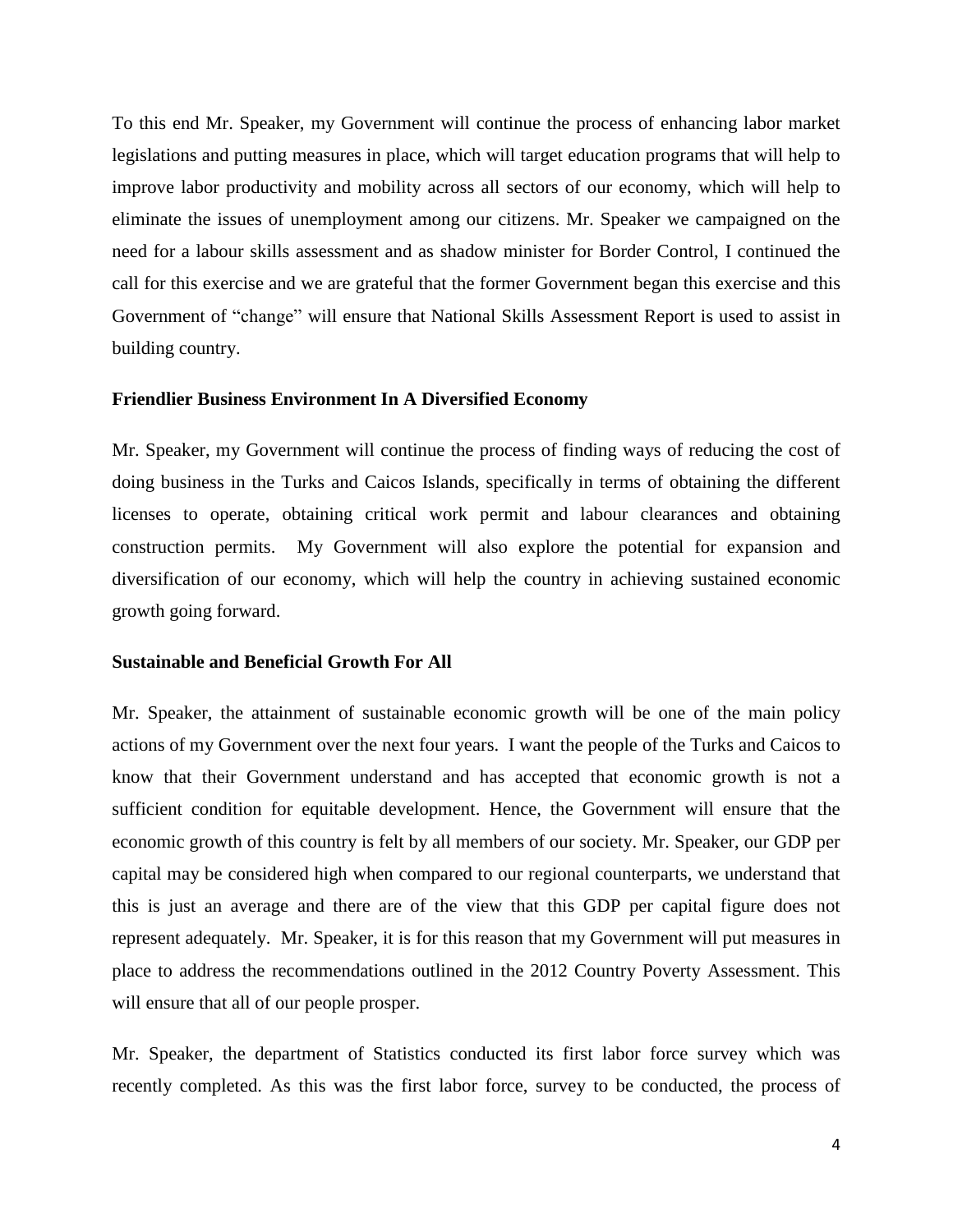obtaining the labor indicators is taking some time. However, the results of this survey will be published in short order and we will get a clear indication of the unemployment rate for the Turks and Caicos Islands. This will help the Government in designing policies and programs going forward, which will ensure that our people are employed.

The Statistics Department has however indicated that preliminary results for the last quarter of 2016 showed an unemployment rate of less than 8 percent.

Mr. Speaker, my Government will be paying close attention to these labour indicators. To this end, you will notice that we have increased the survey budget for the statistics department from \$54,000 to \$100,000 in this fiscal year. This will enable the department to conduct two labour force surveys.

Mr. Speaker, during our first one hundred days with in Government we have been able to assist this department with the purchase of 16 tablets. Additionally, staff was trained on the use of survey solutions which would enable staff to conduct the labour force survey using tablets. This will ensure a faster delivery time on employment indicators.

Mr. Speaker, I am pleased to say that during the first quarter of this calendar year (January – March), imports increased by 10.5% and exports increased by 12.6%. This is a sign that something is happening in this economy.

### **FINANCIAL PERFORMANCE 2016-17**

Mr. Speaker as we continue to finalize the Turks and Caicos Islands financial data, the preliminary results for fiscal year 2016-17 shows a potential, Net Operating Balance of \$35.7 million. This is so, as Revenues for the year totaled roughly \$267.2 million and was approximately \$11.5 million or 4.5% above the budgeted amount while being marginally above the previous year's results. This positive variance is accredited to the positive movements in the real estate industry resulting in stamp duties on land transactions and strong performance in the tourism sector.

The preliminary results show that Operating Expenses and Staff Costs were approximately \$8 million or 4% below planned expenditure. In the case of the development fund expenditure for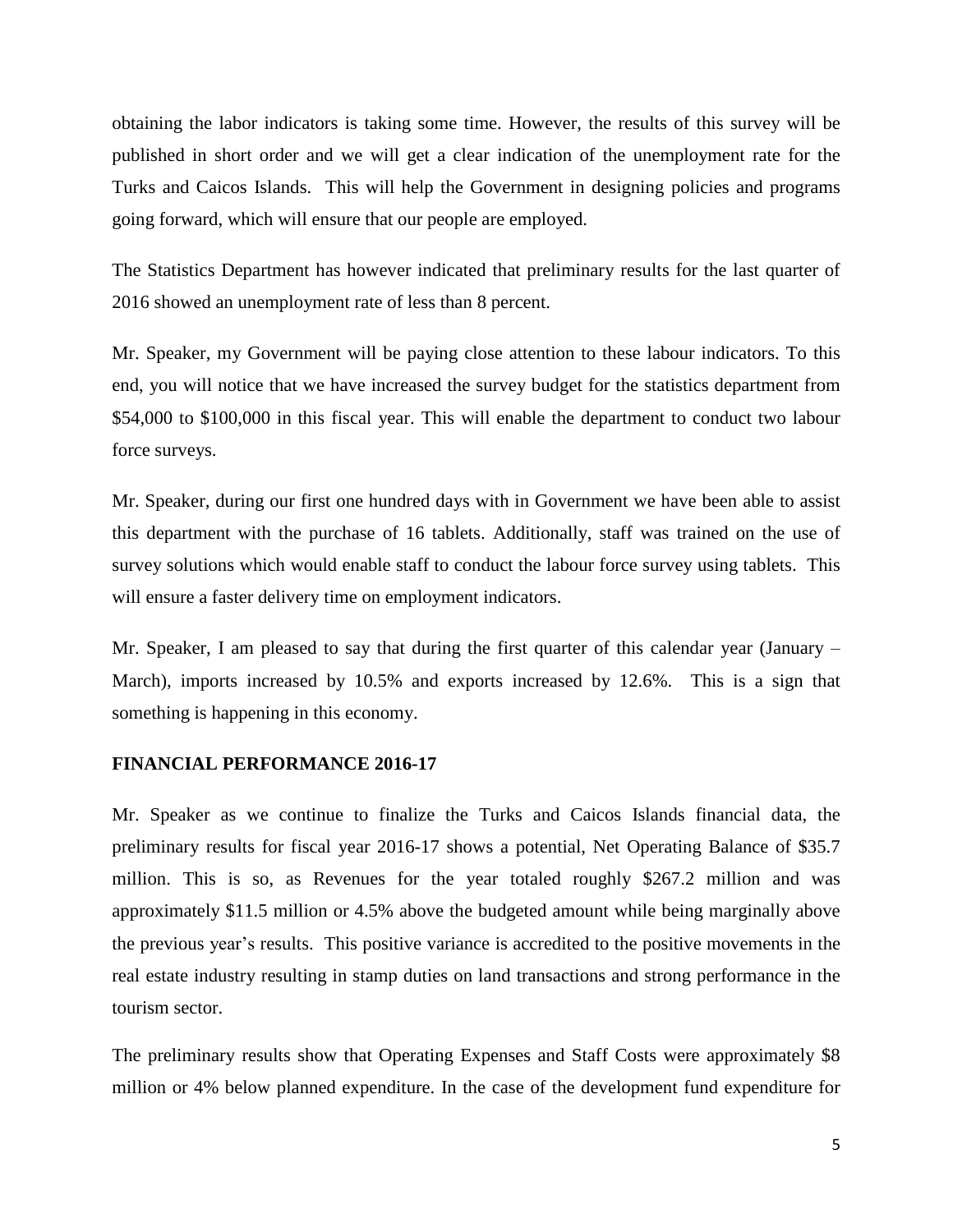the fiscal year, including projects that were noted for 2015-16 was \$23.4 million. That is approximately \$18 million below budget projects. However, I am happy to report that Cabinet has noted that the remaining projects for contracts will be signed shortly.

## **BUDGET 2017-18**

The planned expenditure for 2017-18 is \$267.9 million that is, 6.2% higher than the approved budget for 2016-17 and 5% higher than the revised budget.

Recurrent Expenditure of \$223.5 million is 83% of the total expenditure and 82% of recurrent revenue; Non-Recurrent Expenditure of \$6.0 million is 2% of expenditure. Capital expenditure is \$38.3 million or 14% of total expenditure.

- Staff costs account for \$89.2 million or 32.6% of recurrent revenue and 40% of recurrent expenditure. It is 10% over the Original Budget and 17.8% over the forecast outturn. Included in this budget are over (150) vacant posts of which approximately (100) are newly created vacancies.
	- o 18 new police Officers
	- o 7 immigration Officers
	- o 19 Home Affairs 10 prison officers (5 were approved in the fifth Sup).
	- o 10 Officers in the Ministry of Finance 5 customs Officers
	- o 4 new positions in the AGC
	- o 10 New positions Education
	- o 6 New Positions in the Ministry of Tourism
	- o 9 new positions in Ministry of Health
	- o 5 Infrastructure, Housing and Planning
	- o 1 for the DPP's office,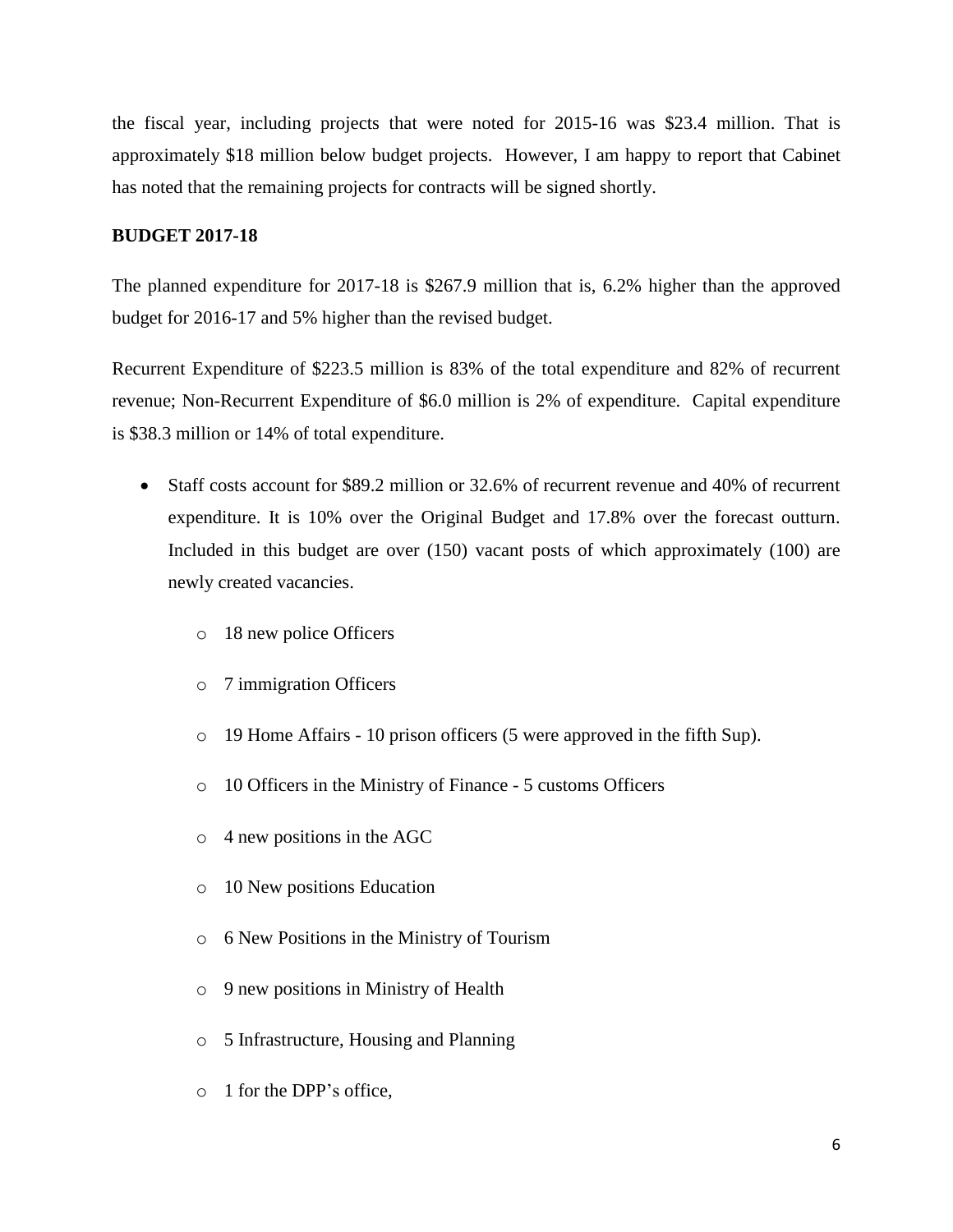- o 1 for DG's Office to support the Performance Appraisal Process
- o 1 Judiciary
- Pensions and gratuities expenses account for \$6.2 million or just under 2% of recurrent revenue and 2.69% of recurrent expenditure. This is 6.92% over the previous year's budget allocation. In this budget, it is assumed that at least two former legislators will attain pensionable age during the period resulting in lump sum gratuity payments.
- Local Travel and Subsistence is \$2.6 million 1.5% lower than the revised budget of 2016-17 and 1.16% of the recurrent expenses. My Government will seek to put measures in place to reduce the local travel and hope to realize much needed savings in this area.
- International travel and subsistence has been reduced by 13.7% over the revised budget and accounts for 0.74% of recurrent expenses. Further savings will be realized as the year advances, as my Government commits to a review of the current travel policy inherited from our predecessors.
- Utility and communication expenses accounts for 2.4% of recurrent expenses and is 5.4% lower than the revised budget for 2016-17.
- Rental of Assets 3.18% lower than the revised budget for 2016-17 and 2.2% of total costs. Rental charges are expected to be reduced exponentially as the Government invest in the acquisition of properties. A further \$1m has been allocated for compulsory acquisition in the financial year. It is my Government's plan to invite Official Proposals later this year for the building of a Government Complex in Providenciales. It is so important to lift the image and establish a true Government presence in Providenciales.
- Subvention Charges (Excluding NHIB) is \$12.0 million is 4% of revenue and 5% of expenses. It is reflected as 5% lower than the 2016/17 revised budget because the National Audit Office has been removed from Subvention to a Department of Government.
- The Integrity Commission's budget has increased by 17.9% over the revised budget.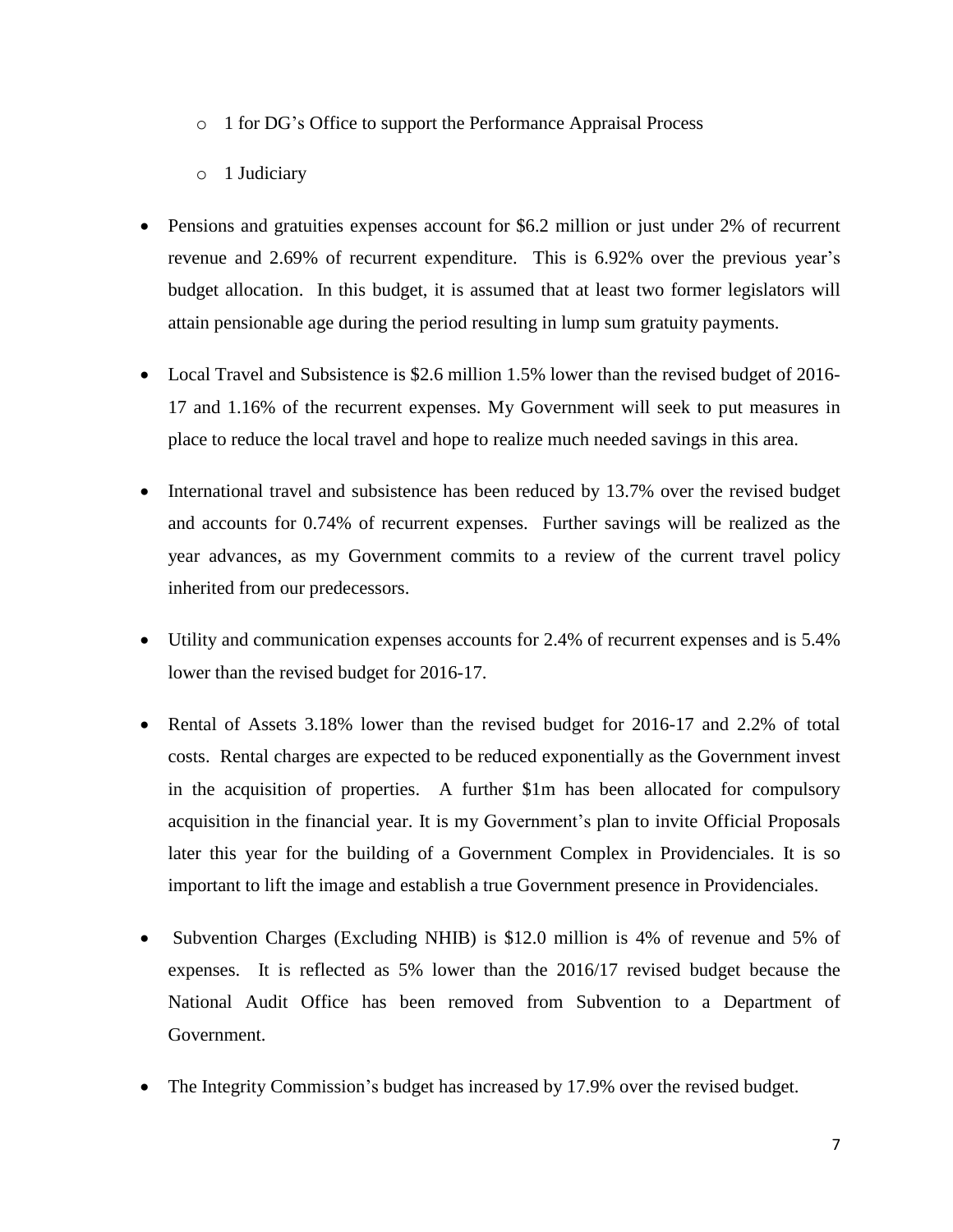• The Community College's subvention has been increased by 22.5% over the original estimates of 2016-17.

FY 17/18 this Government has committed to undertake a review of the financial and governance structures and operations of all statutory bodies across the Turks and Caicos Islands.

- Hosting and Entertainment has been reduced by 20% over the 2016-17 revised budget. It now accounts for 0.32% of the recurrent expenses.
- Training expense across ministries, have been increased by 16.5% and now accounts for 0.33% of the budget.
- Approximately, \$23.9 million will be transferred to the NHIB to facilitate the treatment abroad programme, and subsidize the health care costs for Wards of the State, the indigent population and utility charges for the hospitals. Whilst this allocation is 9.0% lower than the revised budget for 2016-17 it accounts for 10.4% of the recurrent budget.
- Infrastructure unitary payments for the hospitals is budgeted at \$19.6m.
- Mr. Speaker overall transfer for the operations of the cumulative 30 bed health facilities in Grand Turk (10) and Providenciales (20) is a minimum of \$50.8 million.
- Maintenance allocation is \$8.6 million or 4% of recurrent expenses and 3% of recurrent revenue.
- The Contingency Fund is now at \$7m or 3% of the recurrent budget is \$2m higher than the approved budget for 2016-17.

The major areas of spending in the budget are:

1. \$66.7m or 25.0% of total expenditure for the Ministry of Health, Agriculture and Human Services and \$62.7 million of recurrent expenses. It is approximately 1% lower than the revised budget. This is primarily because the subvention to the NHIP has been reduced by approximately \$2 million.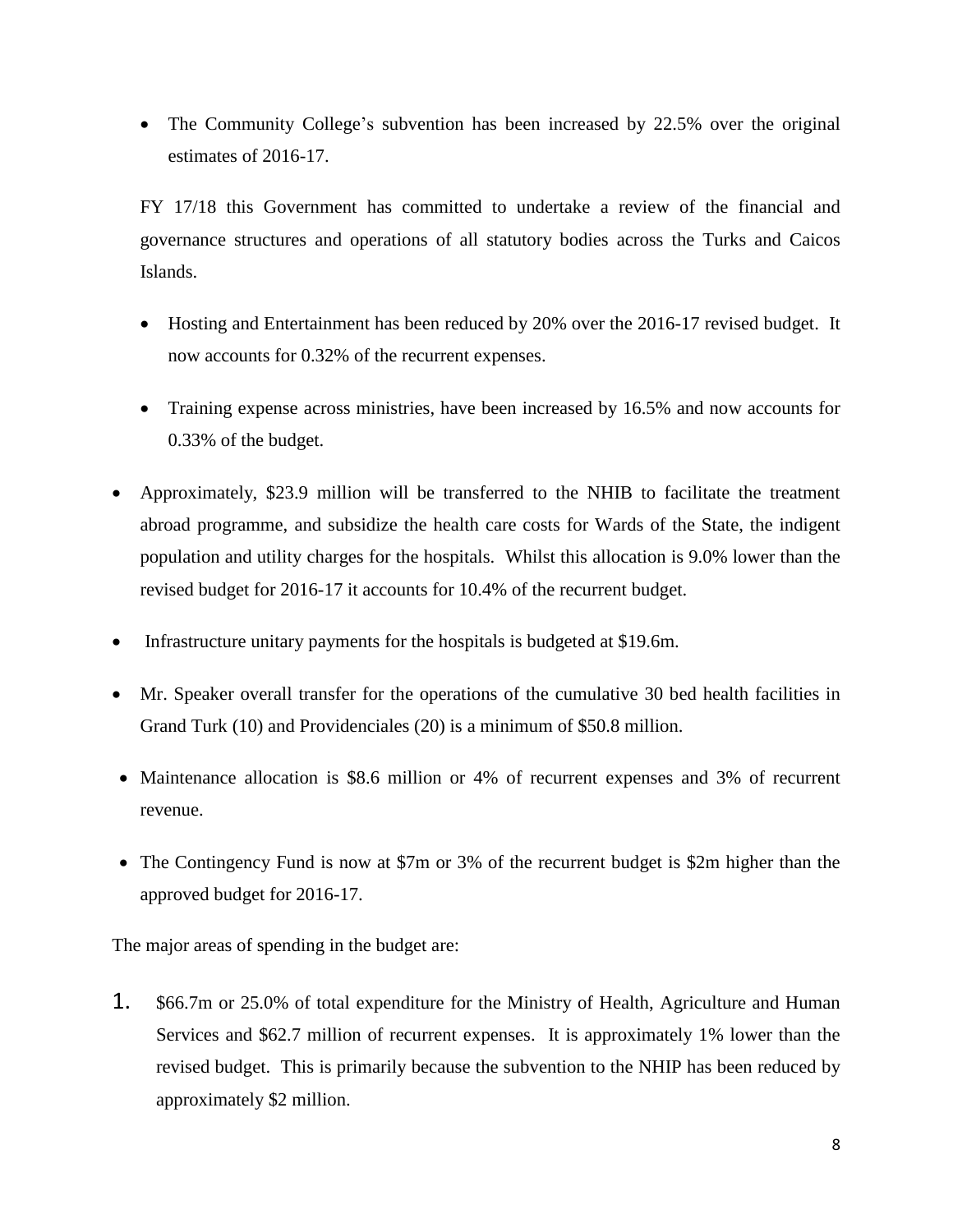- 2. \$41.0m or 15.3% of total expenditure for the Ministry of Education, Youth and Library Services. That is \$29.5m of recurrent expenditure or 5% over the revised budget of 2016- 17and 11.5 million in Capital Expenditure.
	- Capital Expenditure allocations for Long Bay Phase 3 \$ 2m.
	- A new primary school in Providenciales is being funding through the EDF 11 programme.
- 3. \$24.5m or 9.3 % of the total budget for the Ministry of Infrastructure, Housing and Planning. That is \$16.4 million for recurrent expenses and \$8.2 million for Capital expenses. This amount includes \$4.0m for road repairs and improvements.
- 4. \$29.8m or 11% of total expenditure for the Royal Turks and Caicos Islands Police Force. Funding has been allocated to support the CCTV programme across specific areas and 18 new staff. That is 25.2million for recurrent expenses and 4.7 million for Capital expenses. This is 1.5% higher than the revised budget for 2016-17. Of note, \$1.2 million has been redirected from the SIPT programme to the operational budget for the Police.
- 5. \$20.3m or 7.6% for the Ministry of Finance, Trade and Investment; \$19.0 million for recurrent expenses or 6.7% above the revised budget for 2016-17. Capital expenses \$1.2. The portfolio ministry will oversee CDB Solid Waste Management program, Sea Defense, Rebasing of the National accounts and a national housing and listing exercise.
- 6. \$14.8m or 5.5% can be announced for the Ministry of Home Affairs, Transportation and Communications including 10 new staff for the Prison and two for the Fire Department. A National Emergency Operation Centre is being proposed over the two years 2017-18 and 2018-19.
- 7. \$9.9m or 3.7% for the Office of the Deputy Premier and Ministry of Border Control and Employment. This is a 9.4% increase in recurrent expenses over the revised budget for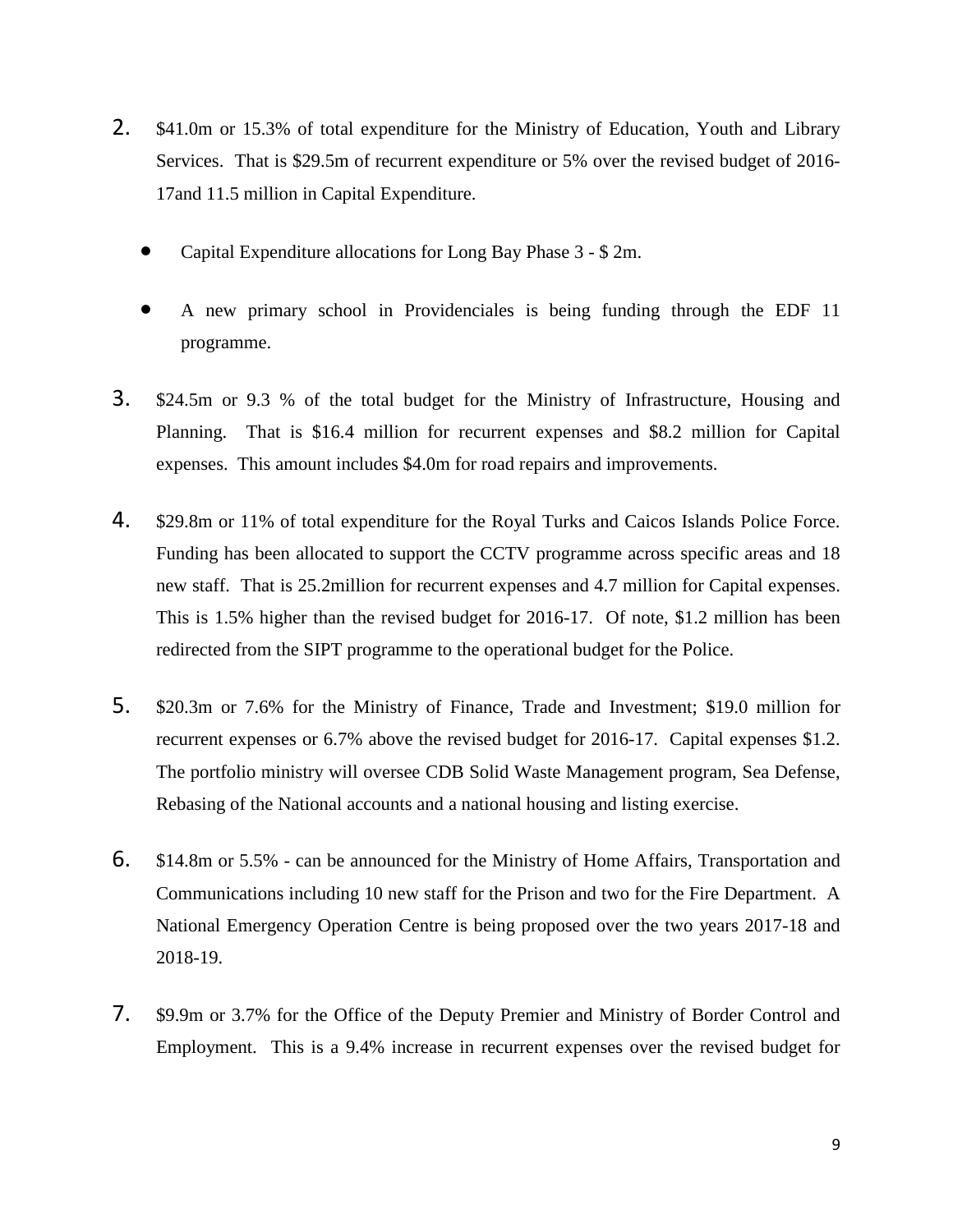2016-17. The allocation to recurrent expense is \$8.2 million and \$1.7 million in Capital expenses.

- 8. \$9.5m or 3.5% for the Ministry of Tourism, Environment, Heritage and Culture. With recurrent budget allocation of \$7.5 million or 3.0% ahead of the revised budget for the prior year. Capital expenditure is \$2million
- 9. There will be a \$9.6m or 3.6% of the total budget for the Judicial Administration of which 9.5 million is being allocated for recurrent expenses. Allocation for the SIPT programme is \$5.4 million that is approximately \$1.1 million or 10.4% lower than the revised budget for the previous year.
- 10. Finally, there will be \$7m or 2.6% of the total budget for the Attorney General's Chambers. Recurrent expenses will account for \$6.4 million which is 1.3% lower than the revised budget. Capital Expenditure for the AGC is \$550,000.

Within the proposed budget there will also be:

- \$18.4m for pensions and gratuities, contingency fund and debt servicing.
- \$6.6m for the Governor's Office
- \$3.3m for the House of Assembly
- \$2.5m for the Premier's Office and District Administration
- \$2.3m for the Deputy Governor's Office
- \$1.6m for the Director of Public Prosecutions

### **The Capital Programme**

Mr. Speaker, the Green pages of the National Budget Booklet is the Public Sector Investment Programme (PSIP) or the capital expenditure section of the National Budget. The PSIP is very important to this government, as it is the budgeting and strategic planning tool that this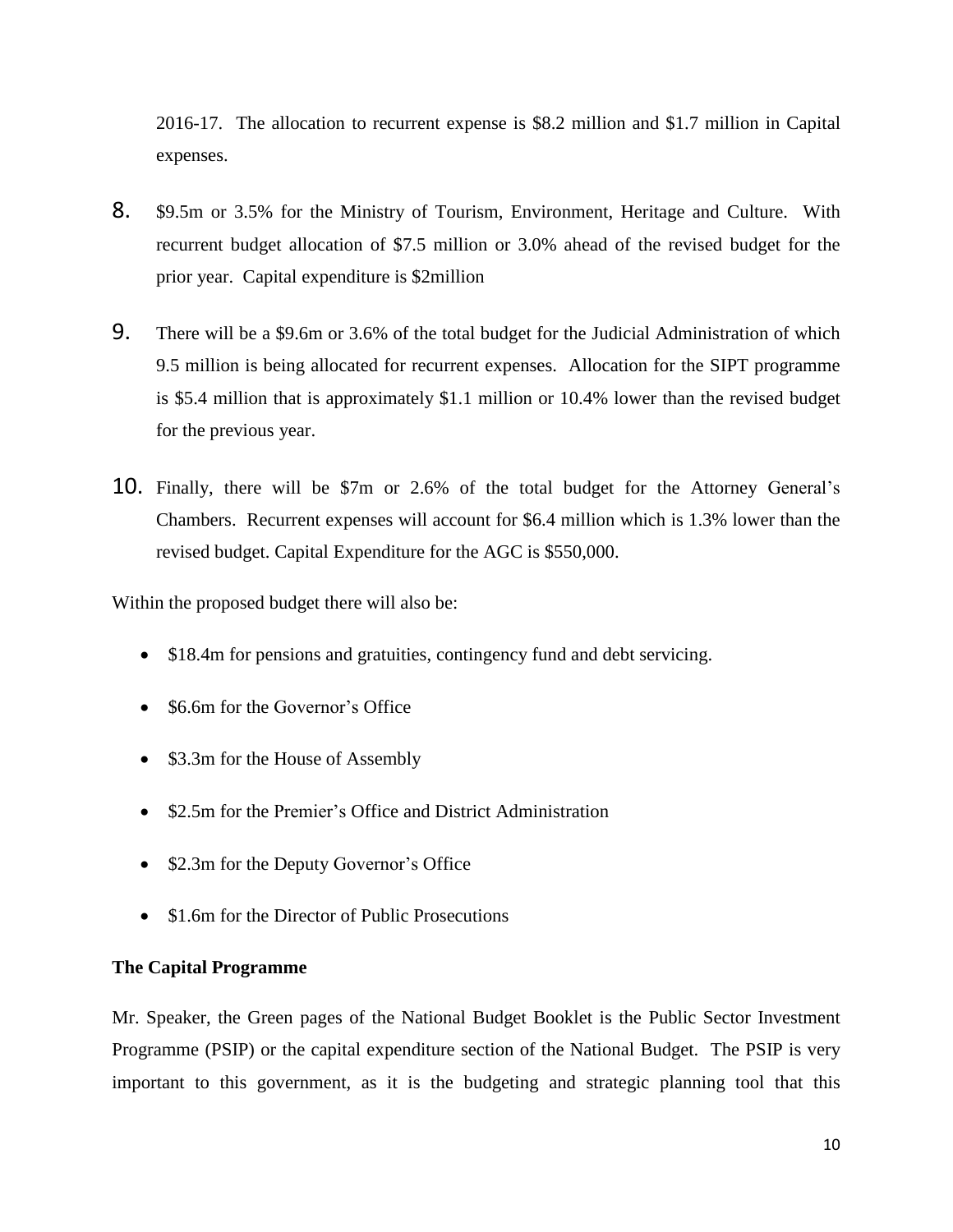government will use to plan for the implementation of tangible projects and programmes. It is through this programme that our mandate for CHANGE will continue as we strive to improve the standard of living of the citizens of this country and provide for economic growth and sustainable development.

Mr. Speaker, when we took office in December of 2016, only nine (9) projects for FY 2016/17 were noted in Cabinet. Mr. Speaker, I am proud to say that approximately fifty-three (53) projects were noted in Cabinet for FY 2016-17 and the Civil Service must be commended for the hard work and diligence during the last three months of this financial year, I would like to make mention of the Contracts and Corporate Performance Management Unit which is under the Deputy Governor's Office, the Strategic Planning and Policy Department under the Ministry of Finance and the Public Works Department under the Ministry of Infrastructure, Housing and Planning for their assiduous work to ensure that the projects were noted in time before the end of the financial year.

Mr. Speaker the major projects noted in Cabinet for FY 2016/17 that exceeded \$500,000 were:

- Police Boats for the Marine Division
- Upgrading of Schools Repairs to Clement Howell High School
- Construction of New Block Eliza Simon's Primary School
- HJ Robinson High School Rebuilding Works
- Road Development Phase II
- Long Bay High School Phase III
- Mental Health Home GDT
- Wellness Centre Phase II
- South Caicos Sports and Recreational Centre
- Upgrade of Prisons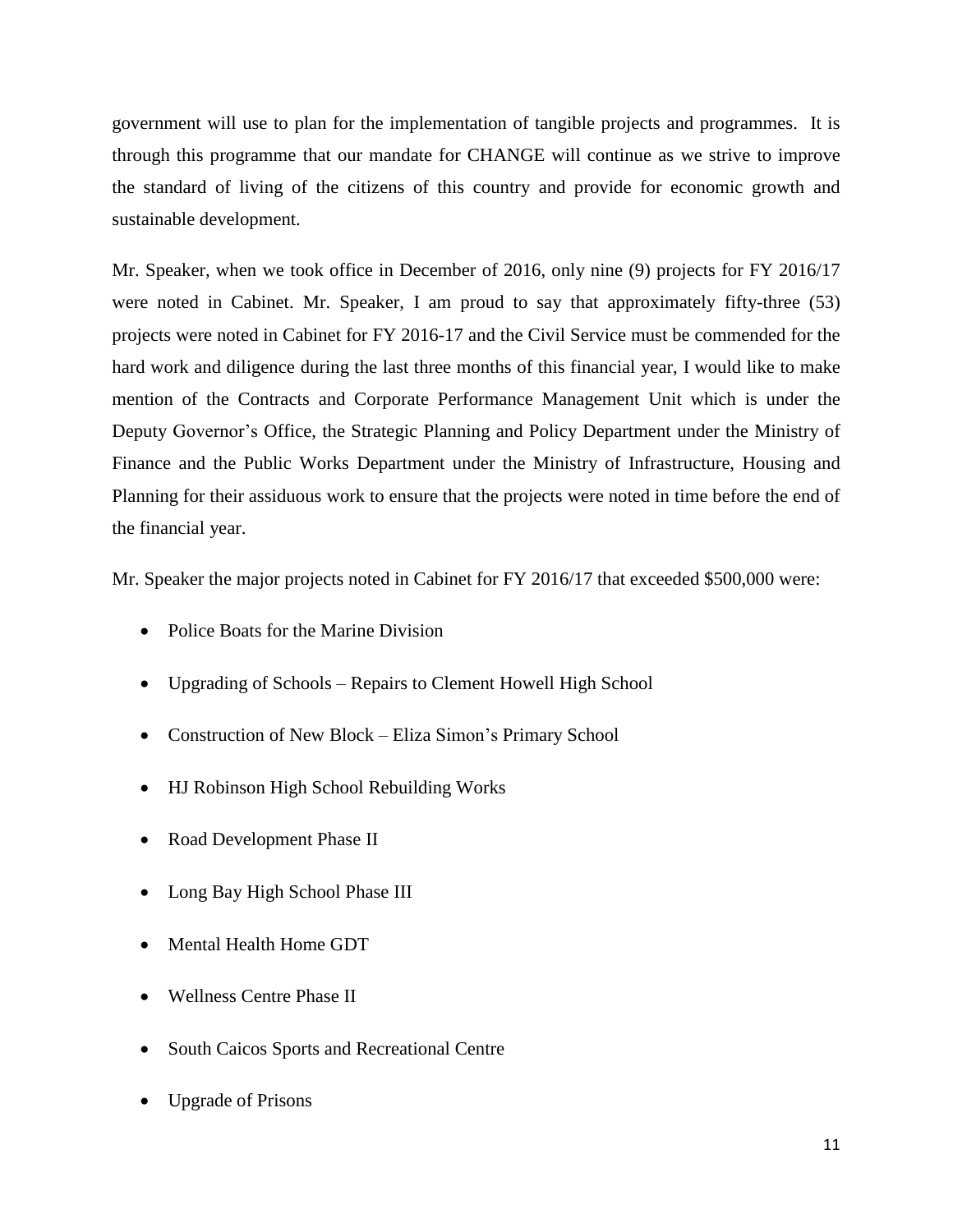- Fire Hall for TCI
- Community Clinic Bottle Creek
- CCTV Implementation
- Bight Fish Fry and Cultural Village
- Upgrading of the NJS Francis Building
- Agriculture Development Phase II
- Property Acquisition
- Post Office Development

Mr. Speaker, although commendable projects were initiated by the previous government in the 2016/17 Budget, these projects were approved to move forward on  $22<sup>nd</sup>$  December, 2017 and is still more work to be done.

Mr. Speaker, I would now like to turn my attention to FY 2017/18. In Fiscal year 2017/18, the sum of \$38.3m has been allocated for the implementation of projects and programmes. This allocation represents a slight increase of \$1.5m over the 2016/17 budgeted expenditure of \$36.8m but is slightly higher than the revised expenditure for 2016/17 of \$37.7m by \$600,000.

Mr. Speaker, the largest portion under the uncommitted section of the 2017/18 Public Sector Investment Programme is for projects and programmes to be implemented in the areas of Education, Infrastructural Development and National Security. Mr. Speaker, my government is committed to spend approximately \$4.8m in the education sector to provide for the construction of a new primary School in Providenciales as well as the upgrading of the facilities at a number of schools throughout these islands.

Mr. Speaker, my government is committed to spend \$3.4m in infrastructural development throughout these islands. In our CHANGE document, we have articulated the need to have a four-year plan for the paving of major roadways in the Turks and Caicos Islands. We will begin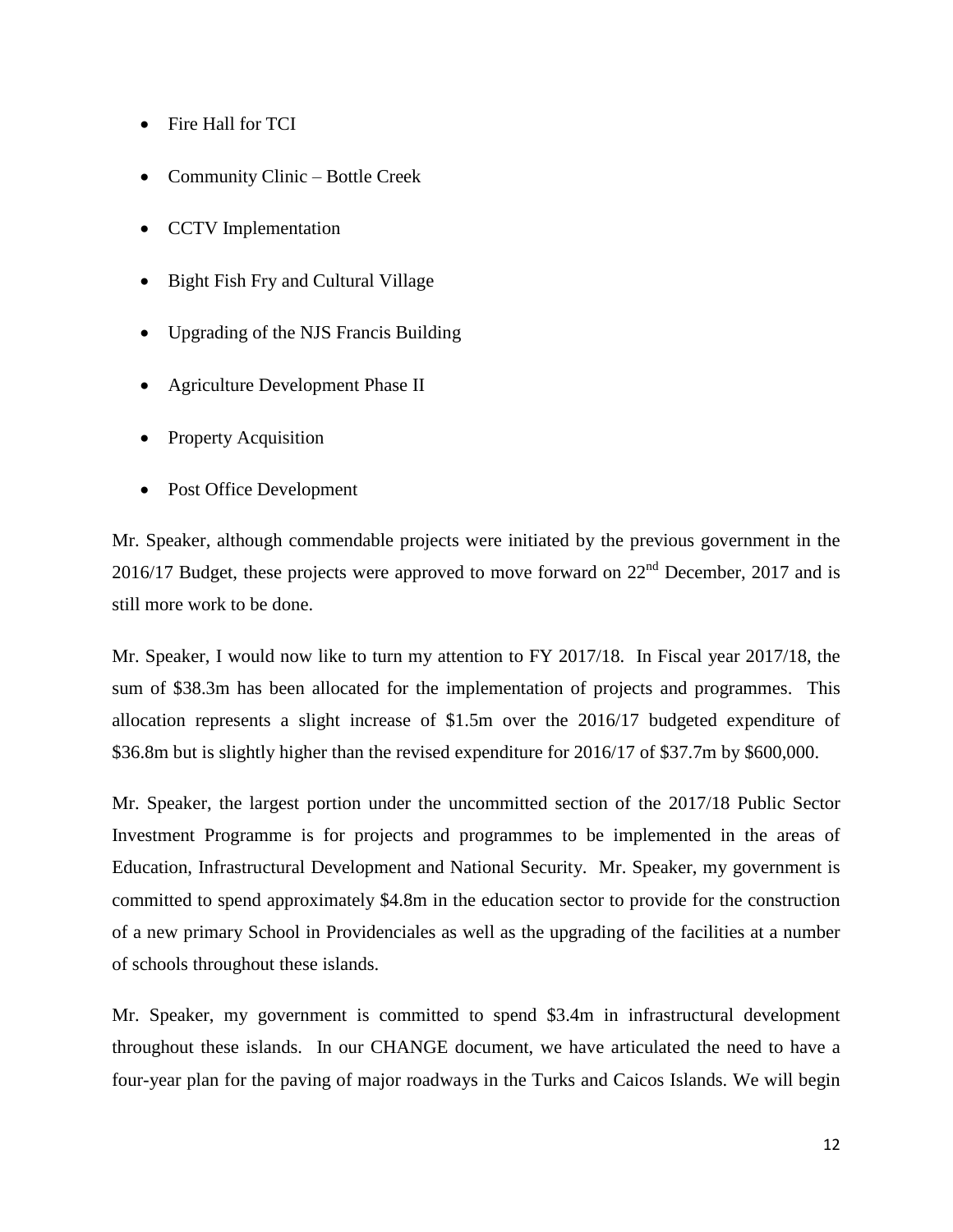this year by investing some \$1.2m in road works and associated drainage works, and this will continue until there is an integrated, proper road network throughout this country. This Government will focus on procuring and installing metering systems for water and ensure that there are resources available to enhance the protection of the water system, which is being constantly vandalized in Grand Turk. The updating of our National Physical Development Plan is also a top priority for this Government.

Mr. Speaker as articulated in this Government CHANGE document, National Security is one of our priority areas and we have backed this commitment with resources to ensure that all residents and visitors to our islands feel safe. Mr. Speaker, on the topic of National Security, the Turks and Caicos Islands is a small country so the familiarization of faces is very easy. We live in a law-abiding country, but there are in few in the minority who have become a nuisance to this society. We must rid ourselves of this minority, and to this end, my Government has earmarked approximately \$3.1m to the Police to strengthen their surveillance activities and provide an appropriate and effective framework for an acceptable level of national security.

Mr. Speaker, other noteworthy projects to be implemented in FY 2017/2018 and 2018/2019 are:

- Population Policy- \$180,000
- Valuation of Government Fixed Assets \$200,000
- Upgrading of Shelters \$200,000
- Health Information System \$200,000
- Equipment Upgrade for House of Assembly \$210,000
- Furniture and Equipment for Wellness Centre Phase II \$250,000
- Radar Tracking Software \$300,000
- Refurbishment of Sammy Been Building Phase 3 \$300,000
- Furniture and Equipment for Morgue \$300,000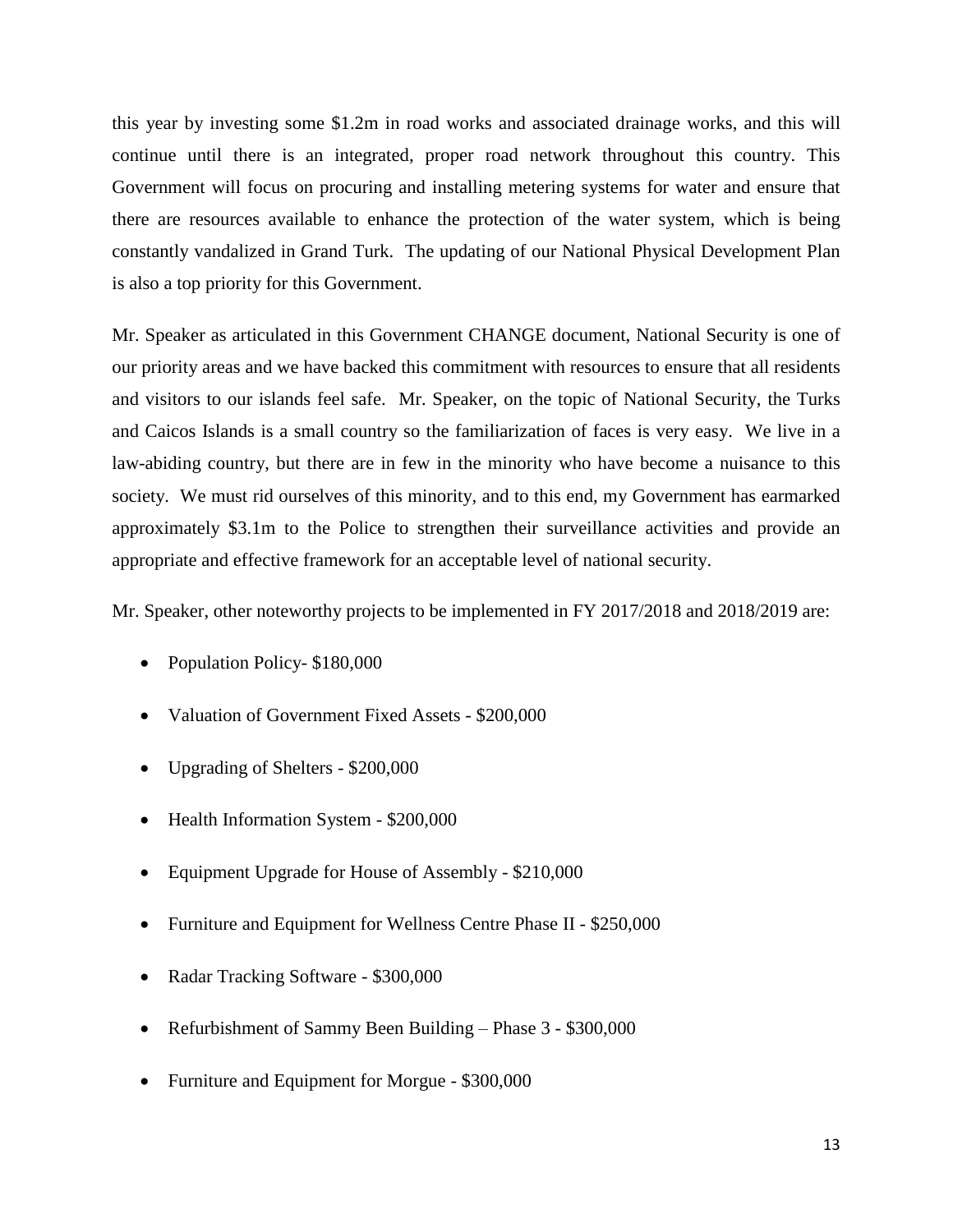- Dental Equipment for All Islands \$340,000
- Craft Market for North Caicos \$470,000
- Promenade for Bottle Creek, North Caicos \$550,000
- Scanning of Documents and Registration and Citizenship \$950,000.
- National Emergency Operating Centre \$2.5m
- Purchase of Police Vehicles \$1,100,000
- Repairs to Police Buildings \$500,000
- CCTV Phase 2 \$1,600,000. We are especially proud of the acquisition of the Carlos Simons Building to provide critical additional space for the Police and for the housing of new crime fighting tools.
- Review of Local Government \$20,000
- Replacement of License Plates \$30,000
- Security Dogs for Customs \$28,400
- Water Enhancement Project for Grand Turk \$750,000
- South Caicos Government Complex \$500,000
- The purchase of Smart Boards \$50,000
- Heritage Sites \$153,000
- Dental Equipment for all Islands \$340,000
- Critical Vehicle Purchases \$500,000
- National Physical Development Plan \$500,000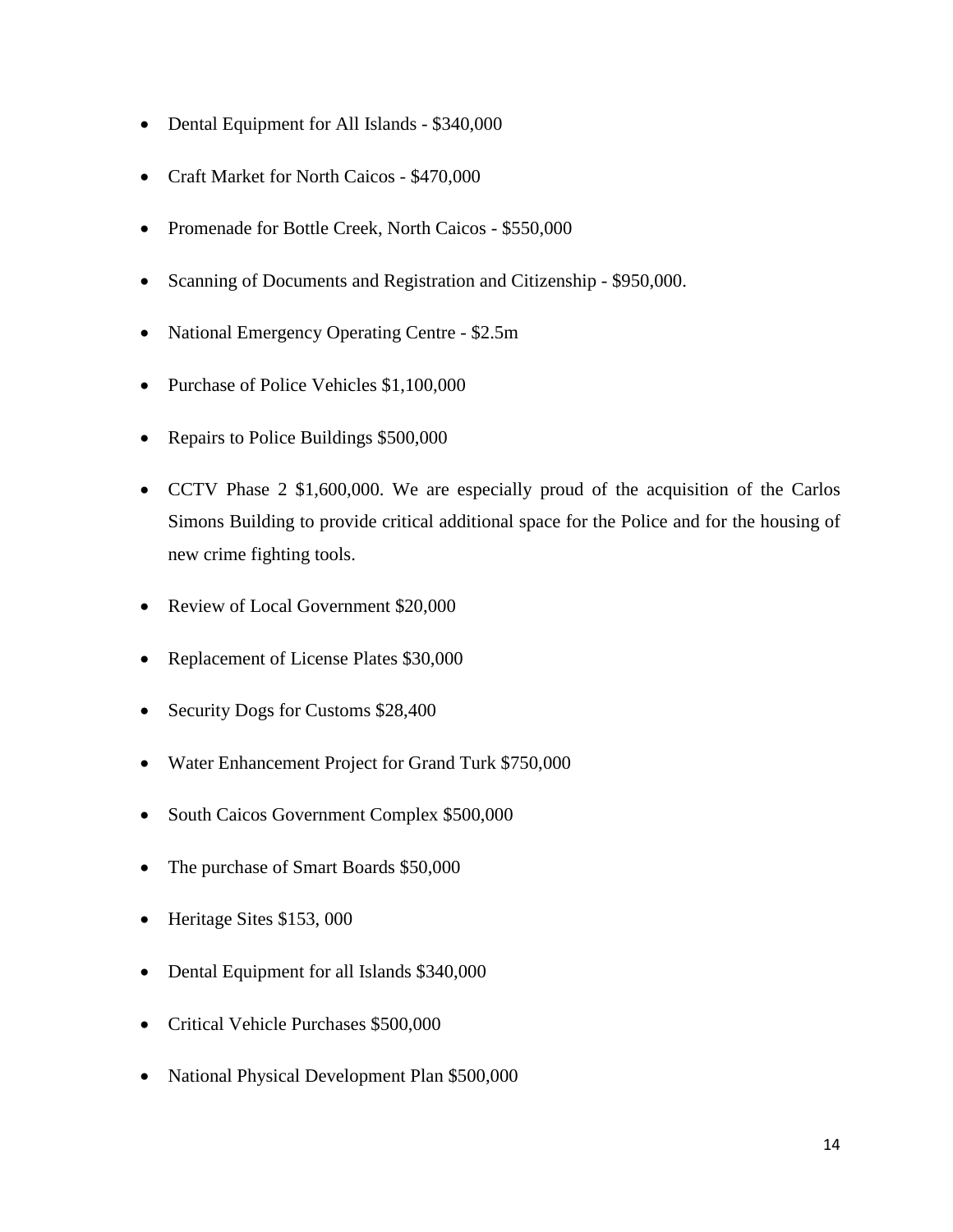Mr. Speaker, since elected into office, I gained a better understanding of the Capital Programme, as well as to learn of the capacity constraints that the key departments are faced with in implementing the projects. My Government has taken a keen interest in this and has pledged our support to ensure that departments are adequately resourced with the work force needed to ensure that the projects are implemented in a timely manner. However, Mr. Speaker, there is another side to the equation. Our Contractors! Many of our contractors are not bidding for capital works and I would like to encourage them through this platform again, that nation building is every resident's business and they should take advantage of the Computerized Job Estimation Techniques (CJET) Workshop that is scheduled from  $22<sup>nd</sup>$  to  $26<sup>th</sup>$  May 2017 in Providenciales and from  $29<sup>th</sup>$  May to  $2<sup>nd</sup>$  June 2017 in Grand Turk. Contractors take advantage of the trainings that will follow this and attend the pre-bid meetings when they are scheduled. Log on to the government website so that you know when tenders are released and give yourself a chance to help to advance this our beautiful by nature, Turks and Caicos Islands.

Mr. Speaker we are especially proud that our Government have begun favourable dialogue with the Carnival in an effort to address the needs of Grand Turk. Both sides have left a favourable meeting to identify projects that could be funded through the Infrastructure Fund will provide jobs, improve the infrastructure and enhance the tourist experience. To this end, we have committed major road works for Grand Turk in TCIG's Budget: works that are not covered under the Infrastructure Fund. I am also pleased to publicly thank Mr. David Candid, of the Carnival Corporation, who personally phoned the day of the loss of the Library and offered to work with TCIG under the Infrastructure Fund for the rebuilding of the Library here in Grand Turk. We remain grateful and efforts in this area are advancing. I have had further meetings while other members of Government have had the opportunity to tour the site with Carnival representatives. The Ministry of Education announced publicly the generosity of Grand Turk businessman Mr. Franklyn Missick who has offered a temporary home to the Library free of cost. I wish to thank Mr. Missick who is a great example always of good corporate citizenship, on behalf of my Government and the people of the Turks and Caicos Islands and the people of Grand Turk in particular.

Mr. Speaker we intend to reintroduce the Works Program and expand it where there is needed. I am sure the people of North and Middle Caicos will be most thrilled by this news.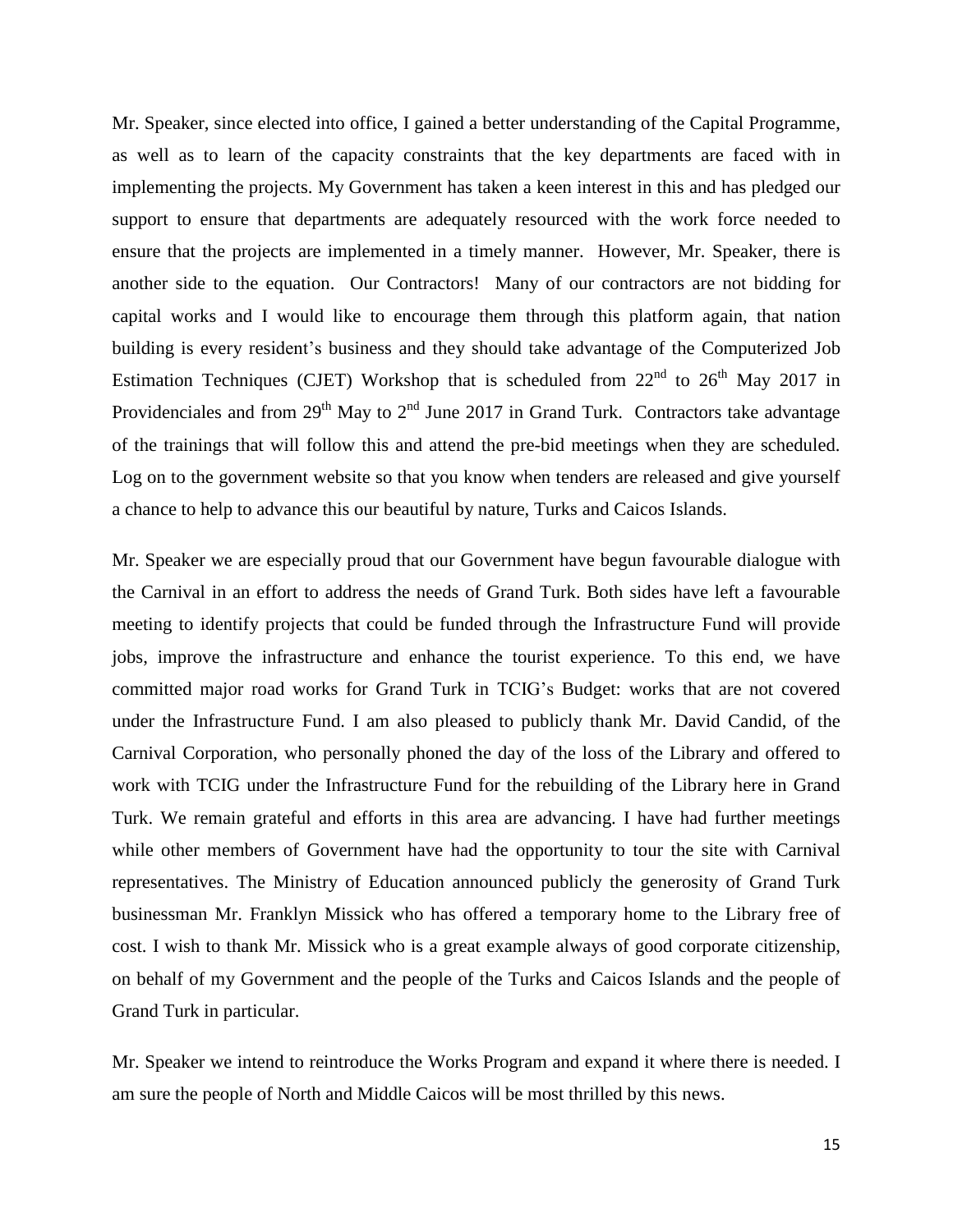### **Funding of the Expenditure Plan**

Mr. Speaker, the expenditure plan will be funded primarily from existing revenue streams, Grants from the European Union for EDF 11 and a \$20 million loan specifically to fund the Development Agenda.

As we have indicated in the **'Change Document'** a comprehensive review of the cost of living and the cost of doing business in the TCI together with a full review of the existing, tax structure will be undertaken and measures will be introduced to reduce costs in order to ensure that the Islands retain a competitive advantage.

The Government has approved the introduction of administrative charges for printing of Citizen Status Cards recognizing approximately \$700,000 in revenue for this fiscal year.

In the 2017/18 budget year, there will be improved focus on enforcement and compliance. Particularly, the Compliance Unit of the Revenue Department will be concentrating on regulating the growing vacation rental by owner sector, to derive increased revenue. Mr. Speaker, we are in receipt of the final draft of the vacation rental development plan; we will work to ensure that many of the recommendations are implemented to maximize the revenue potential of this sector. Further, in the short to medium term, other areas of focus will include:

- a review of the maritime and aviation industry to establish relevant fees and charges
- review the financial services sector to identify new and improved product offers and
- Given the geographical outlay of the islands to North America, the option of medical and sports tourism will be seriously explored.
- With the first upgrade to the Standard Integrated Government Tax Administration System (SIGTAS) since its introduction in 2004, the new platform brings with it a multitude of possibilities. TCIG is taking advantage of the system with the impending introduction of E-Services including E-Filing in the Revenue and Immigration Department which will eventually roll out to all Revenue generating Departments. This initiative will serve to reduce the paper trail for both TCIG and the customers, reduce long lines and diversity in the way we do business.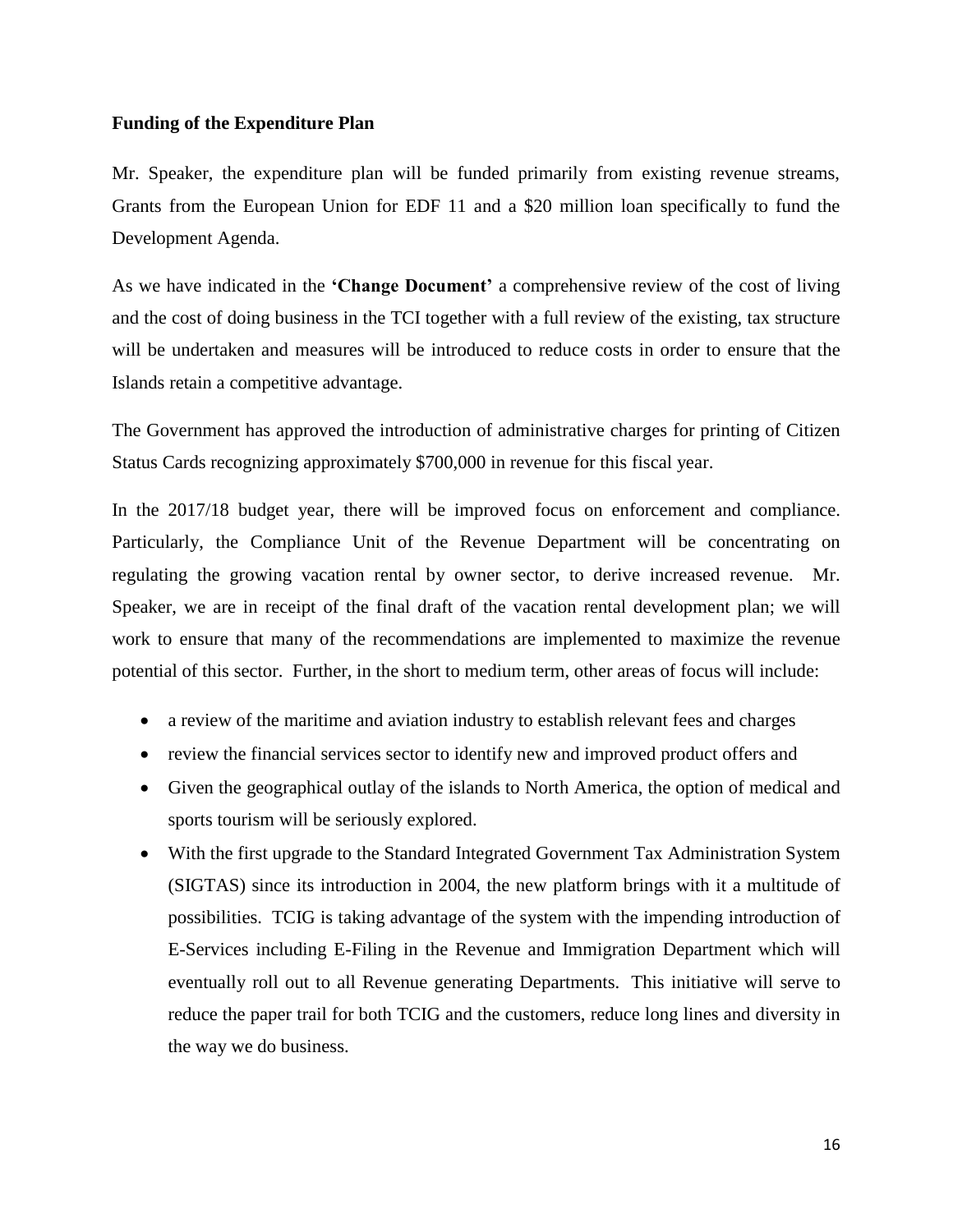Recurrent Revenue estimates are forecast at \$273 million is approximately 6% above the approved budget and 3% higher than the preliminary numbers for 2016-17 fiscal year. The major revenue streams are:

- Import and Other Customs Duties, will account for \$101.2 million approximately 37% of the planned receipts.
- Accommodation Tax is forecast at \$63.7 million, 23.3% of the projected revenue.
- Stamp Duties on Land Transactions is projected at \$29.4 million or 10.8% of planned revenue.
- Work permit and other immigration fees are planned at \$26.9 million or 9.8%.

As we plan to continue on the path of fiscal prudence and accountability, our plan is to have operating surplus of \$6.0 million. Our cash flow projections will be used to finance the National Wealth Fund and Principal Repayments on loans.

## **GOVERNMENT DEBT**

# **Debt Servicing, Principal Repayments and Loans**

Core Government Debt at the start of the fiscal year 2017-18 is \$32 million. You will recall that there were plans, in the 2016-17 budget cycle for the then Government to borrow \$20m in loans to fund specific capital projects. Due to greater than expected revenue performance and planned expenditure falling below budget, the loan facilities that were approved by the House of Assembly were not drawn down.

In this fiscal year, we are proposing to partially finance the development fund through a \$20m loan facility.

Given the plan to borrow the \$20m, the principal loan repayment is forecast at \$17.4 million in this fiscal year. The FY is forecast to end in an enviable position within the Caribbean, with Government Debt of approximately \$35m or 3.5% of GDP. This amount may be significantly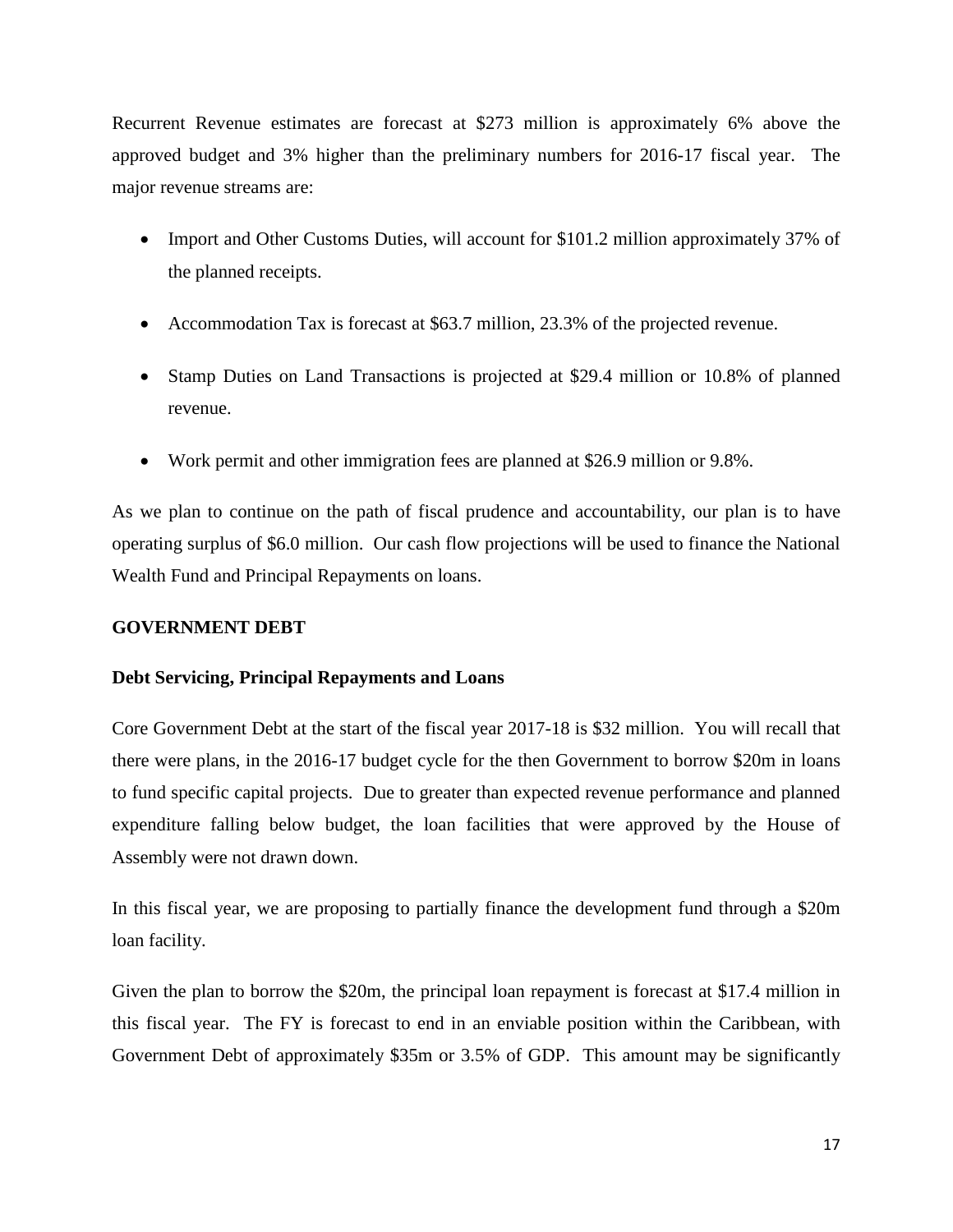lower, as the performance of the Development Fund will determine the date when the loans will be drawn.

Provision for Debt Service interest is just over \$1 million, it remains below 1% of GDP.

Net Government debt is forecast to be positive in this fiscal year.

Contribution to the National Development Fund will be \$16m. It is being funded from cash flow.

## **Portfolio Ministry –Ministry of Finance Investment and Trade**

Turning to some specific activities that are being carried out by my portfolio ministry I would like to advise this Honourable House that my Government will continue to ensure that fiscal prudence and responsibility is exercise. Over the upcoming months, the Ministry of Finance will commission reviews of the following:

- Cruise Tourism sector and industry in TCI. We will aim to develop a sustainable cruise and responsible cruise tourism. This will aim to focus on the needs across the entire value chain and visitor experience.
- Continue the work regarding the Medium Development Strategy
- A review of the Arm's Length Bodies (Statutory Bodies) of the Turks and Caicos Islands Government.

Mr. Speaker we will develop a Policy and legislation that will facilitate the growth and sustainability of trade for and within the Turks and Caicos. In addition, we will continue the work highlight the in the COSME Programme. The programme is mainly to improve the business environment for the small businesses, by:

- strengthening the capacity of the Government to service the business sector
- to improve the capacity of Business Service Organizations (BSOs) to engage in public- /private policy and administrative reform dialogue with Governments and provide services to their constituency of SMEs and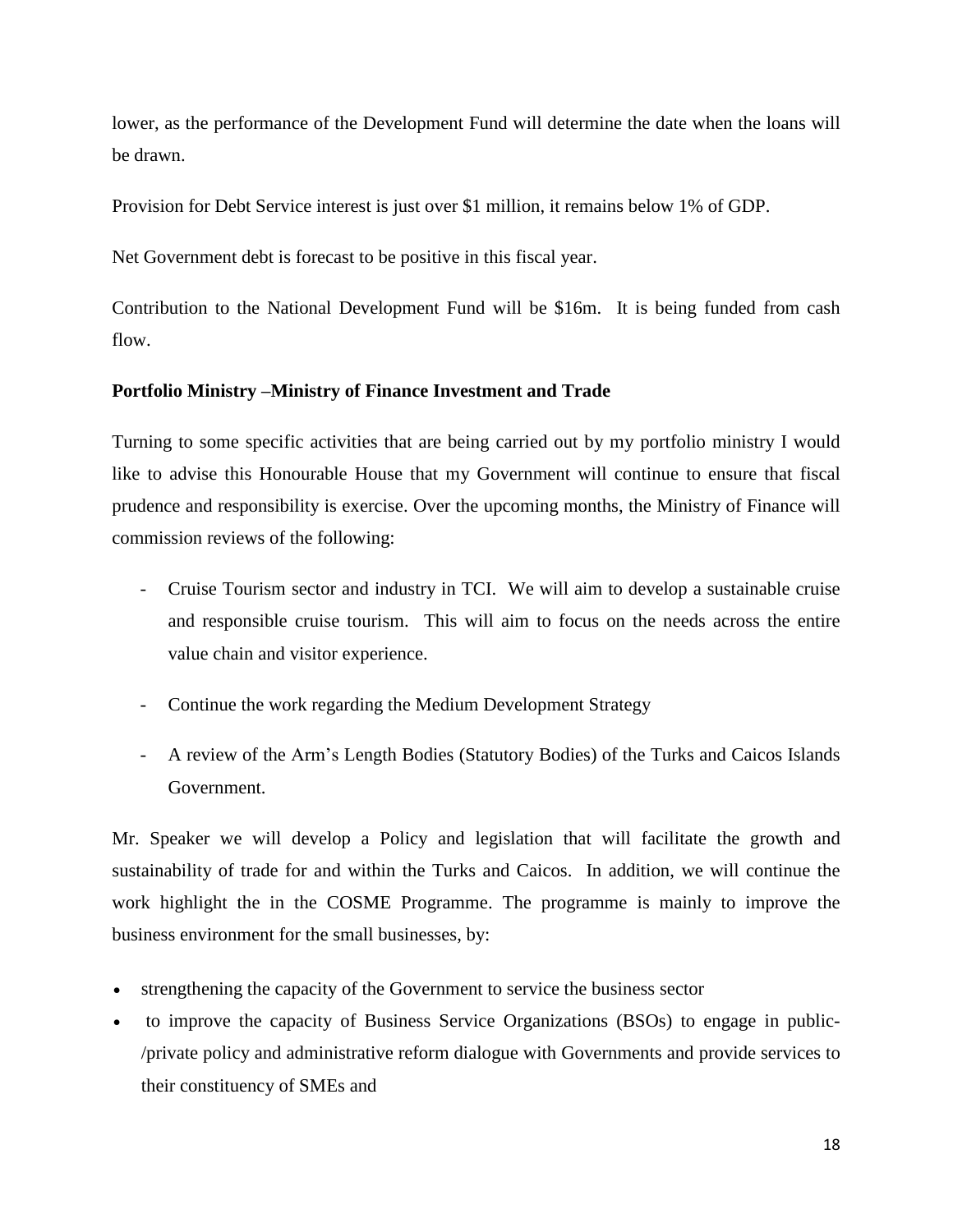To promote stronger collaboration, trade and investment relations among the EU, CARIFORUM and the Caribbean Overseas Countries and Territories.

The expected results are:

- The improvement of policies and the legislative and administrative framework for SMEs to establish and conduct business.
- improved capacity of business support organizations to deliver the necessary services to their members and engage in dialogue with Government and improved competitiveness of SMEs participating in the programme and
- improved collaboration, trade and investment relations among the EU, CARIFORUM and the Caribbean OCTs

The TCI Small Businesses have benefitted from several capacity building activities and Consultancy activities since 2016 and there is a packed agenda for 2017, that Islanders are being encouraged to capitalize on.

# **Exchange of Information**

Tax transparency has become a global phenomenon requiring countries to shared tax information under mutual legal instruments and agreements to enable countries to collect on taxes that are escaping the income tax net.

Organizations such as the Global Forum on Tax Transparency including the Financial Action Task Force are collaborating with international regulators and financial standards setting bodies to ensure that a level playing field is established in the global arena to share financial accounts information with treaty partners.

Turks and Caicos Islands are also a party to these international reporting requirements and our Financial Institutions have a part to place in collecting the required information to past on to the Competent Authority to meet these obligations. Domestic legislations along with Guidance Notes have been issued to help the Reporting Financial institutions in the Turks and Caicos Islands comply with the Global standard.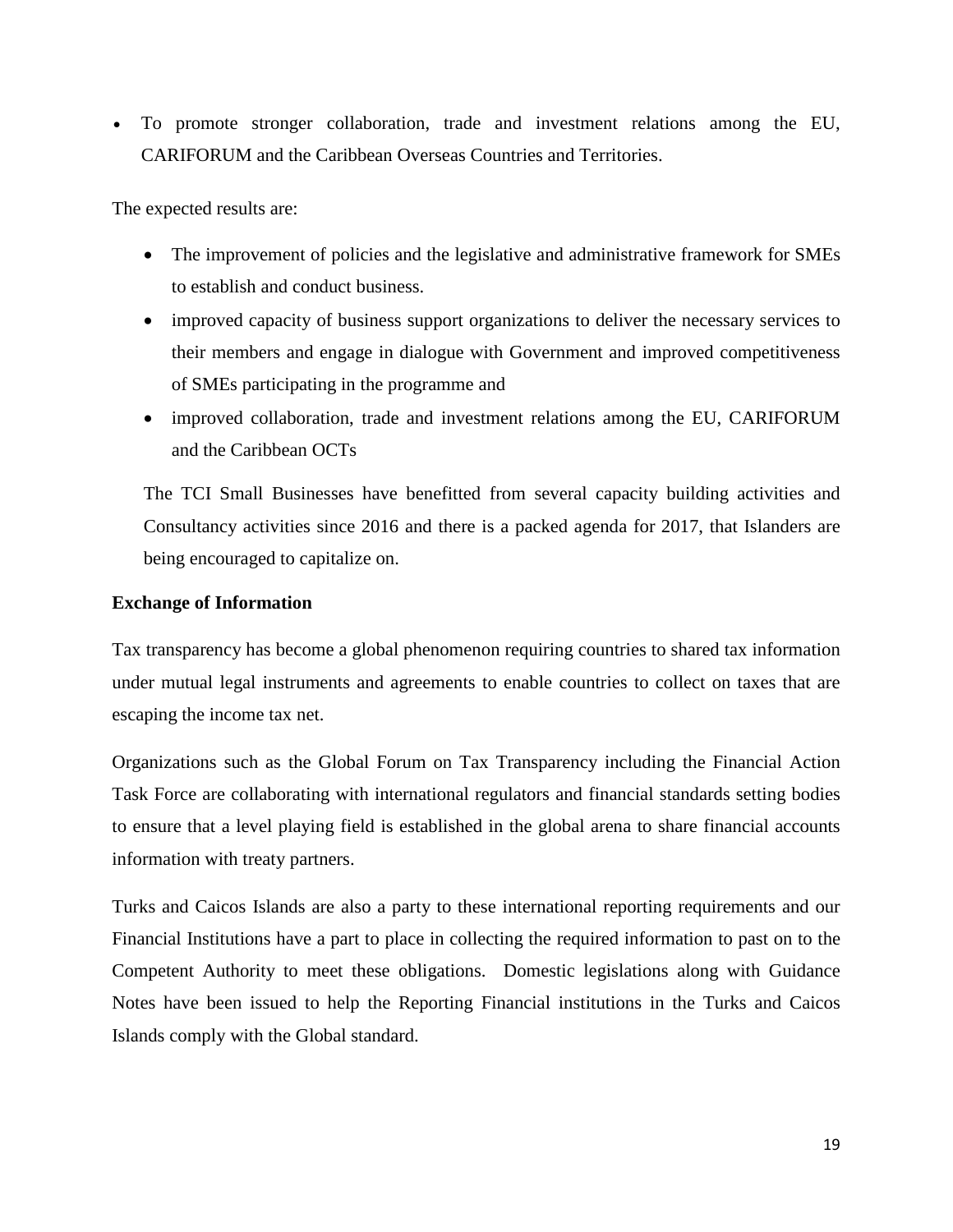Beneficial Ownership legislation is also under review to comply with international reporting standards and will be tabled in parliament shortly. Such legislation is being used to assist law enforcement agencies in the fight against terrorist financing, money laundering, corruption, etc.

Mr. Speaker, 2017 is a significant reporting year, as the international community will see the commencement of the Common Reporting Standard actively exchanging financial accounts on a global scale with over 100 countries for automatic exchange of information. Turks and Caicos Islands will be in that group of Early Adopters reporting jurisdictions.

The Turks and Caicos Islands Government will continue to work with these international organizations in establishing and promoting tax transparency to combat all forms of illicit financial activities that will harm the jurisdictions reputation and image in the area of financial services.

### **STATUTORY BODIES**

#### **Invest TCI**

2016/17 was Invest TCI's first full year of operations and was a busy one. The Agency grew its team to 10 staff and completed its move to its new offices in Courtyard Plaza on Leeward Highway. It launched a new brand to better reflect its two main activities of attracting foreign direct investment and supporting the growth of local business, and is working on a revamped website which will better reflect the services it provides to both local and international businesses.

The Agency has been working with developers and Government Departments on a number of significant investment projects and while the judicial process considering height restrictions has held up certain proposed and prospective investments, including the Ritz Carlton development, others are progressing and we expect to see the signing of two Development Agreements for projects in Providenciales very soon. The Agency is particularly pleased to also be working on potential developments in other islands as it pushes the benefits of the Family Islands to prospective investors. I have already as Minister with responsibility supported two projects and have submitted Papers to Cabinet and have received an approval for the Rock House Project (soon to break ground) and the Toscana Project. Both of which will see construction activity on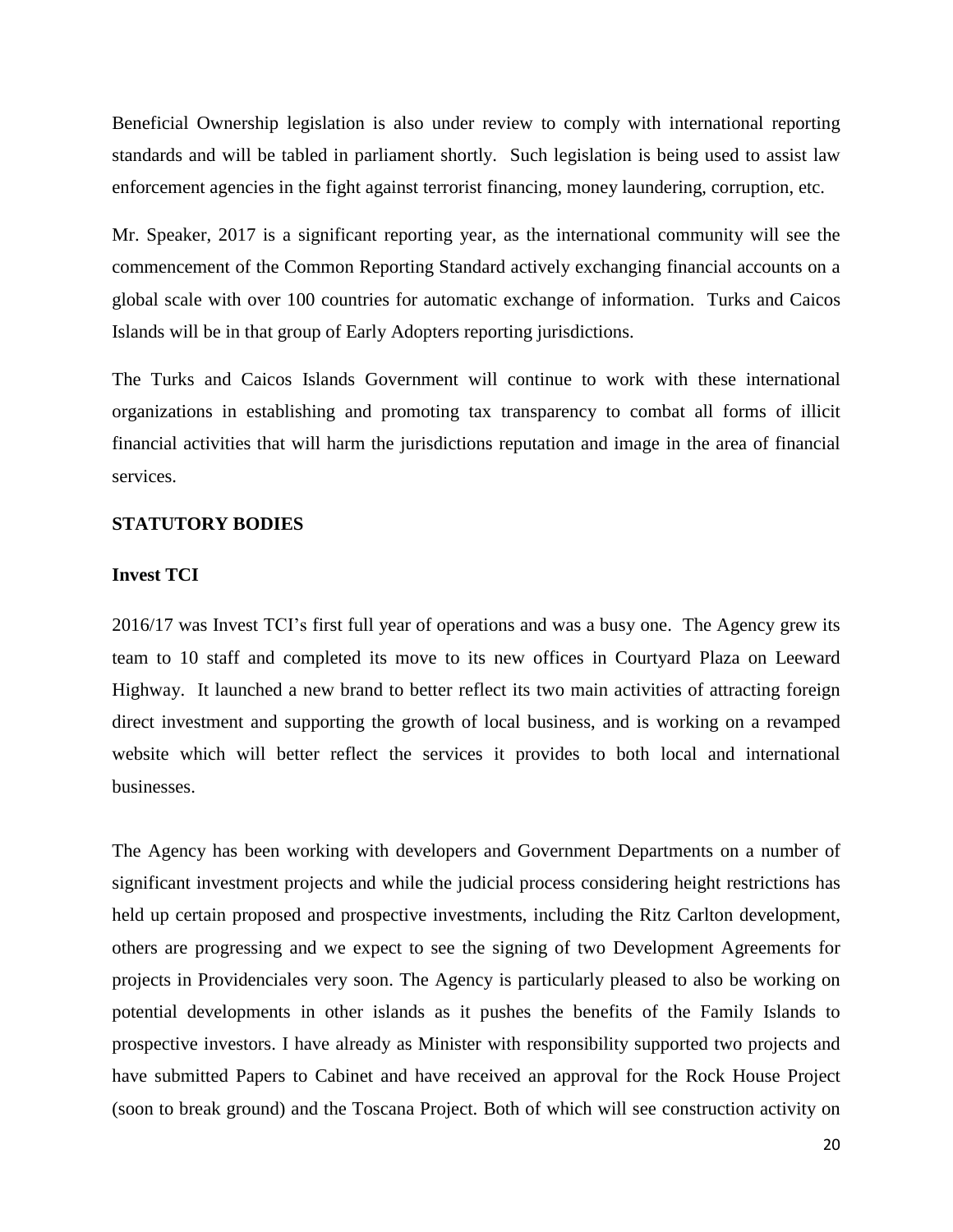Providenciales. As Minister of Investment I have also received support from my Cabinet colleagues for the restart of the Royal Reef, a stalled project to North Caicos. We hope to see activity there soon.

#### **MSME Programme**

Mr. Speaker, April 1<sup>st</sup> marked one year since the inception of the MSME programme having come into effect on  $1<sup>st</sup>$  April, 2016. The importance of the MSME sector in generating employment and economic empowerment has long been recognized. In addition, this Government is committed to providing opportunities for existing and budding entrepreneurs within the Turks and Caicos Islands knowing that the promotion and growth of this sector invariably means that over 90% of all businesses can be impacted as by definition the majority of small businesses operating in the TCI will fall within the MSME sector.

Mr. Speaker, my Government commissioned a review of the programme administered through Invest Turks and Caicos, as we were keen to learn about the successes and challenges facing business owners - both nascent and experienced. The results for the first year indicate that significantly fewer concessions than anticipated were awarded. We have had awards of just under \$200,000 out of a \$1,000,000 fund. The lackluster uptake of the \$1 million in micro startup grants should not be taken as not an indication of indifference towards its offerings or lack of interest. At this point, like any new initiative, it has to take root in order to grow. I believe that potential abounds in all of the chosen sectors that the Ordinance allows Government's involvement. Certainly in the areas of music, arts, culture and of course, innovation, which in itself is a sufficiently broad category encouraging novel products and services in a plethora of industries. Opportunities are scattered, untapped and under-utilized. There is no need to for copying or cannibalizing those entities that are flourishing. We encourage entrepreneurs to dare to be different, take risks, be prepared to put some skin the game and the Government will continue to partner with you.

One of the issues facing small businesses is the development of business plans. That is, moving from a mere concept to progressing to design and executing a business model. Whereas the technical assistance grants were intended to fill these gaps, we have found that some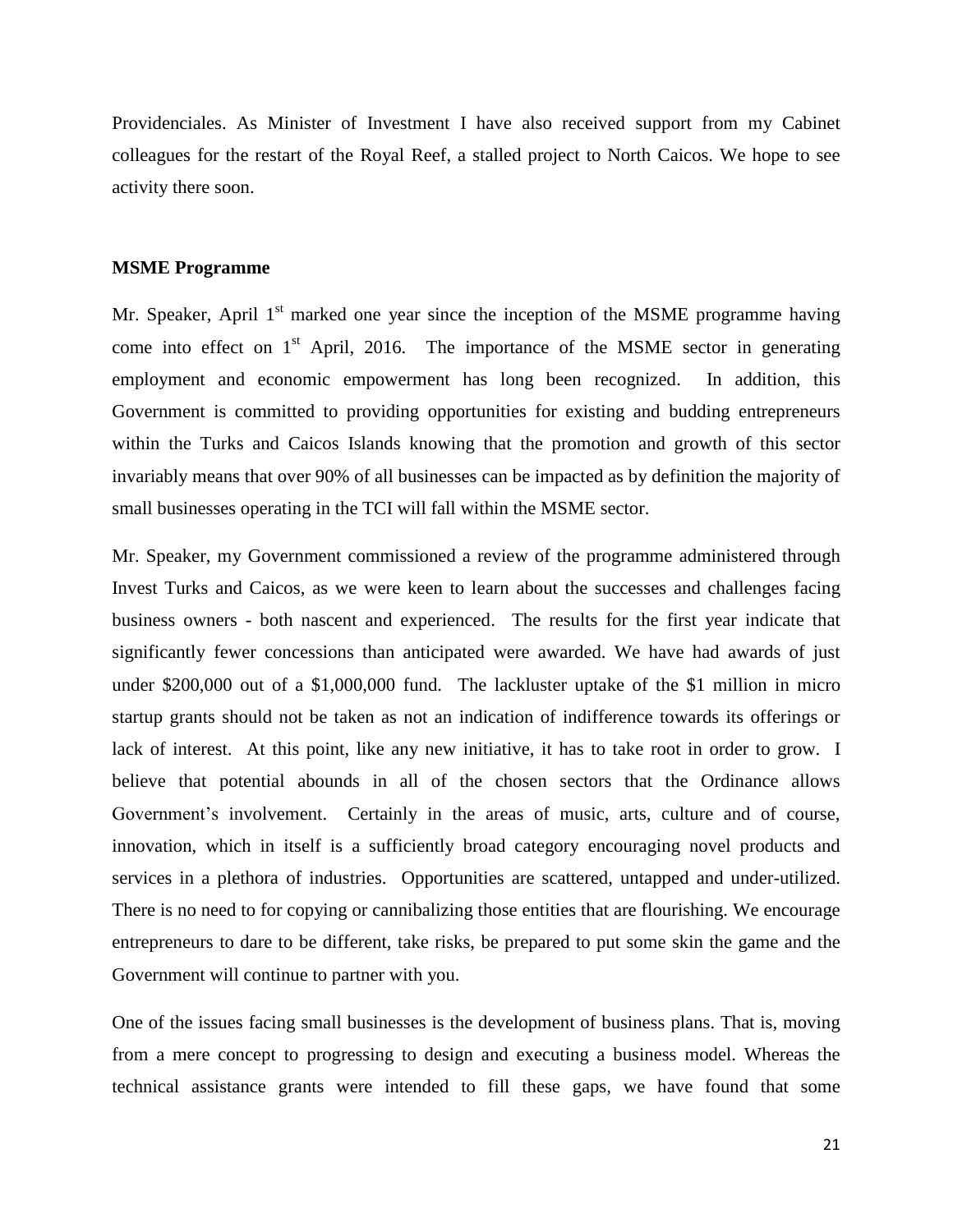entrepreneurs still need someone to hold their hand, as it were. The provision of accessible, appropriate and timely business development support services is a key determinant to the success for first generation entrepreneurs and my Government is keen to augmenting and further resourcing the Centre for Entrepreneurial Development to meet this particular need either inhouse or by outsourcing to other service providers in the market.

Mr. Speaker, my Government is cognizant of the concerns of entrepreneurs operating outside of the two main islands, Grand Turk and Providenciales, including the concerns that the exclusion of tourism related activities in the incentives schemes of the Government unduly penalizes those islands with already low levels of activity in the tourism sector or any sector for that matter. Moreover, who apart from dealing with the normal challenges such as limited access to capital and working cash flow issues, face high carriage and freight and transportation costs. The Government is also committed within the framework of a national policy on MSMEs to consider devoting special attention to islands and subsectors within islands and communities outside of Providenciales. This Government, Mr. Speaker will employ strategies to support the MSMEs to form cooperatives, and clusters that will engender collective self-help and increase their chances of survival.

I have met with the Agency and have together agreed expanded assistance, for expanded priority sectors and special considerations for Islands outside of Providenciales. Mr. Speaker you will receive Notice of the required legislated amendments as a matter of priority.

Mr. Speaker my Government supports youth enterprise; the Information and Communication Technology sector readily comes to mind as burgeoning – ripe for investment and pairing of ideas with funding; thus requiring private-public intervention that will coordinate and facilitate matchmaking mechanisms of young entrepreneurs with business angels, venture capitalists and larger firms.

Mr. Speaker, my Government will constantly scrutiny and review MSME programme. My vision is to develop a countrywide network of marketing, technical and other support services. However, this cannot be achieved by government intervention alone; it will require acts of volunteerism and active counselling and mentorship programmes to be steered by business community leaders in each of the localities.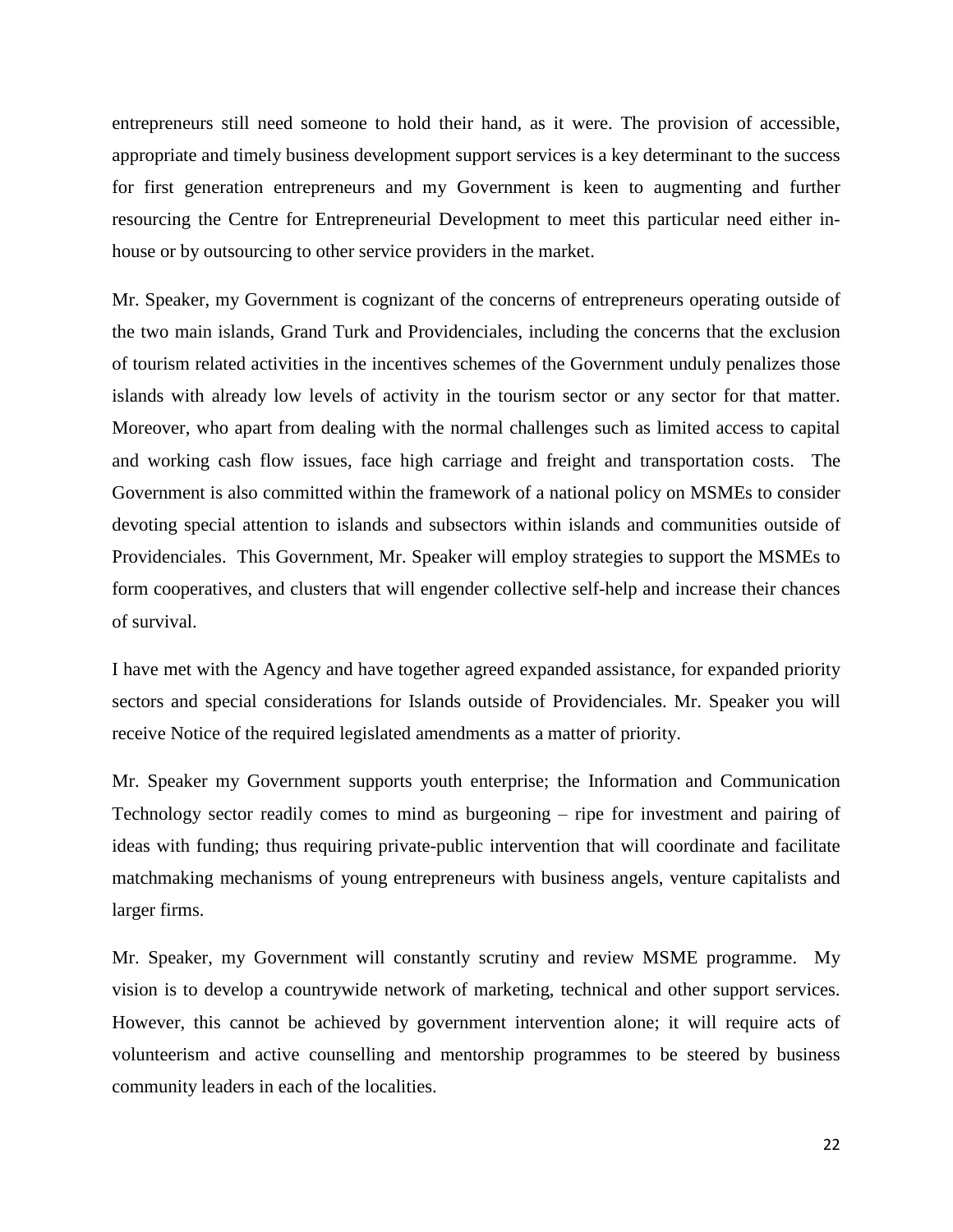#### **Business Transformation Programme**

The Business Transformation Programme funded by the European Development Fund (EDF) 10 saw the TCIG receiving its third and final disbursement in December 2016. A total of \$10.6 million euros was awarded to the TCIG; representing 92% of the total expected donor support as per the financing agreement. There were two main objectives left outstanding that the TCIG continues to progress towards completion. They are the online application and payment of business licenses and processing and payment of work permits. These projects we expected to be on stream by the end of the financial year 2016/2017 but experienced delays pushing their implementation deadline to June 2017.

Mr. Speaker the Business Transformation Programme is centered on the implementation of legislation, policies and processes that would make doing business in the TCI easier. My Government is committed to enhancing the overall efficiencies in the public sector; not only the civil service, but between and among agencies and statutory bodies. This will include the launching of a Public-Private Sector Forum aimed at formalizing dialogue between TCIG and different groups of public and private stakeholders toward the implementation sound strategies and initiatives for mutual benefit and gain.

### **Financial Services Commission**

The Financial Services Commission recorded several important milestones during the 2016/17 fiscal year and in so doing, made considerable progress against those targets outlined in its published, Plans and Priorities 2016-17.

Among the Commission's various initiatives was a thrust to foster a regulatory environment conducive to growth and development of financial services in the Islands. Accordingly, the 2016/17 financial year saw a raft of enhancements on the legislative front including passage of new Domestic Insurance and Credit Union Ordinances, and a suite of legislation to govern the licensing, regulation and operation of trust services. Throughout the year, the Commission also made strides towards the goal of a fully risk based supervisory programme to strengthen the existing architecture for supervision of financial institutions. This will allow for more effective use of supervisory resources and enable the regulator to better identify and respond to emerging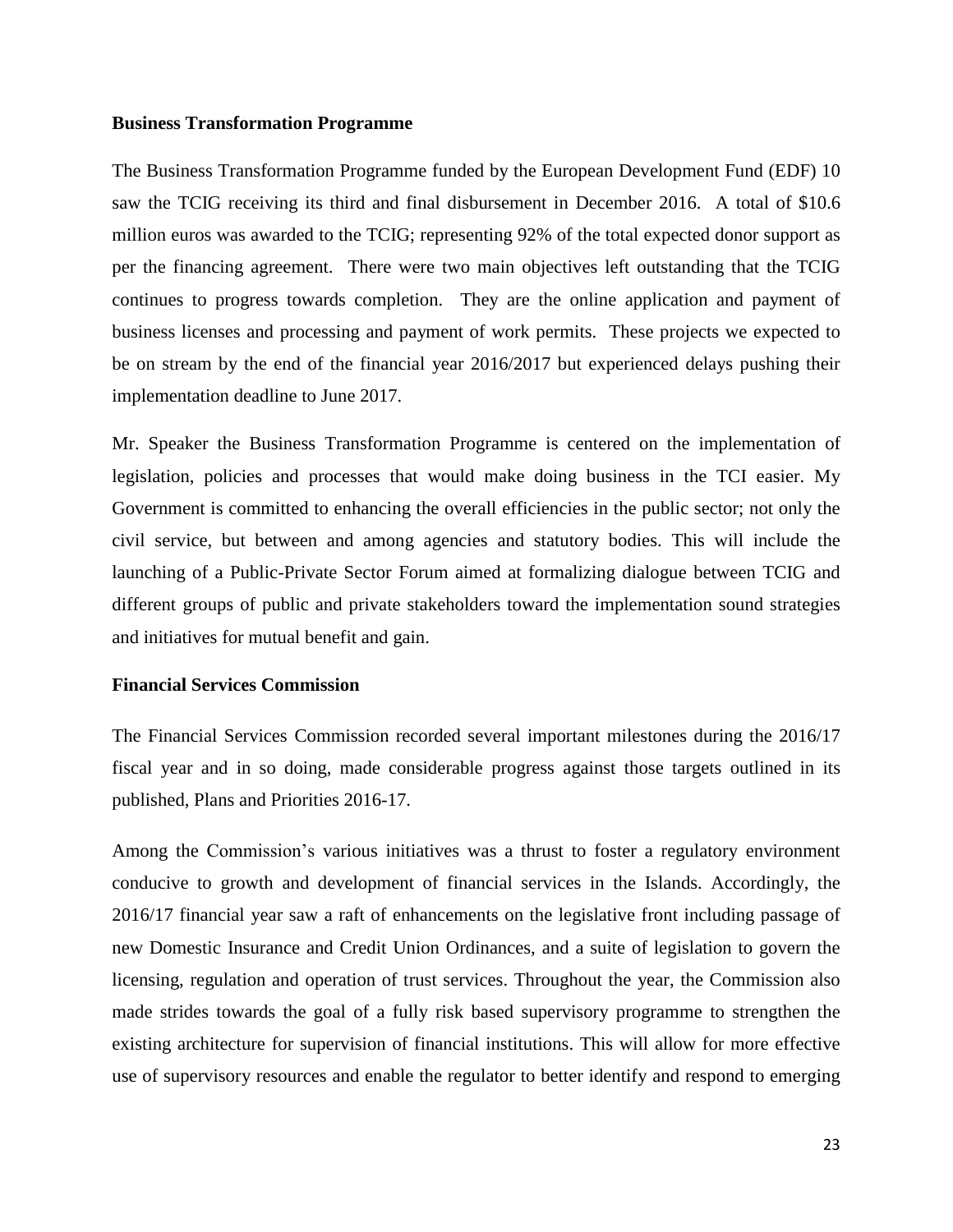risks. Full implementation of the framework should also do much to reduce the regulatory burden on licensees and strengthen ties with the regulated community.

#### **FSC Plans for 2017/18**

Revenue of \$7.3 million is proposed from existing revenue streams. The main revenue sources of annual insurance license fees collection and annual returns filings are expected to grow by 5%.

Recurrent expenditure of \$7.0 million is driven by the continued effort to build regulatory capacity. Payroll costs is \$ 4.0million and other operating costs \$3.0 million.

The Commission's planned work programme for 2017/18 continues this thread of emphasis on strengthening supervision. Upgrading legislation remains a cornerstone objective, with work planned – in partnership with the Attorney General's Chambers as well as industry and other stakeholders – to enhance laws related to international insurance, investment dealers, and the banking sectors. The Commission also intends to participate in the development of a bill to address insolvency within financial institutions, to support general insolvency provisions already in place for companies. In tandem with these legislative improvements, the regulator will maintain its thrust to modernize and streamline prudential supervision methodologies through continued focus on the risk-based supervision and Basel II capital adequacy projects.

Anti-money laundering, prevention of terrorist financing and ensuring transparency and exchange of information for tax purposes globally, will also feature heavily on the Commission's 2017/18 agenda. As a constituent member of the Anti-Money Laundering Committee (AMLC), the Commission will continue to support the national effort to prepare for the fourth Round Mutual Evaluation of the TCI by the Caribbean Financial Action Task Force (CFATF), scheduled for early 2018. The Commission will also continue to work with national authorities on matters relating to beneficial ownership and compliance with international standards on transparency and exchange of information handed down by the OECD Global Forum grouping. During this year the Commission will work with Turks and Caicos Islands Government as they undergo their peer review during the first half of the year.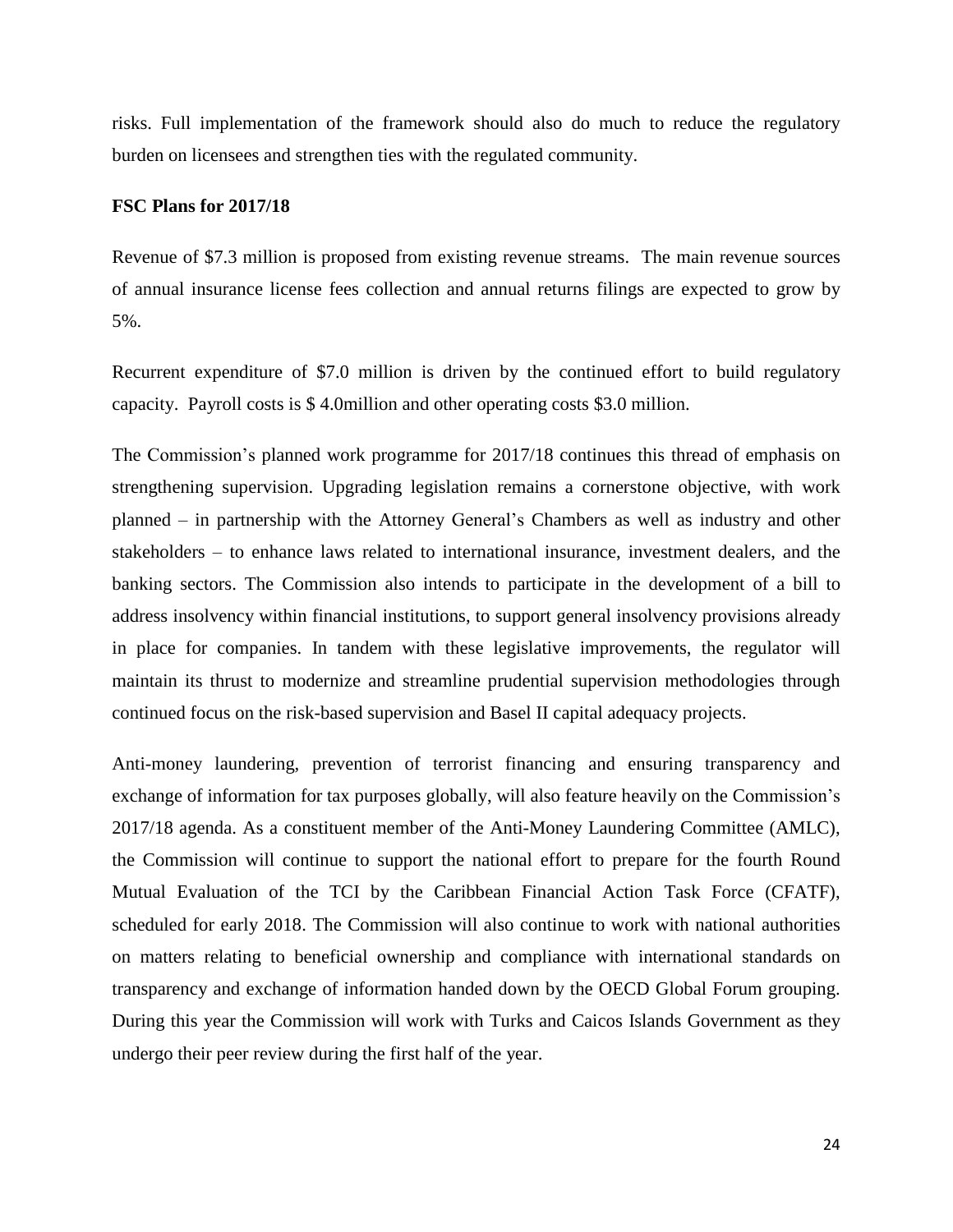These and several of the other initiatives the Commission has planned for 2017/18 underscore the regulator's strong commitment to fostering a vibrant and proactive tripartite engagement with the government, industry and other stakeholders, including within structures such as the Industry Financial Services Working Group, to strengthen, support and guide the development of financial services in the TCI.

Mr. Speaker as Minister of Finance, I have already sought and received support of my cabinet colleagues to the establishment of a Working Group that will assess the financial services sector and will make recommendations on how we can grow this sector. My Government remains committed to diversifying our economy with a greater focus on the financial services sector. We know that we can benefit more from this sector and we will pave the way for it.

## **The TCI Civil Aviation Authority (TCICAA)**

### **Overview of the past year**

The aviation industry is under guarded and facilitated by the TCICAA (the regulatory arm of the aviation industry), through its oversight of all the aviation activity in the territory.

On a practical level, this function is critical to the safety and continuity of international flight operations in and out of our airports.

Mr. Speaker the Turks and Caicos Islands is continuing to meet its obligation to the UK and ultimately, the International Civil Aviation Organization, through the discharge of its regulatory responsibilities for oversight of the state civil aviation industry, and proudly, through its own local institution, the TCICAA.

The TCI Civil Aviation Authority marked its 10th anniversary in June last year, with the transfer of full responsibility for regulatory oversight of the aviation industry in the TCI from the UK over to the TCICAA.

The Authority is moving to consolidate this progress with the enhancement of the managerial, technical and administrative capacities within the Authority, and supported by upgraded technology and appropriate management systems.

## **Current Initiatives:**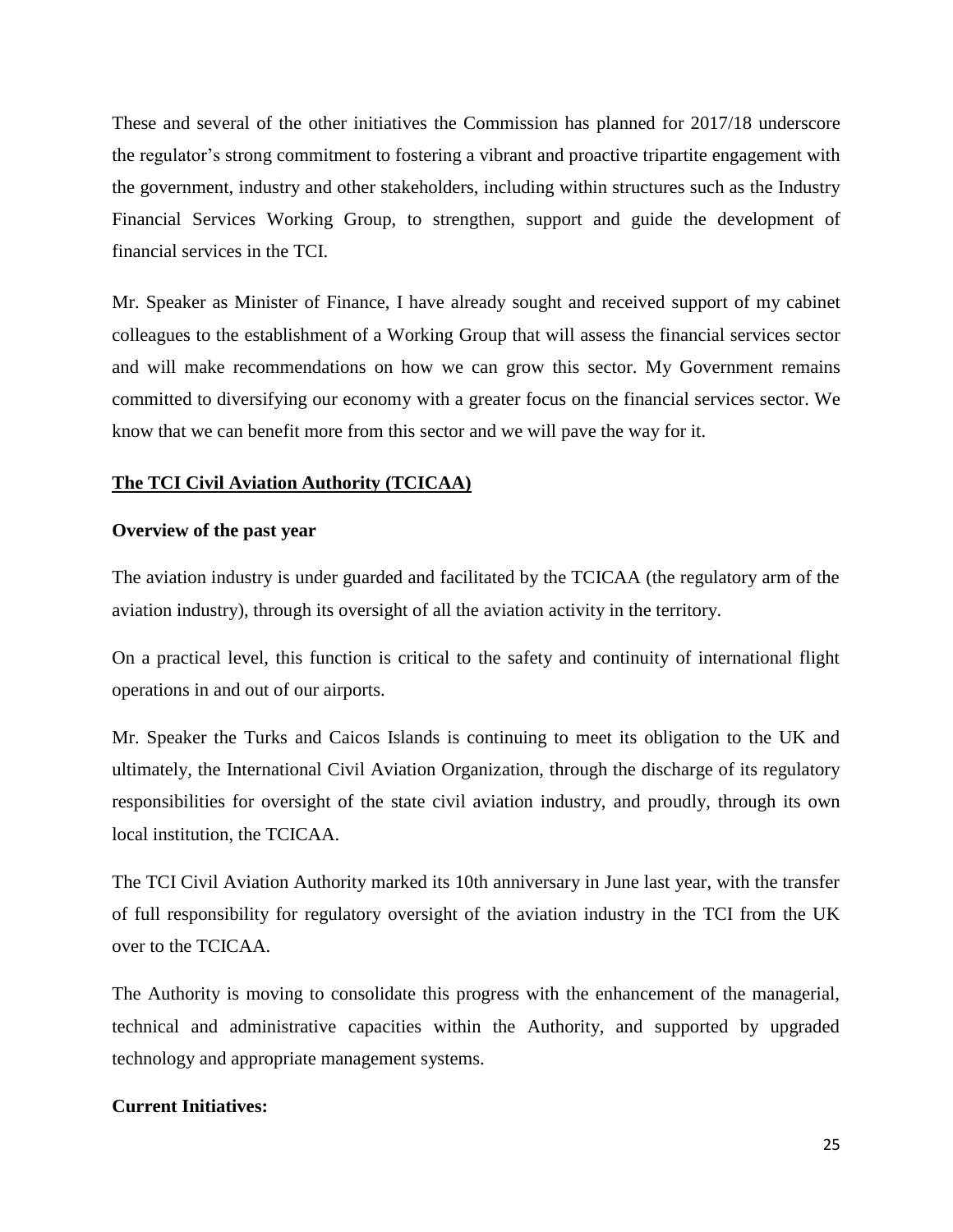### *Regulation of Drone activity*

The recent phenomenon of Drones is being widely embraced by the public for all sorts of reasons resulting in increasing proliferation in our skies.

This has given rise to concerns for the safety of aircraft operations. There are other, lesser concerns relating to a sense of invasion of personal privacy and public nuisance.

To ensure the protection of aircraft operating in and out of our airports, the Civil Aviation Authority has identified certain blocks of airspace around the airports and HM prison, to be designated as restricted airspace. These airspaces will be off limits to Drones

Legislation is already being prepared for passage, and this will be followed by an information campaign to inform residents and visitors, in to secure the highest degree of compliance.

It should be stated here, that under the Air Navigation Orders, the Aviation authorities are not vested with the powers or responsibility to regulate Drone activity simply for issues of privacy or nuisance, hence areas falling outside of the designated restricted airspace, might not benefit from the upcoming Drones regulation.

## *Collaborative*

The Authority is looking forward to collaborating with neighboring countries and the UK on the restructuring of sovereign airspace to allow for the introduction of air navigation/overflight fees.

The Authority is looking forward to facilitating the establishment of a local flight school

#### **Goals for the new financial year**

Income of \$ 1.8 million for the Civil Aviation will be funded through Subvention of \$1.3 million from TCIG and Revenues from air traffic control activities and flight operations. Expenditure of \$1.8 million will fund employment costs \$ 1.1million and operating costs of \$723k. Capital Projects to improve the aesthetics of the Office will be carried out for approximately \$37k.

The TCI Civil Aviation Authority continues to pursue a number of objectives that it hopes will be realized within the upcoming financial year, including: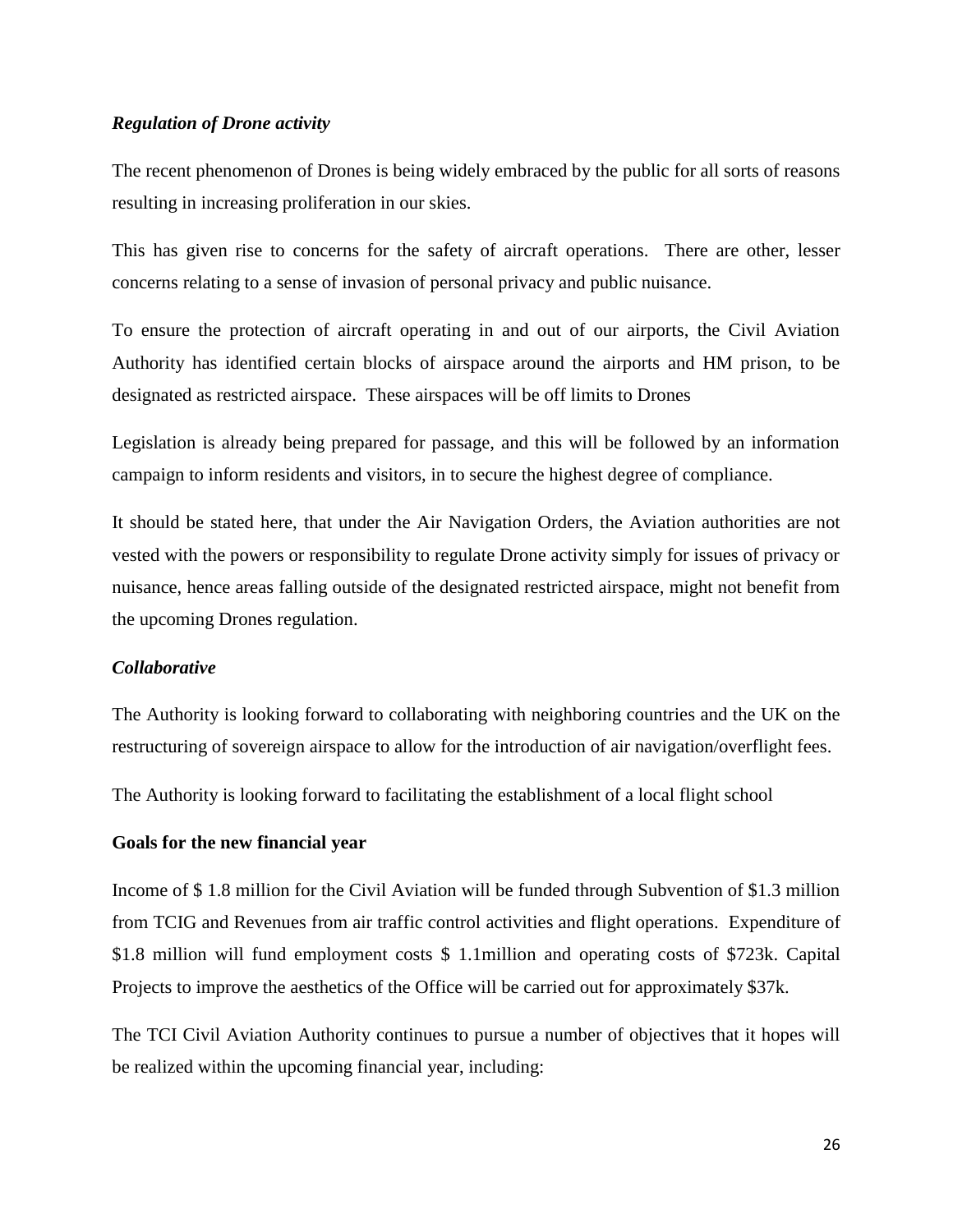- The establishment of an overseas aircraft mortgage register to tap into the lucrative and prestigious global aircraft market
- Hosting the regional Flight Operations seminar
- Modernization of the CAA management processes, through the implementation of an electronic management system
- Maintain the important United States FAA Category 1 status
- To achieve financial independence of the CAA
- To achieve the remaining targets for Civil Aviation regulatory performance as agreed in the Port of Spain Declaration.

# **NATIONAL INSURANCE BOARD**

April  $6<sup>th</sup>$  2017 marked the 25<sup>th</sup> anniversary of the Turks and Caicos Islands National Insurance Board. Despite the initial resistance to the program in 1992, this institution is undeniably one of the greatest success stories of our country to date. The National Insurance Board continues to provide comprehensive social insurance protection for the citizenry of the TCI whilst building strong reserves.

# **Contribution Income**

Due to increased compliance efforts, the increase in the ceiling and improvements in our economy, the National Insurance Board is projected to exceed its 2016/17 budgeted contribution income of \$27M and collect an estimated \$32M.

The projected contribution income for 2017/18 is \$33M.

# **Benefits**

The current NIB safety net covers over 90% of the population with 1,530 persons receiving Retirement, Invalidity, Survivors and Non Contributory Old Age Pensions throughout the TCI today.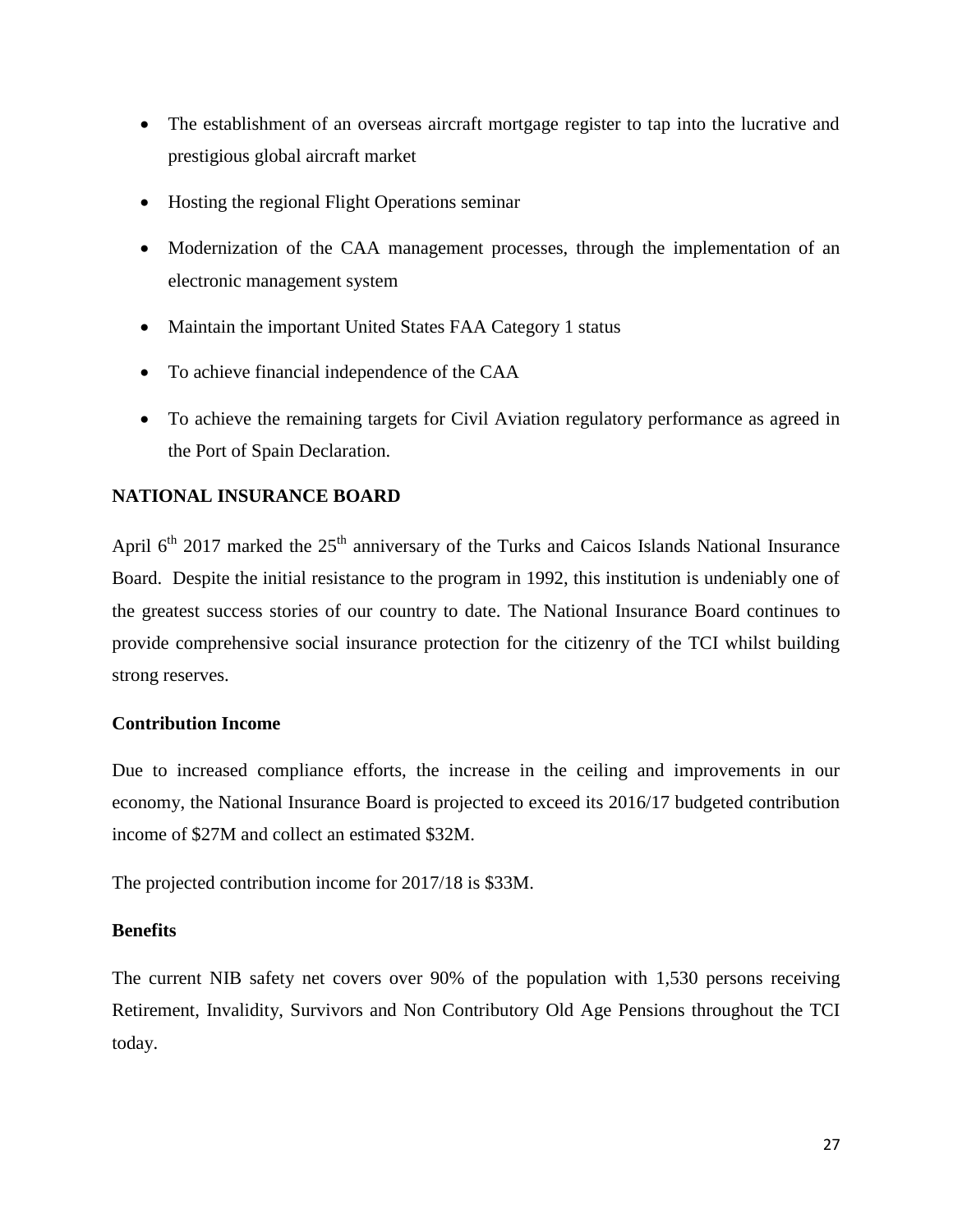The NIB paid in excess of 14M in benefits this fiscal year and has paid over \$131.5 M in benefit payments to date since inception in 1992.

### **Investments**

The value of the National Insurance Fund at the end of February 2017 was \$242.7M. The return on the Fund for the year to date was approximately 7.16%.

The Fund aims to remain fully invested having all asset classes at their strategic targets or within their upper and lower ranges as prescribed in the Investment Policy Statement (IPS). Keeping the Fund at the prescribed targets will give the best possibility of achieving the return objective of the Fund, which currently is inflation plus 3%.

Currently, there are no asset classes that are outside the prescribed ranges. In an effort to remain compliant with the IPS concerning asset allocation, rebalancing exercises are conducted periodically to bring the portfolio back in line with its strategic asset allocation. Factors affecting the misalignment of asset classes are gyrations in the markets and the consistent flow of net contributions into the Fund.

As the economic landscape has changed over the last few years, the NIB has recently undertaken a review of the IPS to adjust the strategic asset allocation to more accurately reflect the changes in the environment. The exercise may result in slight changes to the current policy.

The portfolio remains well diversified across asset class and styles. This continues to help us manage risk in the portfolio.

The Fund continues to scan the landscape for high quality domestic investments. Currently, the Domestic Investment sleeve is underutilized with approximately \$18.5M available for local investing.

Revenue from domestic investments is estimate at \$439K, which includes income from TCIG and Fortis Bonds.

### **Staff Training/Development**

As the Fund grows and operations expand, so does the complexities of the issues of the institution. The NIB remains committed to investing in the development of all its employees to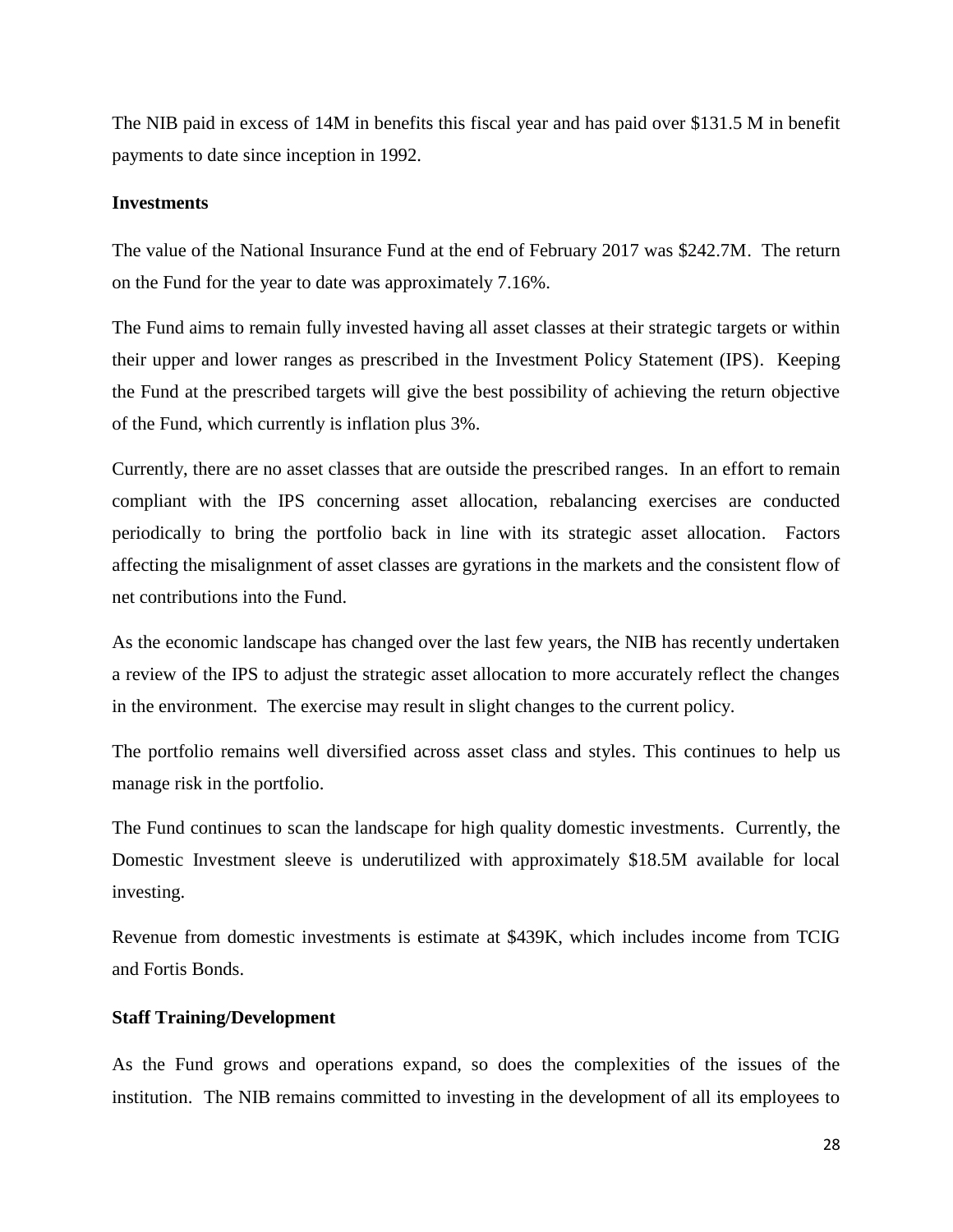Associates, Bachelors, Masters and Certification level. The Board is now 100% staffed with a team of 53 well-qualified Belongers with one scholarship awarded this year to a member of the Legal Department to pursue Law.

## **Information Technology**

The Board is presently pursuing the procurement of its own enterprise system, tailored to meet the needs of the institution, sufficiently flexible to address future developments and compatible with TCIG.

Mr. Speaker, I was invited to share as the featured speaker at the NIB's Investment Conference that saw persons from around the region come to our shores as a part of the NIB's 25year celebrations.

At the Actuarial review of the National Insurance Board:

- Has assets of just over 50% of is liabilities as calculated in a closed group current salaries approach;
- Expenses were expected to equal contributions in 2030;
- A cash flow deficit was expected to be reached by 2039; and
- The fund was expected to be depleted by 2050.

However, since 2013 the NIB has made several adjustments. These include:

- reducing administrative expenses;
- altering our investment portfolio and asset allocation;
- Implement legislative changes
- increasing the ceiling contributions;
- lengthening the period over which pensions are calculated

### **Actuarial Review**

The NIB completed its Eight Actuarial Review in March 2017 and I am pleased to report that this report will be laid in this Honourable House shortly and that the Fund is sound.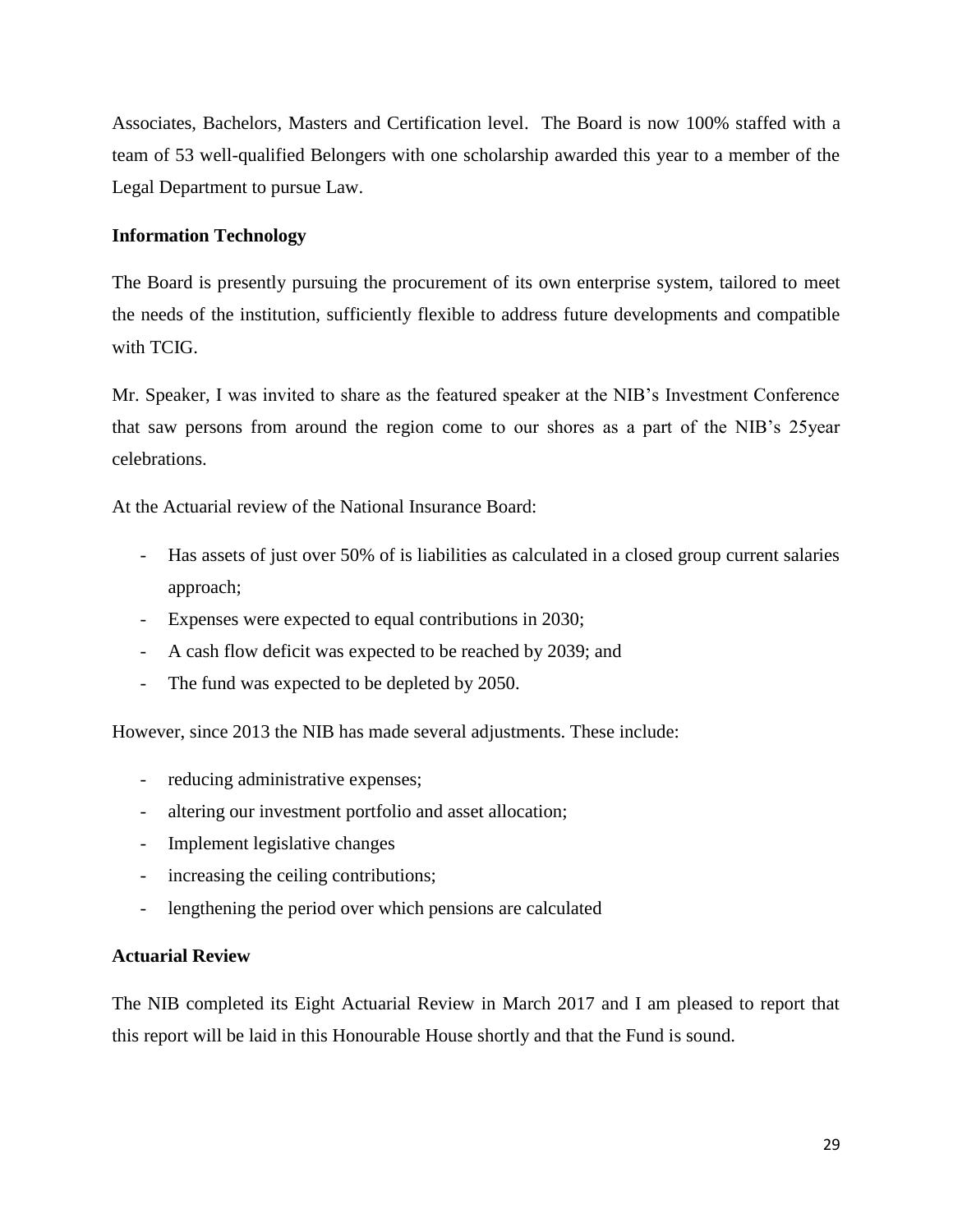A number of recommendations have been made by the Actuary in that Report and my Government will be considering those recommendations accordingly.

From every indication, the National Insurance Board continues to perform at a commendable level, and continues to be a beacon on the social and economic scene of our country.

As a government we are committed to the longevity of the National Insurance Fund and ensuring its posterity.

As Premier and Minister of Finance the National Insurance Scheme is dear to me. Over the next four years this institution will continue to be a priority for me and my government for the following reasons:

- National Insurance touches more people for a longer time than just about any other social program
- Thousands of Turks and Caicos Islanders currently receive Retirement, invalidity, disability or survivors pension.
- For many their National Insurance pension is their only form of income and their only chance of living with dignity when they are no longer able to ear for themselves and their family or when the primary earner in the family passes on.
- National insurance is becoming an intergenerational transfer of wealth

While my desire is to see today's contributions fund tomorrow's benefits, the simple fact is that this is not the way the scheme was planned and the contribution rates do not facilitate that desire.

What that means is that contributions from future generations will likely have to pay for the benefits of today's working class.

I believe that we have a moral obligation however to reduce the dependence on future generations and do as much as we can to make the scheme more efficient and lessen what we take from future generations.

## **1. Right Now the NIB has a lot of assets**

The National insurance fund with over 240M in assets is the largest reserve of liquid assets in the country.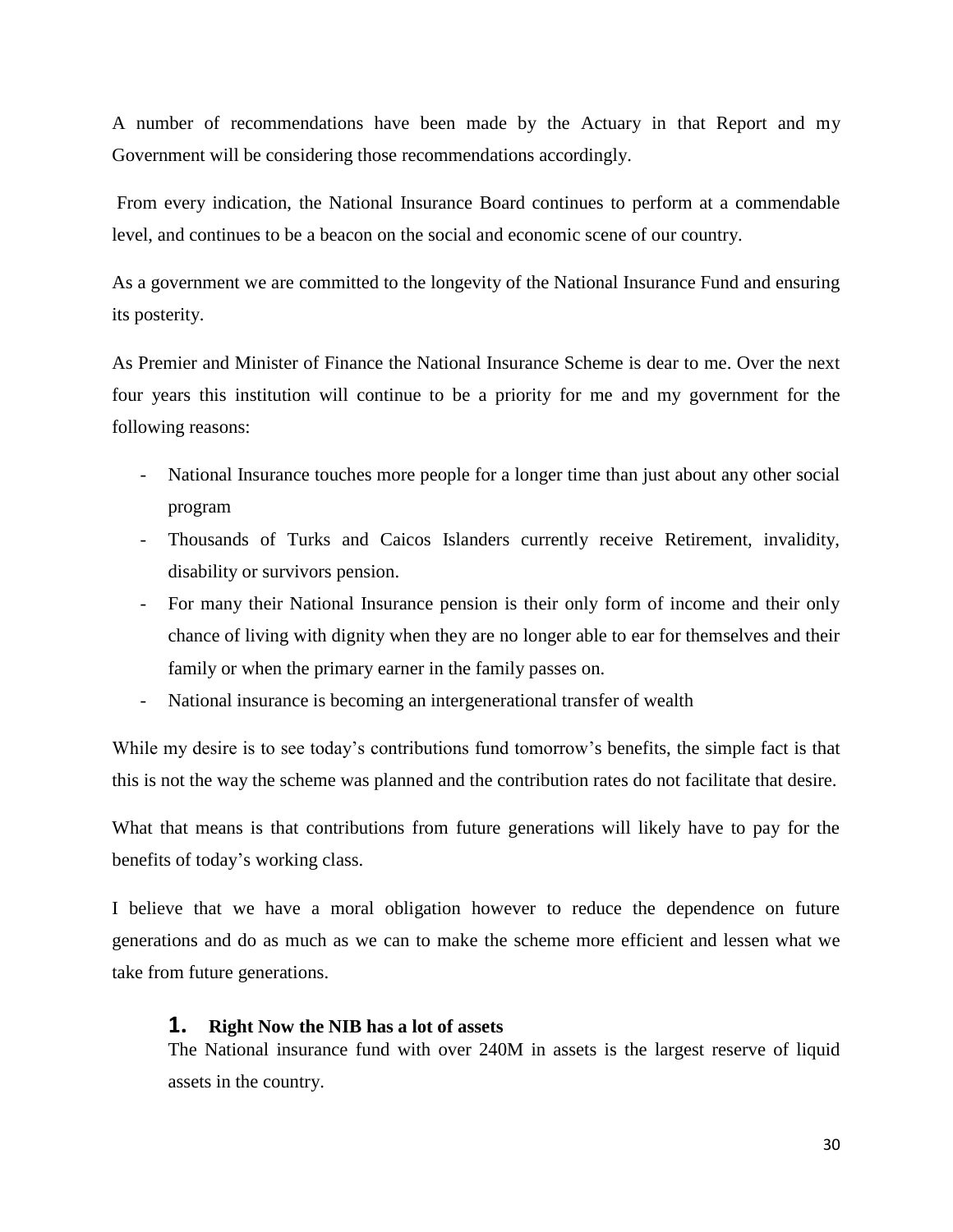The idea of that level of reserve may cause the Government to look at the fund and see opportunities for exploitation.

I therefore remind both the current and future boards of this scheme of their fiduciary responsibility to protect the interest of beneficiaries.

As I mentioned previously the fund, even at this level, pails in comparison to the obligations of the funds

# **2. In 20 short years' cash expenses will exceed all source cash receipts, in the absence of any intervention or alterations to the scheme**

Given the short time horizon to equilibrium we must be deliberate in our actions to preserve the Scheme

# **3. By 2050 the fund will be fully depleted absent any intervention or alterations to the scheme**

For these reasons we must, as an institution stick to our core business as outlined in the National Insurance Ordinance

The National Insurance Ordinance of the Turks and Caicos Islands places three main obligations on the Nation Insurance Board:

- 1. To collect contributions;
- 2. To pay benefits; and
- 3. To invest reserves

While I will expect our compliance divisions to continue to be vigilant to ensure 100% compliance and our benefits department to be both vigilant in scrutiny of claims and responsive to the needs of beneficiaries, this conference speaks to the 3rd of our obligations, to invest our reserves.

Once expenses equal contributions in 2030 (13 years from now) it is the returns on investment that will be required to fund a portion of the cost of the scheme, therefore prudence in our investment outlook is critical

During my term as Minister of Finance I am expecting our board to:

- update its asset allocation based upon changing capital market assumptions;
- To fully deploy its investment strategy; and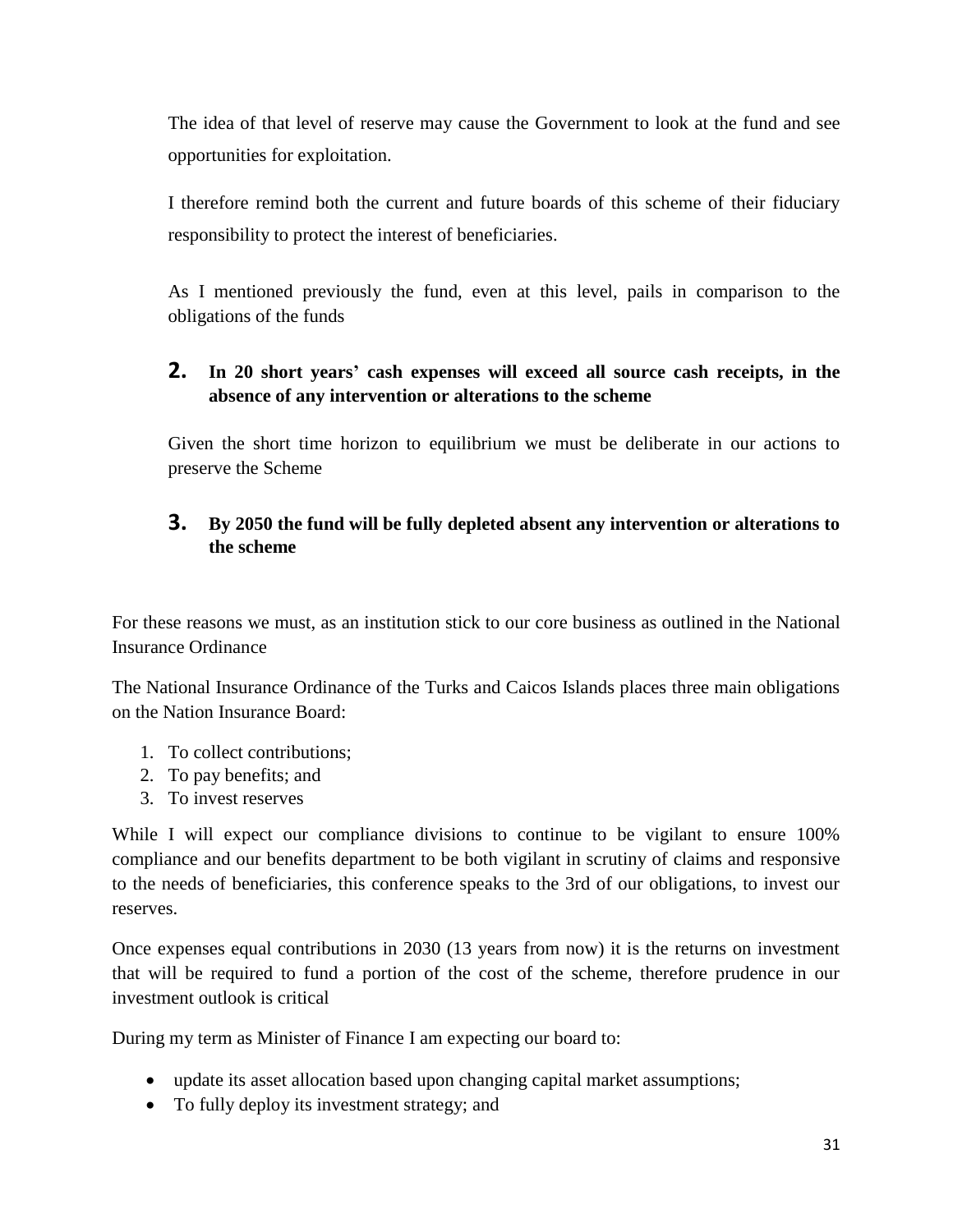Given that the TCI will be a growing economy, I expect the board to be more vigilant in its efforts to identify quality local investment opportunities.

## **THE PORTS AUTHORITY OF THE TURKS AND CAICOS ISLANDS**

Mr. Speaker, FY 2016/17 was a record-breaking year for the Ports Authority of the Turks and Caicos Islands. Reflecting the economic recovery-taking place in the Islands, for the first time the container throughput surpassed 15,000, reaching 15,336, a 3.5% increase over FY 2015/16. All major categories of imports such as fuel, aggregates and vehicles also recorded growth. Reflecting the level of imports, the Ports Authority's revenue outturn for FY 2016/17 is forecast at \$5.3 million, compared with the approved budget of \$4.6 million for the year. This improved recurrent revenue performance is largely due to the increase in imports of aggregates for the construction sector.

During 2016/17, recurrent expenditure was slightly below the estimate for the year. The forecast outturn is \$2.5 million, compared to the approved budget of \$2.7 million. The reduced outturn is due to mainly several staff positions not being filled the years.

Turning our attention to the capital (development) budget, the Ports Authority was not in a position implement as many projects as planned for FY 2016/17. The capital expenditure outturn was only \$258,866, less than 15% of the approved capital budget of \$1.8 million. The low absorption rate of capital projects is due largely to delays in completing major studies, which are important for the appraisal, and tendering processes. It is important to note, however, that the several of the studies have recently been completed. As result, the Ports Authority should be in a position to tender several infrastructure projects throughout the islands soon after this budget is approved.

The Ports Authority expects FY 2017/18 to be another year of economic growth for the TCI and is forecasting a further 3.3% increase in recurrent revenue, which is estimate at \$5.4million. Recurrent expenditure (employment and operating costs) for FY 2017/18 is estimated at \$4.6 million. This amount includes a planned transfer of \$1.5 million to the government during the year. The Ports Authority is forecasting an operating surplus of \$802,462 for the year.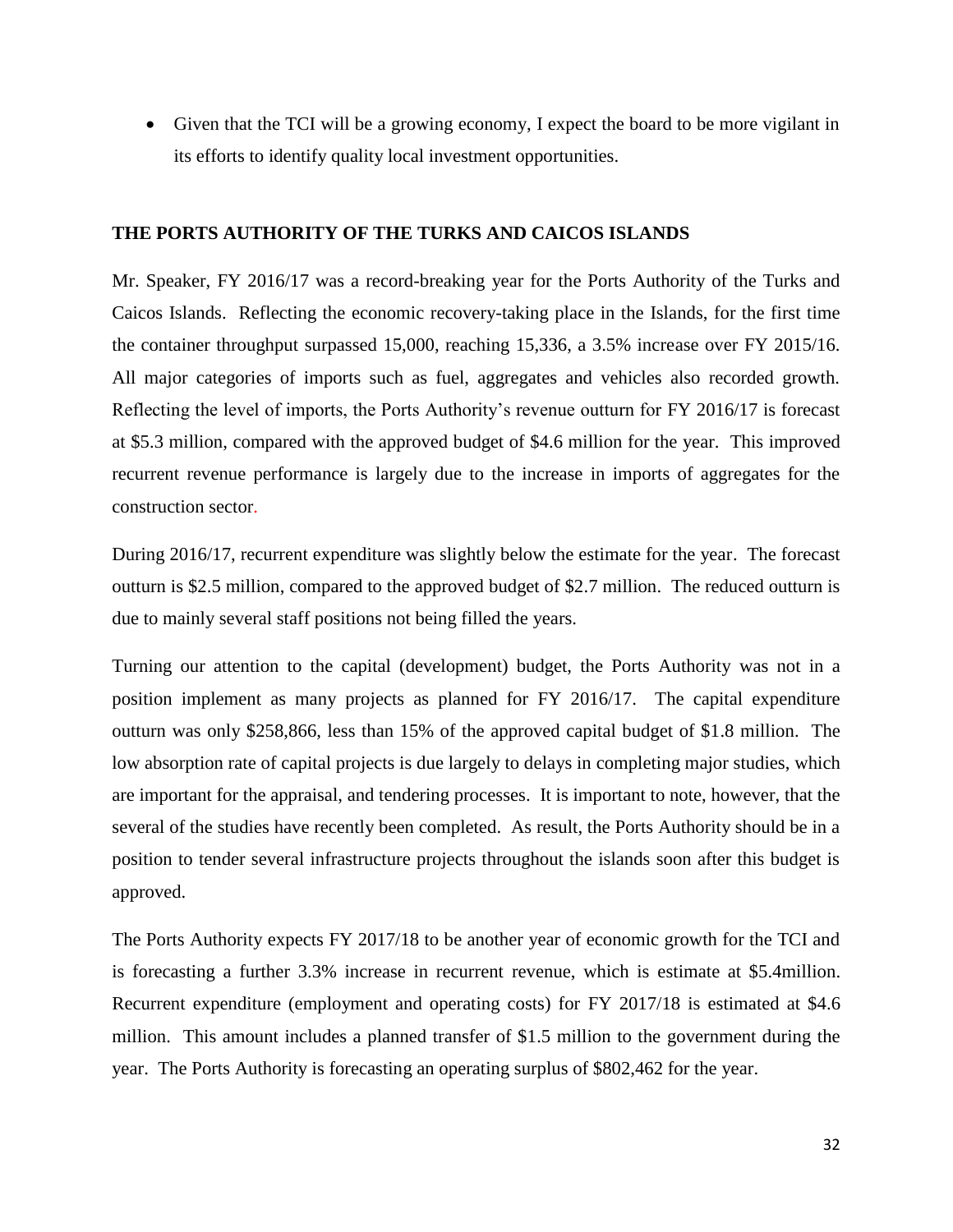It is important that the TCI's port system is developed to support developments on each islands as well as economic diversification and employment. During FY 2016/17, the Ports Authority was successful in preparing a Medium Term Infrastructure Investment Plan (2017-2021) to guide the orderly development of the port system. This Plan is based on a Strength, Weakness, Opportunity and Threat (SWOT) Analysis and incorporates ongoing projects. It calls for total investment of over \$35 million to improve the TCI's port system during the medium term.

Financial Year (FY) 2017/18 represent the first year of implementation of the Plan. In accordance with the Plan, the capital budget is estimated at \$7.2 million. This represents nearly a 3-fold increase in capital development expenditure, and will be financed from retained operating surpluses from past years. Important projects earmarked for commencement during the year include:

- the dredging of 300 feet radius, 18 feet deep turning basin at South Dock Providenciales, with an allocation of \$3 million
- construction of a ramp and pavements at South Dock Grand Turk, with a combined allocation of \$1.9 million
- rehabilitation of the South Caicos Port (strengthening the wharf and pavement construction), which has been allocated \$700,000
- Construction of port building complex at Bellefield Landing, North Caicos, which has an allocation of \$500,000.
- \$210,000 has been allocated to preparing Master plan for future development of the Ports on Providenciales, North Caicos and South Caicos.

The Ports Authority is very confident that these projects will commence during the year since as previously noted most of the appraisal studies have been completed in accordance with the public procurement requirements.

Going forward, the Ports Authority will prioritize:

- 1. Maintaining the highest level of port safety and security in line with international Conventions and code
- 2. Building capacity to effectively enforce its mandate
- 3. Increasing port efficiency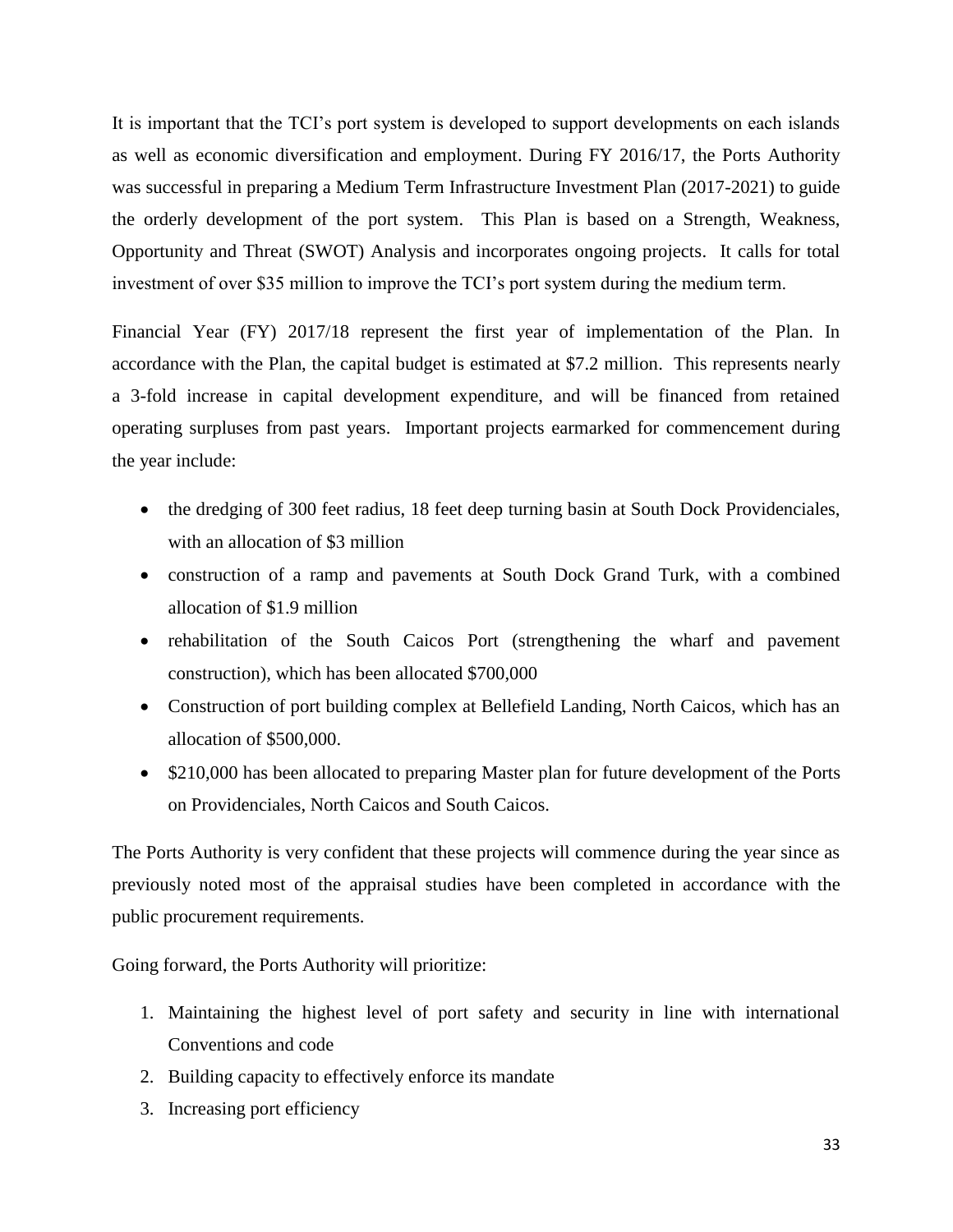- 4. Accelerated development of ports (especially South Dock Providenciales) in line with the master plans
- 5. Increasing preventative maintenance
- 6. Increasing awareness of investment opportunities in the ports sector for revenue generation and employment creation

# **THE TURKS AND CAICOS ISLANDS AIRPORT AUTHORITY (TCIAA)**

Mr. Speaker over the last few years the Turks and Caicos Islands Government has invested heavily in the TCI Airport Authority (TCIAA) by allowing this Statutory Body to retain all excess revenue owing to TCIG. During FY 16/17, the TCIAA recorded Revenue of over \$34 million. This was mainly due to an increase in traffic of tourists over the projected budget. The Expenditure for FY 16/17 was projected to come in at over \$22m.

In FY 16/17, the TCIAA focused its efforts mainly on the redevelopment of the South Caicos Airport. Over the past year, the TCIAA commenced the construction of the South Caicos Airside and Terminal Development. Mr. Speaker I am pleased to announce that the Air Traffic Control Tower in South Caicos is completed and the Airside works are scheduled to be completed by the end of April 2017 and commissioning is expected shortly thereafter.

The TCIAA has been regarded as one of the Turks and Caicos Islands Government's most valuable asset. In the upcoming FY 17/18, my Government will ensure that this asset is fully developed and utilized. The TCIAA is estimated to collect a total of \$39 million in revenue during FY 17/18. This increase is due to the projected 3% increase in both commercial and FBO passenger numbers over the previous year. The TCIAA is projecting that aircraft movement will increase by 10% in FY 17/18.

The expenditure to be incurred by TCIAA in FY 17/18 is estimated at \$24.3 million. This is exclusive of capital expenditure and debt servicing.

As FY 17/18, progresses the TCIAA will carry out the following:

- Continue the Construction of the South Caicos Airside and Terminal works. This is estimated to be completed within an 18-month period following the commencement.
- Resurface Salt Cay Runway and Apron and also refurbish the terminal building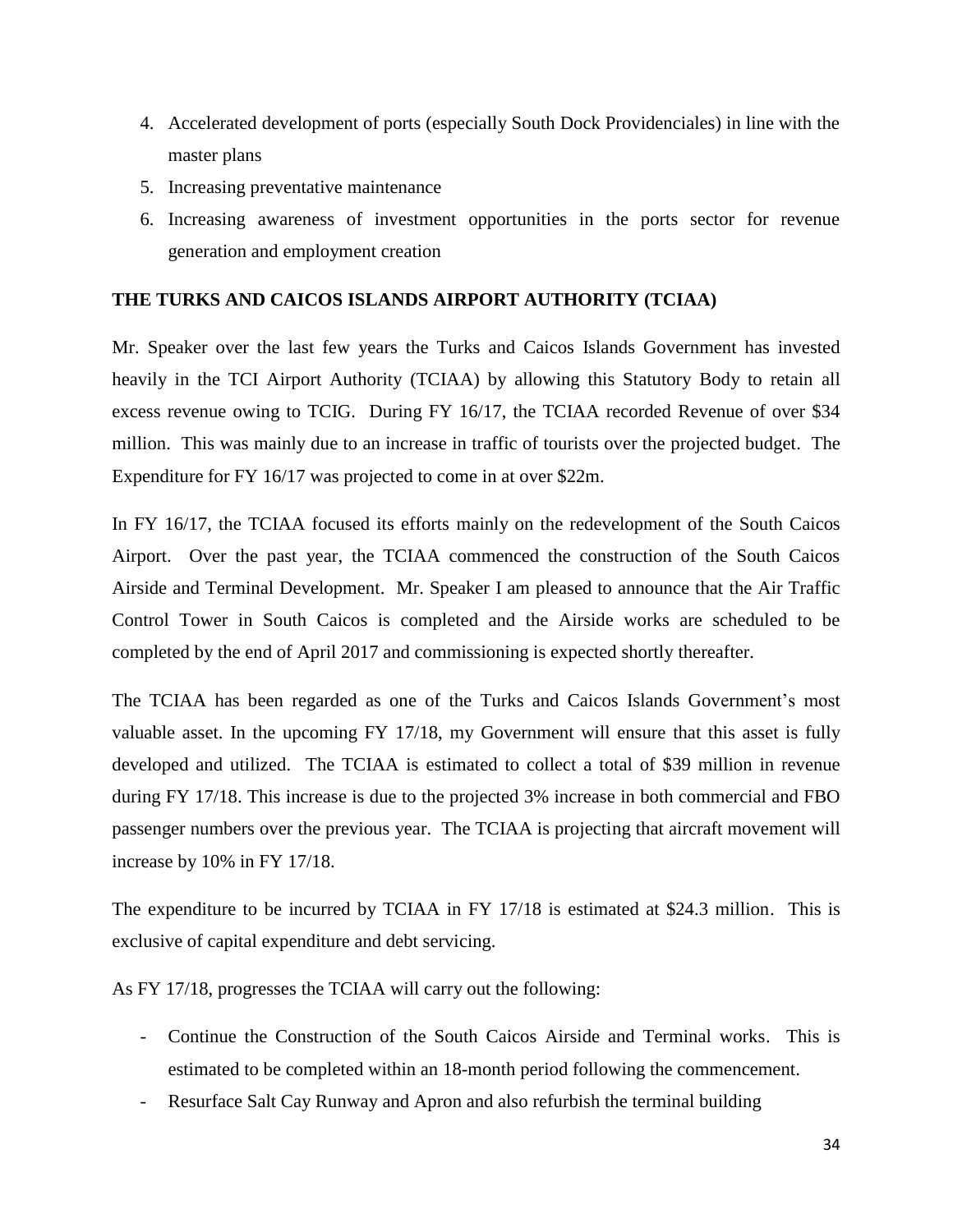- Strengthen the Aerodrome fire department through the replace of the Fire Turk in Providenciales and the hiring of 31 new fire fighters. This increase in firefighters will assist in meeting the minimum category requirements at the various Aerodromes.
- Increase the number of Air Traffic Controllers this is in reaction to the increase aircraft movements to Providenciales and to ensure that the TCIAA complies with the relevant regulatory requirements.
- Work in collaboration with a third party to develop either a flying school and/or FBO at the North Caicos Aerodrome.

# SOCIAL ISSUES

# **Legislative Agenda**

Mr Speaker the Legislative Agenda has already been submitted to the Attorney General's Chambers. I am certain Ministers will speak to their respective legislative agenda so I will draw attention to those areas not under Ministerial direction but contained in section 10 of the Change Document and I will address them in the order they appear there:

We promised a revisit and continued dialogue with the UK to secure amendments called for by the people of this country. During my visit to the UK in February, I have informed Baroness Anelay that my Government will move forward on this matter.

We committed to the reviewing of legislation and to introduce a comprehensive social legislative agenda.

Mr. Speaker we promised to review critical legislation as a matter of priority including, but not limited to the Crown Land Ordinance, Police Ordinance, Public Service Ordinances and Policies and the Immigration Ordinances. Mr. Speaker these are already in train.

Mr. Speaker, we promised to introduce new legislation to see the return and introduction of several Statutory Bodies. The following pieces of legislation remain priority but the Sports Commission Mr. Speaker has already gained the necessary approval to proceed and this will return this year.

Mr. Speaker following a review of the National Trust and the Road Safety Ordinance, a further determination will be made as it relates to the following:

- Culture and Heritage Commission
- Public Transportation Authority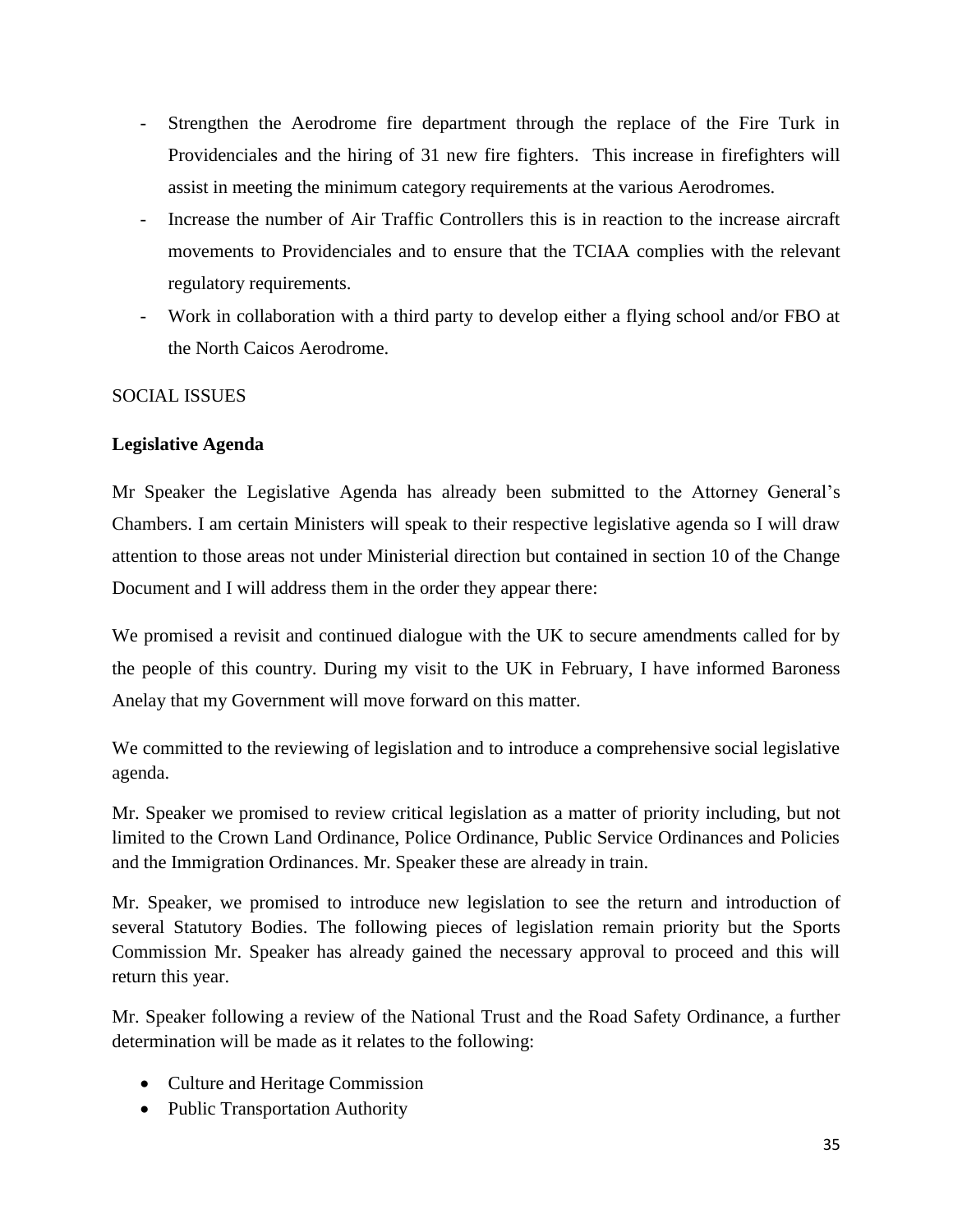Mr. Speaker we promised a structured system for consultation and Mr. Speaker as Premier I have already sought and secured the assistance of my Cabinet Colleagues for National Consultation Guidelines that will seek to involve valued stakeholders input in a structured, accessible and meaningful way in accordance with the Statement of Good Governance Principles.

We promised a review of legislation passed by the former PNP Government for which no resources were put in place to ensure its enforcement and delivery of services. We have already received the list to be reviewed and also secured a list of legislation passed in the House of Assembly but for which there is no commencement date. The review of both has already begun.

We believe that an effective and efficient Civil Service is critical to the growth and management of the country. This is why as matter of priority, I have begun a structured bilateral with the Governor and the Deputy Governor during which will address matters affecting the civil service. I have also met with the Executive of the CSA and will meet with the Public Service in short order. We believe as we promised in the Change Document that it is vital to have a healthy dialogue between a Government and its civil service and will therefore support the effective operation of the Civil Service Association (CSA) and will hold structured periodic meetings with this body. We will provide the much needed resources and partner with the head of the public service to secure service level agreements throughout the service in a corruption free environment. We will also address the lingering issue of gratuity, outstanding disputes with former civil servants, payment options, and other issues of interests for civil servants. We commit to open and honest dialogue with the Public Service.

We promised a review of the local Government and I am pleased to say that that review has been budgeted for the first year. We are also committed as stated in the Change Document to identifying a local government model that will seek to strengthen local Government through an elections process in order to have a more efficient and effective micro level management that will allow a decentralization of the Government in a more meaningful way.

And Mr. Speaker we will fulfill our promise to bring the Freedom of Information Legislation.

#### **Policy Agenda**

Mr. Speaker I am pleased to say that since coming to Office as Premier, I have sought and received the approval of my cabinet colleagues for the approval of a Central Policy Registry. Mr.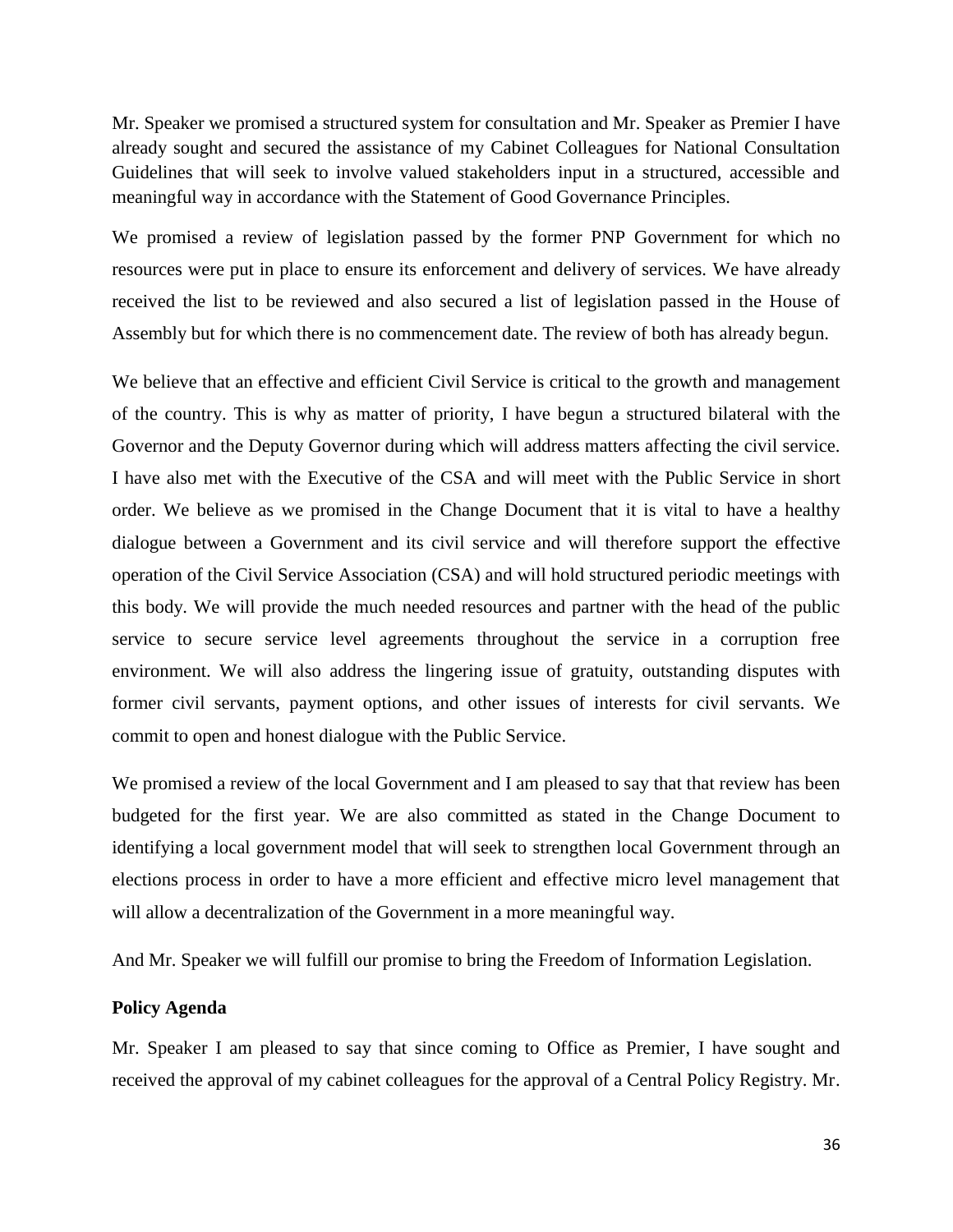Speaker this will aid in consistency and transparency in policies as promised in the Change Document. This pilot project is now being finalized by staff of the Premier's Office.

Mr. Speaker for the first time Ministers will also be required to provide a Policy Agenda for passage. This Mr. Speaker is long overdue and this Mr. Speaker is a necessary change.

### **People Centered Development**

Mr. Speaker we are committed to people centered development.

We recognize that there is an urgent need for change in all aspects and my Government is committed to realizing change as a matter of urgency and have begun to lay the blocks so that we can impact lives in much more meaningful lives.

Mr. Speaker when I see the suffering of our people I really do wish that I had a magic wand to effect the desired change right away but we will give all in our power to deliver on the change that our people voted for. We are also committed to being open and transparent Government, to fulfill our commitment to meet with you in Town Hall Meetings and in other forums.

Mr. Speaker nothing we face as a people is insurmountable. Many require a little effort, a little resource but all require a change in mind set by us. We must see our responsibility as citizens. We must take ownership and be more responsible in our own life decisions and choices and then as a stakeholder in this country.

We remain committed to nation building and visionary leadership that is people centered.

We remain committed to Island development as many along the chain do not even require much, just a little attention.

We remain committed to community and the addressing of issues by our community.

We remain committed to each individual citizen. We cannot afford to leave any one citizen behind.

We are committed to providing opportunities, the protections and a prosperous future, but it is for you to avail yourself of the opportunity.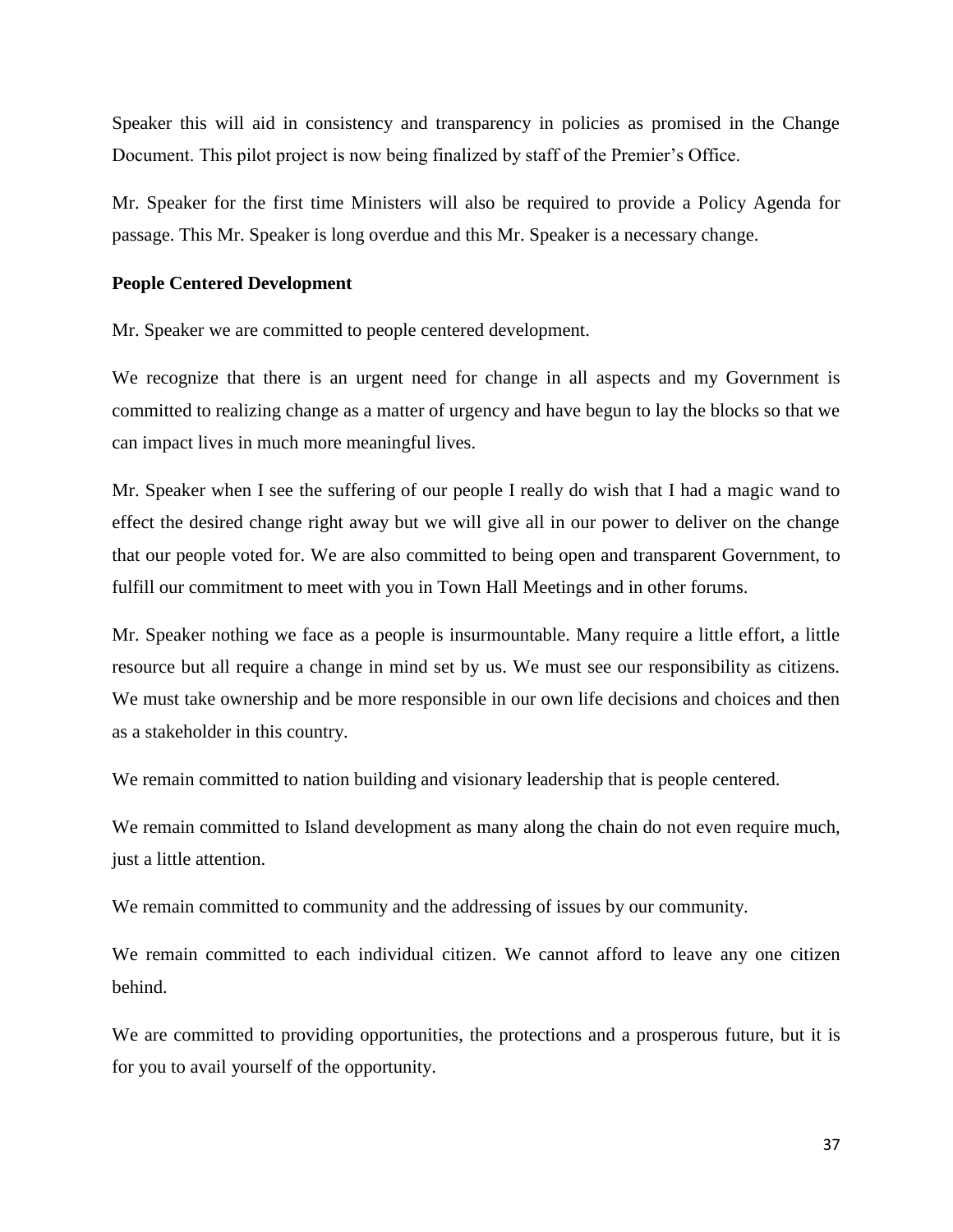### **People Centered Vision Ministry by Ministry**

In the area of border control while there is much to do to address fundamental issues, the vision to elevate the ministry of border control to national security is to have the urgent impact that it is important and when engaged in illegal or corrupt activities, one is putting the national security of this country at risk. We believe that every citizen has a role to play as well be it the national that you have taken out a visa for that you have not seen return, or the labour who you have no work for or the temporary work permit holder who has fallen out of status. Immigration and labour is no game and if we continue along the path that we are on, we will only have ourselves to blame. We are committed to returning students through the Partnership soon to be introduced; we are committed to the employee and employer once you fulfill your legal obligation; we are committed to those who are being wronged on the job be it employee or employer and will make the necessary changes to protect you and ensure that your rights are not trampled on. We remain committed to ensuring that persons are legally residing in this country and that persons who are willing and able to work are able to do so in a free and conducive environment.

We are committed to the building of a healthier nation. We are committed to ensuring that healthcare is not only affordable but accessible to our people. We will strengthen our primary healthcare and begin a nation - wide healthy lifestyle campaign reaching into the schools with a School Nutrition Policy, reaching out to valuable partners and encouraging more physical activity and better diets for all citizens through a new relationship with sports and a strong agricultural policy.

We remain committed to our youth and will strengthen partnerships to ensure that we give them the best opportunity to be the most productive citizens. We are committed to modernizing the curriculum, teaching methods and tools and school plants. We are committed to giving youth the opportunity to develop, showcase and sharpen their creative talents. I especially liked the Education Week's theme "*Success For Every Learner*" In bringing remarks at the start of the week, I shared that "*We must recognize the need to create strategy to achieve the goal – success for every learner. We must acknowledge and realize the fact that people learn differently. We must meet each learner where they are – be it the special need student, the school age or adult learner or the student who learns better with his hands.*" We remain committed to vocational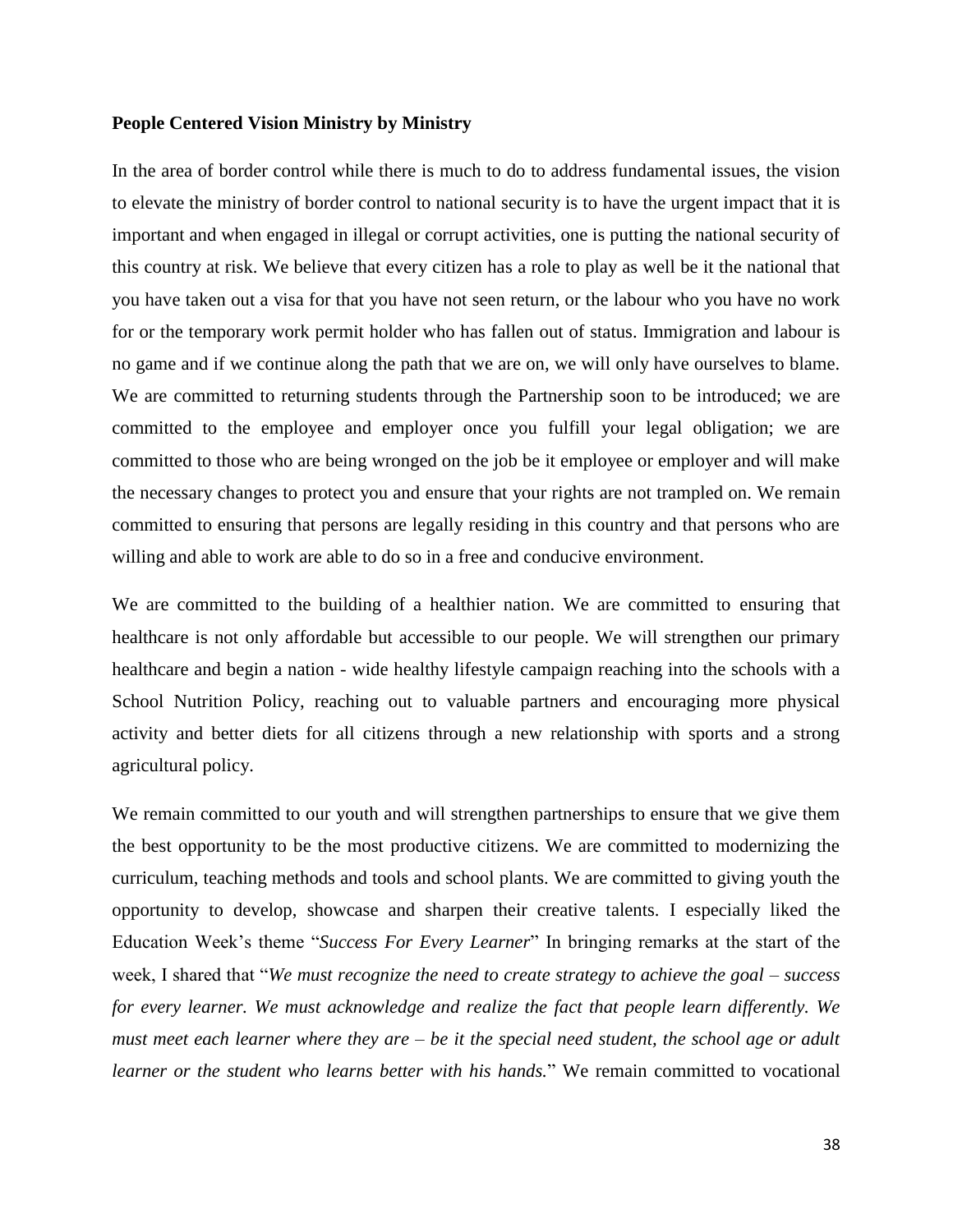education, adult training and a College that will address our national educational needs. We cannot ignore trade and certifications for our people.

We have inherited a country with crumbling infrastructure and we remain committed to aggressive road and building repairs. We are committed to addressing the area of energy and to ensuring that we do right by our people.

We are committed to those in prison, under the social services program and other vulnerable of society.

We are committed to the road users and those are crying out for safe, reliable public transportation.

We are committed to the diversification of our tourism product and to ensuring that our product is sound and unique while ensuring that our people are greater benefactors and participants in this number one industry. Make no mistake we are the only Party that truly represents our people in this industry.

### Crime

We are committed to providing a safe place to live and work and I again wish to repeat my report at the First 100 Days Press Conference to ensure that residents get another opportunity to hear of our efforts.

We must address the root causes of crime and to address crime merely by responding to it is to address the effects and not the symptoms. I am convinced that we must tackle the root causes of crime, focus on prevention and rehabilitation if we are to make any headway in dealing with crime.

Since coming to office I have been busy over the past few months talking to inmates, former inmates and young people on the causes of crime.

A few years ago, the Police placed the youth of this country squarely at the center of crime in this country and I recall responding and calling for all hands to be on deck. I made this call from Church platforms afforded me and other platforms that I created. We need to put all hands on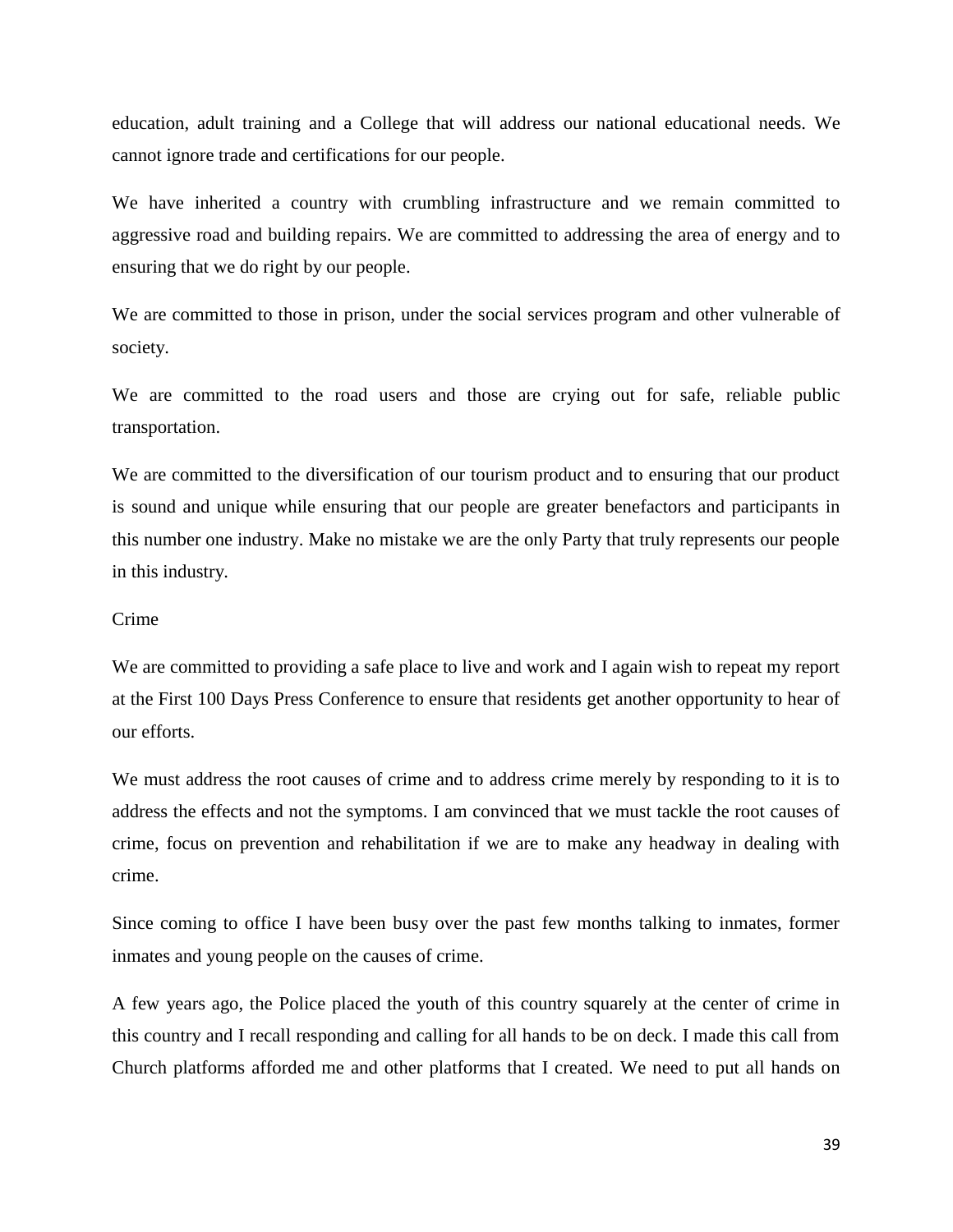deck and I wish to again as I have for the past four years wish to plead with the people of this country to be a part of the crime fighting initiatives.

Your Government has been holding fast to carrying out the parts of the 12 Point Plan that we can.

### **Police Support Provided and Legislative Agenda Approved**

National Security has been a priority for my Government from day one and my first trip to the UK as promised I made representations on the need for UK support. The UK responded favorably and contracted a team to assess our security needs. Whilst other OTs were included, we were among one of the first and we are grateful. The team came to the Islands and met with various stakeholders and we await the report. We await a response and we are cautiously hopeful. Nonetheless we must learn to sail our own ship and you will see if you looked at the Throne Speech, Blue Print and our 12 Point Plan that those points that are directly under our remit has made considerable strides:

As promised, we have already agreed as a National Security Council the need for a Comprehensive National Security Strategy. This we believe is critical as we seek to share our limited resources in a most effective way by unifying efforts.

As promised, we have already met with the Senior Police Officers in Grand Turk and Providenciales and many ideas were shared and our vision was likewise shared.

As promised we have already agreed to provide the Police with much needed equipment, laws and modern tools. The purchase of the Carlos Simmons Building will provide the Police the adequate space to house modern crime fighting initiatives and a more strategic approach to crime fighting. We have agreed new vehicles, more manpower and a legislative agenda that will see the use of biometrics, fingerprinting, CCTV and data protection, public order, matters addressing communication and a review of the Police Ordinance.

### **Rehabilitation of Offenders**

Whilst we will provide the necessary resources for enforcement, we have also stated over and over again that prevention is critical and so is rehabilitation. We believed four years ago as we do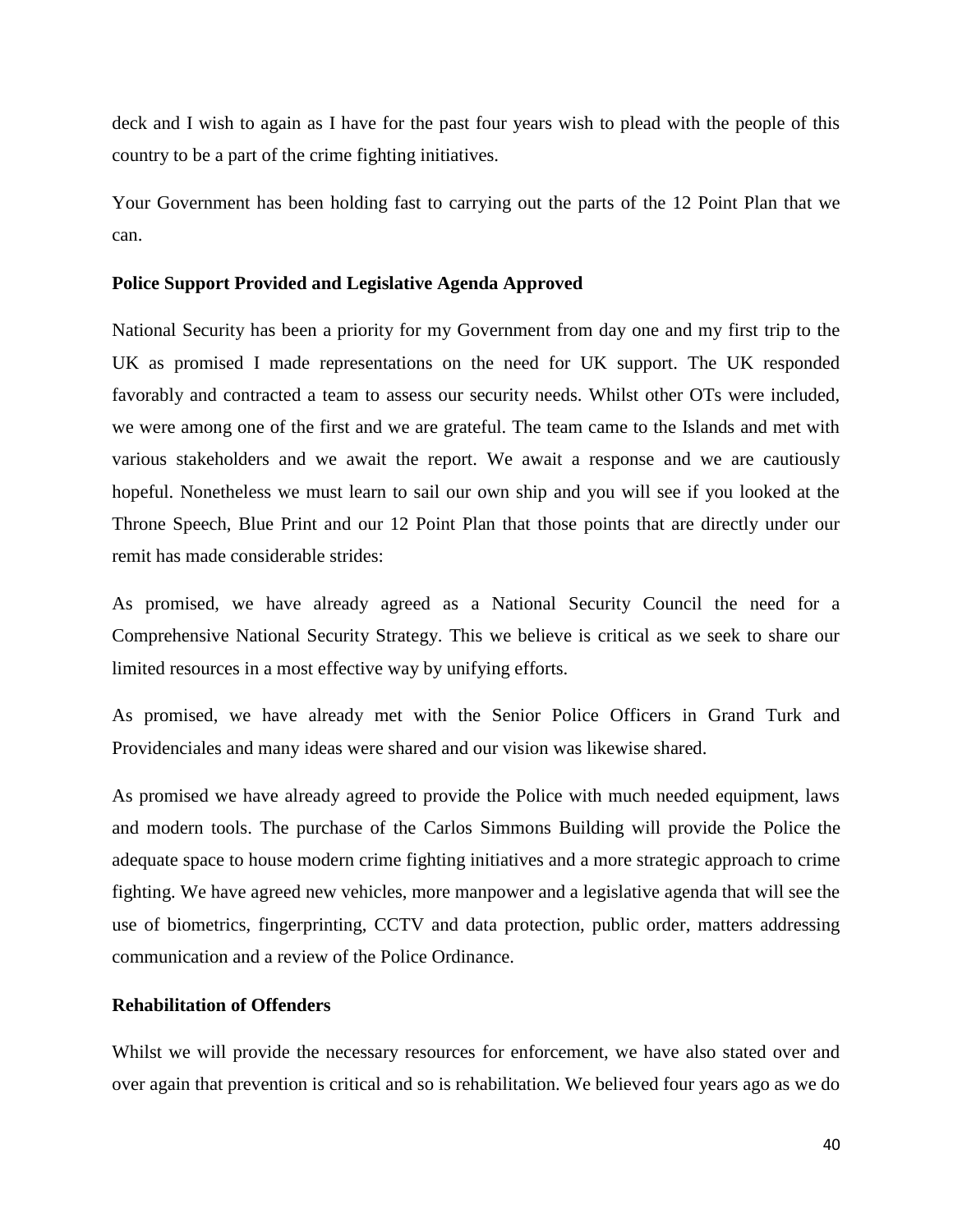strongly today and we must ascertain the reasons for crime and that we have done. I have spoken and met with a representative group of those who are incarcerated and those who were former inmates and I have concluded that unemployment, frustration and drugs are at the root of the majority of crimes. My Government has therefore taken a hands on approach and have already prepared an Information Paper for a national rehabilitation and prevention policy which will address skills, employment, entrepreneurship, health and rehabilitative programs for those incarcerated and those with criminal records who find it hard to find employment and support on release. In fact, the Premier's Office already support the CED Entrepreneurship Training for inmates named "Gateway to Hope" and a separate Program for former inmates named "Change Our Future". The public and the private sector will be clear and defined roles on how we can help to reduce the rate of reoffenders and this is near launch. We can no longer shun those who have already paid their debt to society and expect all to be well. We must also recognize the level of drug use in this country from our Schools and up. There are social issues that we must address head on and drug use and abuse is another.

We are committed to supporting the Police and we will do just that through our own efforts and through strategic crime fighting and modern tools all enveloped in a national security strategy. Mr. Speaker, I have elevated the Ministry of Border Control to a national security level to change the mind set of workers and the public as to the seriousness of the work of this Ministry and our commitment to ensuring that we bring the much needed change to this Ministry in terms of resources and reputation.

With a recent lull in crime and recent incidents over the past few days, my mind is settled that we must address the root causes identified as unemployment, drugs and gang related activity.

The challenge of crime is not insurmountable but it can very well be addressed if we all played our part: UK, the Governor, the Police, the Government and you the people. At the heart of much of the success is the role of the people. It has become easy to point fingers at the Police (And let the record reflect no member of this Government while in the Opposition blamed the former Administration for crime. We maintain that Governments can and should do more as this is our home). My Grammy use to say when we point fingers, four points back at us and I will welcome accountability on the part of my Government and I will also seek to keep us as a people accountable. With at least three fingers pointing back, I challenge us on three points: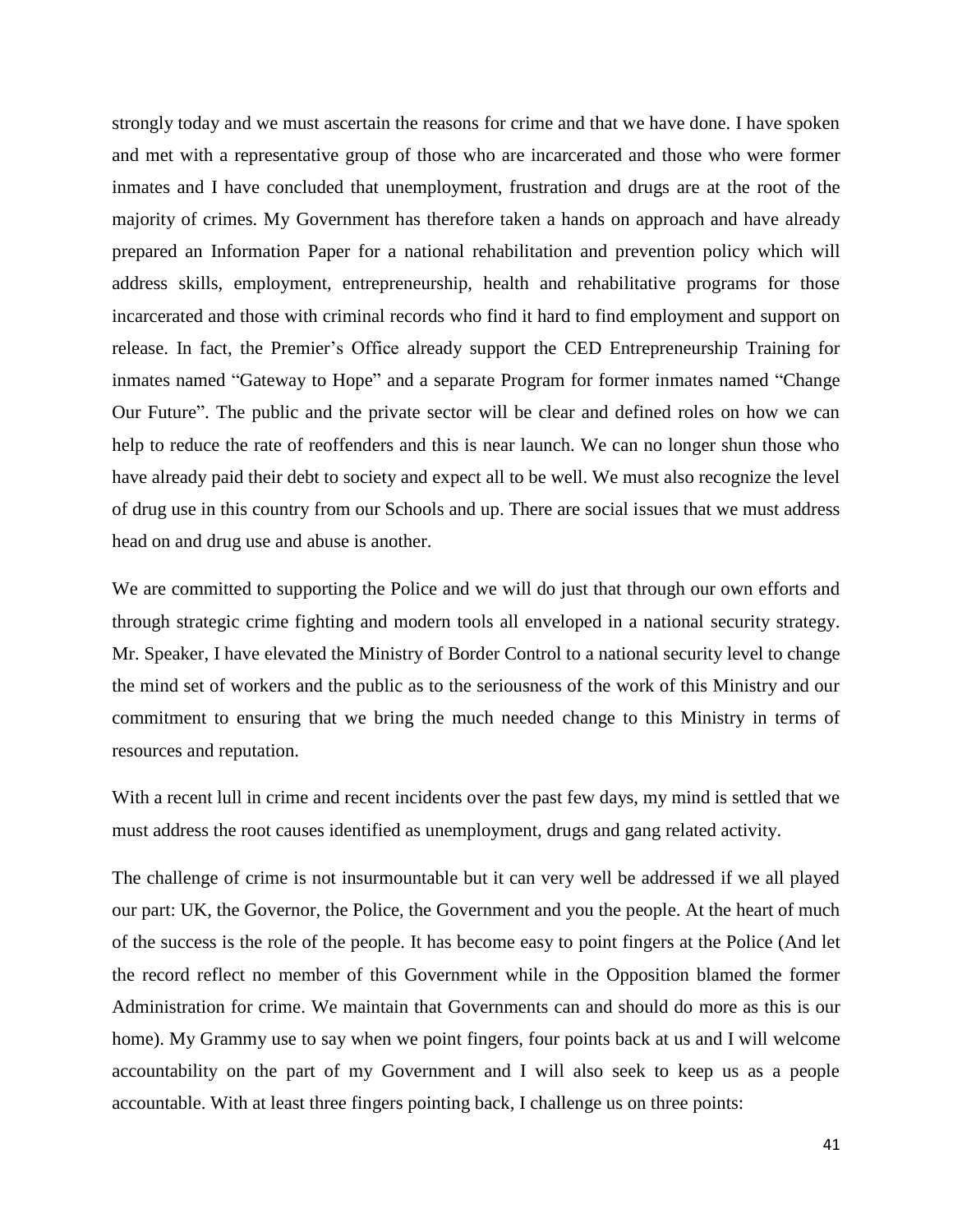- 1. Take charge of your homes and your children. Know where they are; who are their friends and questions where they get things from that you have not purchased;
- 2. In the words of Bishop CN Williams, "stop buying stolen products". We will like to assume that all these stolen goods are shipped out of the country but we are part of the problem as we are the ready market for stolen products.
- 3. Stop shunning those persons who may have committed an offence and who have served time in Prison. Our actions and inactions as it relates to them too often lead them to a life of crime out of sheer frustration, rebellion for a society who has sentenced them to another state of imprisonment forever and their sheer need to live; and
- **4.** Finally, if you know something, say something. Always remember you or your relative or friend can be next.

# **Relationship Building**

Very little can be achieved in these times in this beautiful country without real partnerships and real engagement among critical stakeholders.

I commit to continue to visit and meet with Government ministries and departments, statutory bodies, members of the private sector, professional and civic associations and groups, employees in resorts and generally. We must talk to each other and I look forward to sitting with many of our valued residents in two important meetings: the review of the Investment Policy Statement in such order and the National Symposium in a few months.

I was at a place in TCI a few years ago because I got real tired of hearing the word unity from persons who continued to preach disunity in actions. I am one that can say this boldly as representative politics has been said by many to be a tool of separation. That could not be further from the truth: differences will only be a sign of disunity when immaturity sets in and motives are marred with hate and jealousy. I listened Sunday evening to the General Presbyter of the Church of God of Prophecy (COGOP) on unity and was captured as I felt that he captured what it truly is and is not. Unity ties you and I together but does not call for us to disappear in our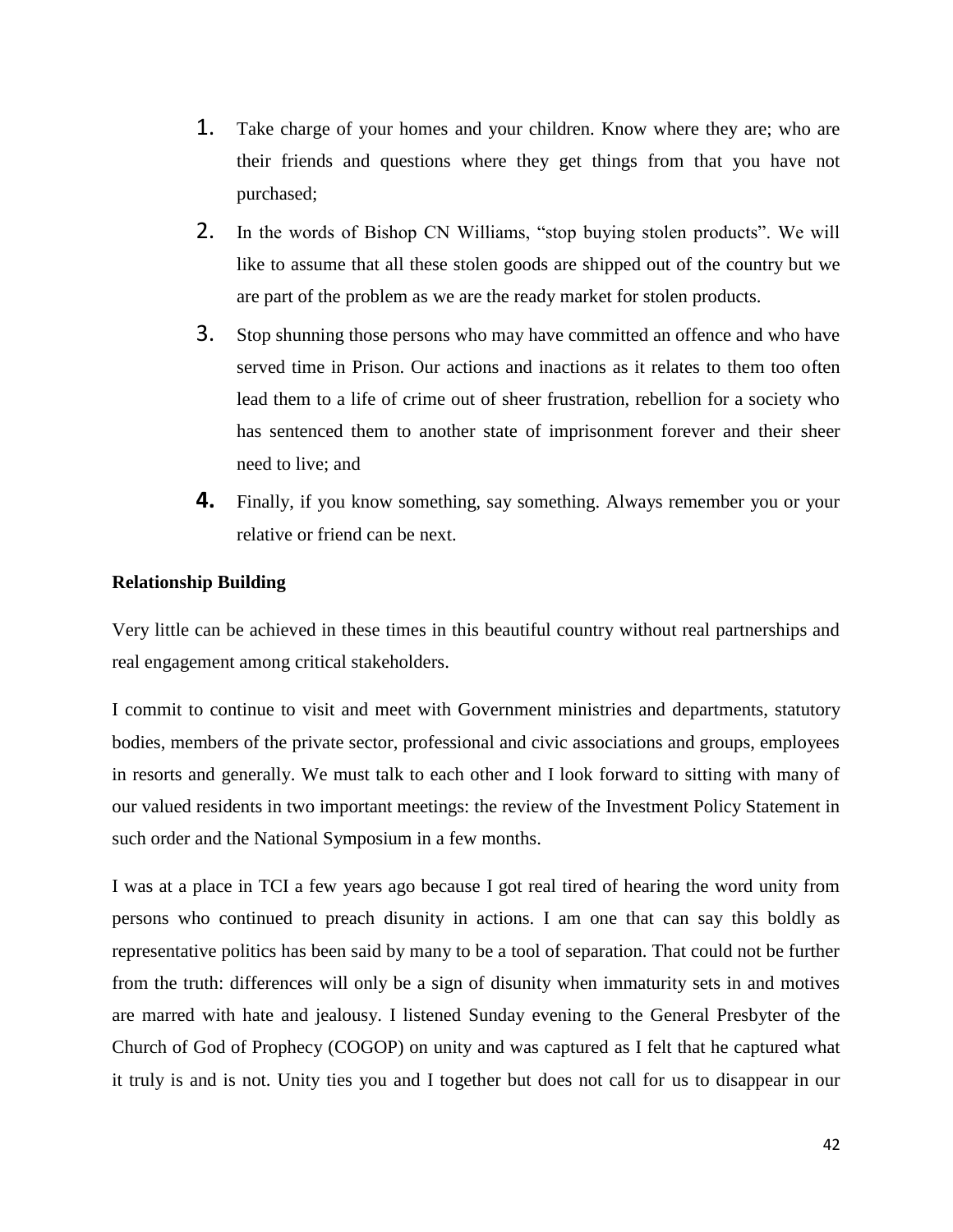opinions but to realize that differences will happen but we ought never to allow it to deepen enough to affect unity.

### **Danger of disunity**

There is a national danger when immaturity prevails and when persons set out to be destructive in their criticism and not constructive. Motives are often worn on sleeves and the tone and spirit is oft times revealed.

Mr. Speaker, I am seriously concerned that the flagrant rhetoric of the PNP Party. Criticism for passage of early supplementary bills and Bribery Bill when their earliest passage of legislation was financial regulations and laws including proceeds of crime amendments, taxes and more taxes and the ever important Dog Bill and Holidays Bill. It is also sad that the approach taken is so contrary to the approach we took. Our first act in Parliament was to make representation on behalf of the Premier as it related to benefits to the Office and then to join the Government in the fight against VAT all within the first 100 days. Oh what a sad difference. We are calling on the Opposition to reconsider its strategy for the good of the country. We are not discouraged by these acts but are saddened for our people who are being misled in too many respects and overwhelmed with misinformation and immature political tactics.

There was a recent criticism of my Government for approving for continuance projects that we supported while in the Opposition and the implied suggestion is that we should not have kept former Government Projects. Changing projects that we agree were important is petty and immature. How do we tell the people of Bottle Creek that their Clinic cannot progress because it was a PNP Project?

Change can never happen overnight and in fact even a change of Government did not. We must continue to manage expectations when the PNP has now chosen to toy with our people's emotions by calling for changes in 100 days that their government did not do in at least 1,460 days.

The 'us' versus 'them' rhetoric as it relates to developers demonstrates immaturity. We are elected to make life better for our people and we know that this can achieved through open and transparent engagements with the business community. We cannot as visionary leaders believe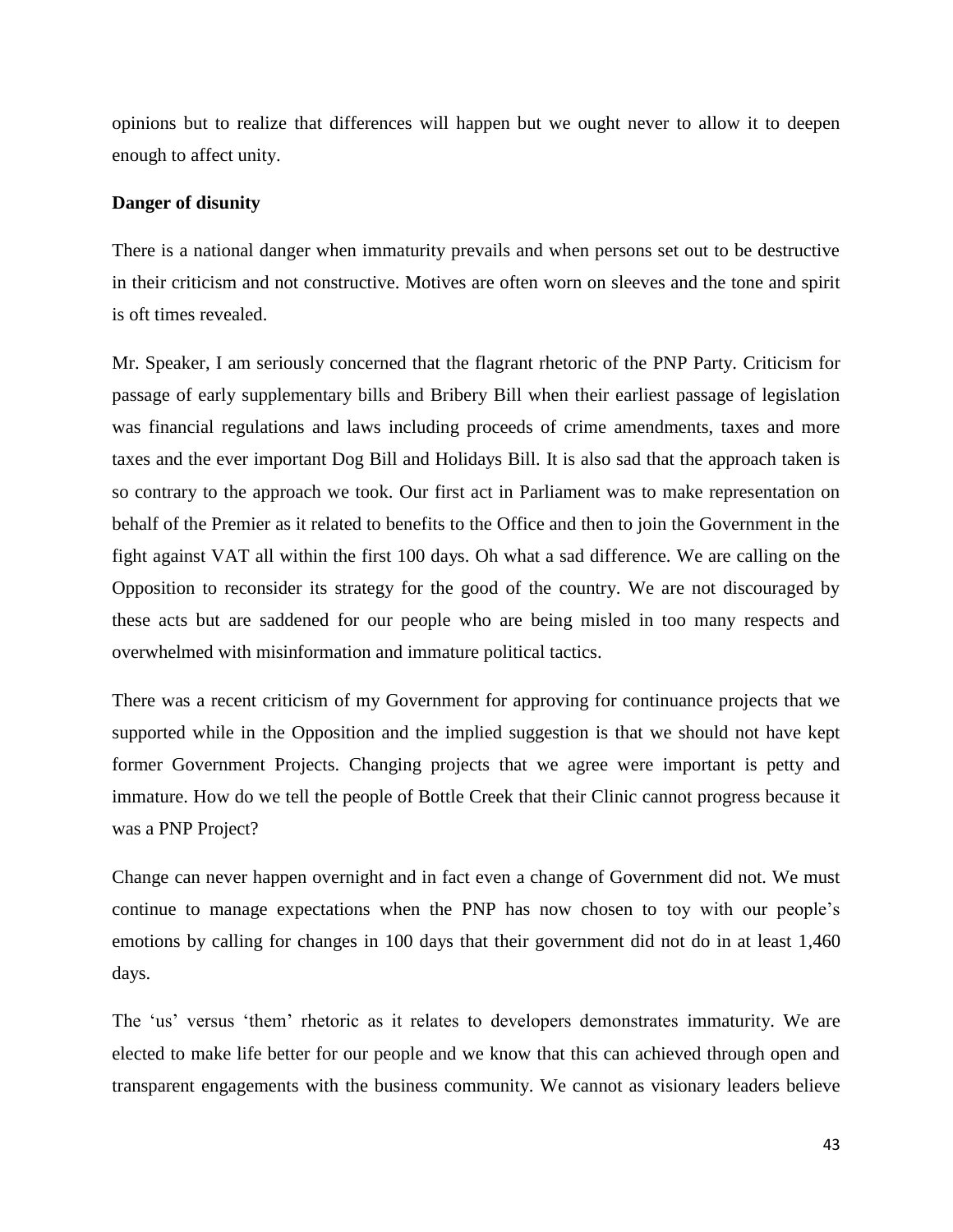that we cannot and must not engage investors and developer. There may have been in the immediate past the fear that deals will be made in the dark and our people will be left out, but it is so important to recondition our minds and know that things are different and while it may appear that the former Government were just marking time on spot, any movement now is seen as suspect even by the PNP.

## **NEW GOVERNMENT'S MESSAGE**

#### **On The People's Job**

I wish to send a strong message as the elected leader of this Government. Mr. Speaker, my Government be about the people's business and on the people's We will shortly announce dates for our first set of Town Hall Meetings and we welcome residents to attend when we are in your Islands.

My doors are open and there will be clearer notices on how to meet with me as there are too many choosing winding paths to a wide open door.

Since coming to office I have met with scores of people: residents, investors and potential investors. No one seeking an appointment has been turned away but may have been subjected to an unusually long wait as one can imagine the request for meetings with a new Premier has been in high demand. Too many were surprised and honored to have been given the opportunity to meet the Premier and in the majority of cases someone that they voted for and sent to this Office: that cannot continue to be the norm.

#### **TCI Is Open for Business**

Likewise the doors of this country are open.

My Office is committed to the review of pending development together with new proposals and through Invest TC is keen to ensuring that the process is an inviting and not frustrating one. The Premier's office will in short order fulfill our campaign promise and appoint a Business Laison person in the Premier's Office.

As Premier of the Turks & Caicos Islands, I chose today to respond to a letter published on the Caribbean News Now Website on 31 March, 2017 and again last weekend.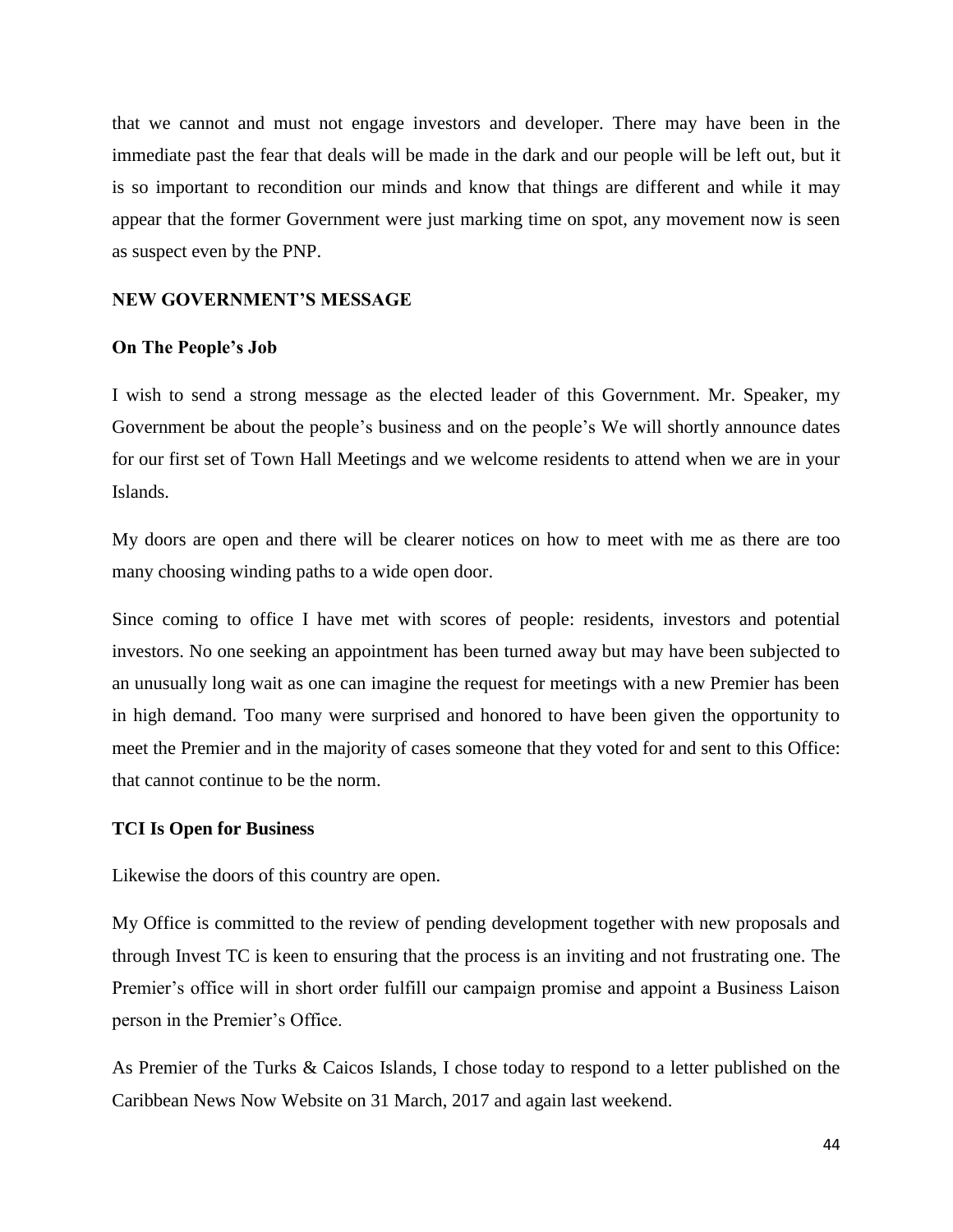Whilst I have strong reasons to believe that this is a fictitious person, I believe the content requires a response as our Islands deserve a fair opportunity to grow and certainly with the aid of investors. This approach certainly can have a negative impact on the future of our country and so I chose to respond on this platform.

As the Head of elected Government and as Minister of Investment, my Government has been working hard to ensure that Turks and Caicos Islands is not just said to be open for business but is truly open for business which means that our policies, procedures and processes should be friendlier and not onerous.

As Premier and Minister for Investment, I am personally committed to making sure that all consumers of Government services are served at the highest standards ensuring efficiency and excellence in services offered.

I must turn my attention to the references made to the AG's Chambers who one would know only acts in accordance with the instructions given to them by Ministers. Their role is, like any lawyer, to give advice to Ministers and then act on instructions. It is notable that although the writer criticizes the Government and its lawyers for failing to honor agreements, she does not identify a single example of this supposed approach the Government is alleged to have taken. It is certainly true that the former Government has, following the Commission of Inquiry Report, had to act to set aside or modify certain development agreements and other land transactions made by a previous administration; but in the light of the findings of the Commission, the Government hardly had a choice in doing so, and if it had not acted, it may have been subjected to justifiable criticisms regarding its failure to act against such "bad" deals. The Government's success in litigation involving such deals has been good, with another case won in the Privy Council just last week, and millions of dollars and thousands of acres of land recovered, and a number of bad agreements highlighted by the Commission either set aside completely or rewritten to the benefit of the Islands. Regrettably the writer is not as well informed as she should be and I wish to offer a correction to the assertion in the Article that the money under the 5th supplementary estimate brought my Government to settle litigation had nothing to do with a development agreement or dispute with a developer. Infact, it was a longstanding matter in respect of a Government employee who had sustained injuries during the course of his employment.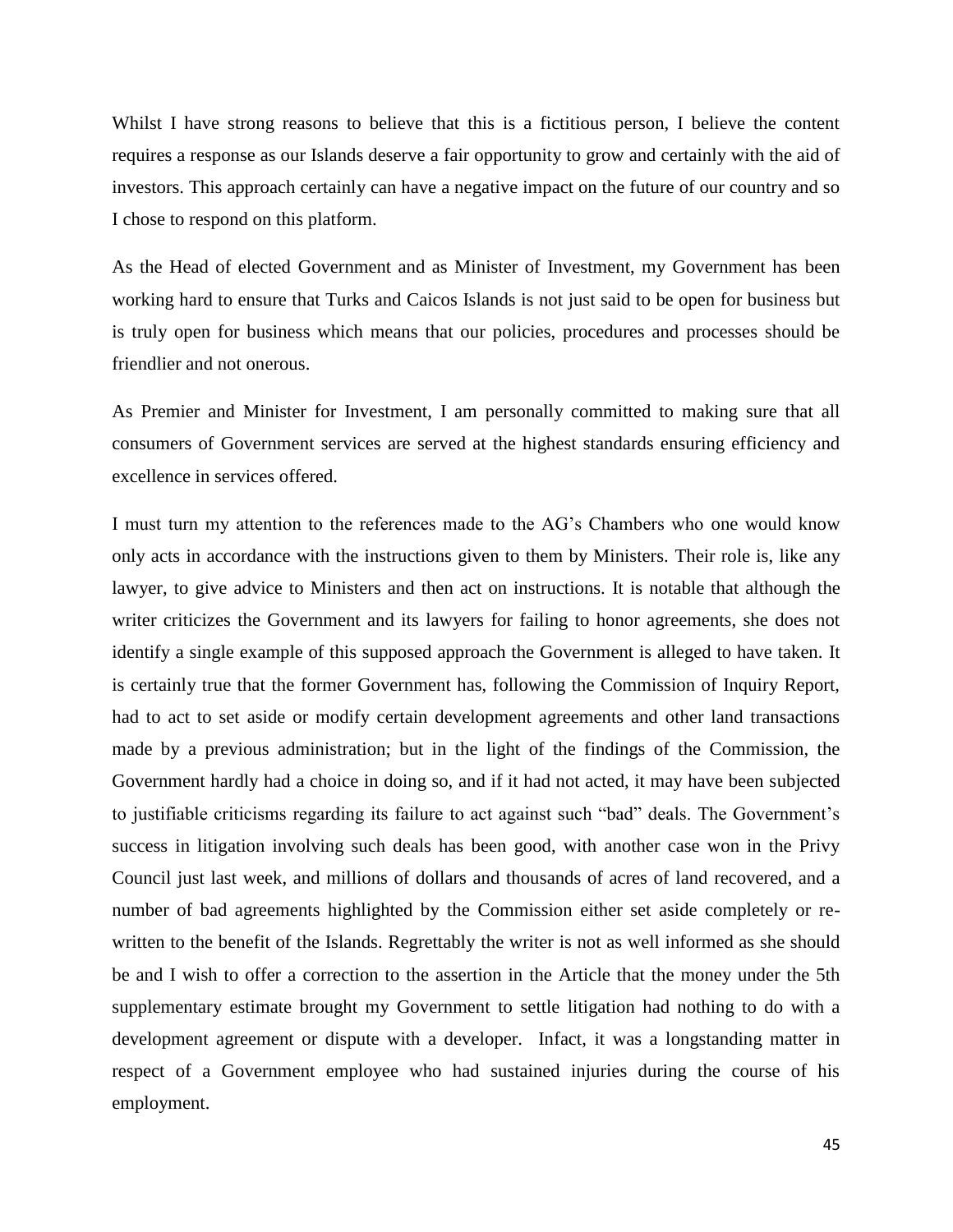It is my hope and the hope of my Government that Investors would not be discouraged in any way by the writings of some anonymous and identified writers and would seek to invest in our Islands as we better the experience and create an even more favourable and supportive economic climate which is the Turks and Caicos Islands. We can promise any law abiding investor whose plan includes dealing fairly with the people of these Islands that they will be welcomed with open arms.

### **Conclusion**

The 2017/18 Budget and FSPS are representational of the priorities of the TCIG. Rome was not built in a day but a foundation had to be laid. We know that we are off to a great start and will over the next 3 years and 9 months will address each promise in the Change Document and Throne Speech one by one, ministry by ministry. These are not mere words as each Ministry will be positioned to share its four year plans in short order.

This Budget provides an overview of the Government's revenue and expenditure plan for the fiscal year April 1, 2017 to March 31, 2018.

Accounting Officers are being reminded to ensure that the Government's policies are appropriately executed and that they remain within the amounts approved by House of Assembly. Likewise, this is a document that we too should be held accountable to. We must hold ourselves accountable and we must not become upset when people seek to hold us into account even when and if it is done out with the wrong motives.

I consider this an honor and a privilege to have presented this country's  $40<sup>th</sup>$  Budget.

I believe that God requires much of us -- and I believe that He is hearing the prayer of the faithful. But I believe that to whom much is given much more is expected and that we must make those decisions that seek to elevate God to His rightful place in this country.

We reach out to our people and ask that we ready our minds for the change that will come. We are all in this together either we hang together or we will hang separately.

There is too often too much discord among us and this is more personality than anything else. There is equally too much discord among us as a people likewise. But I can say one thing that is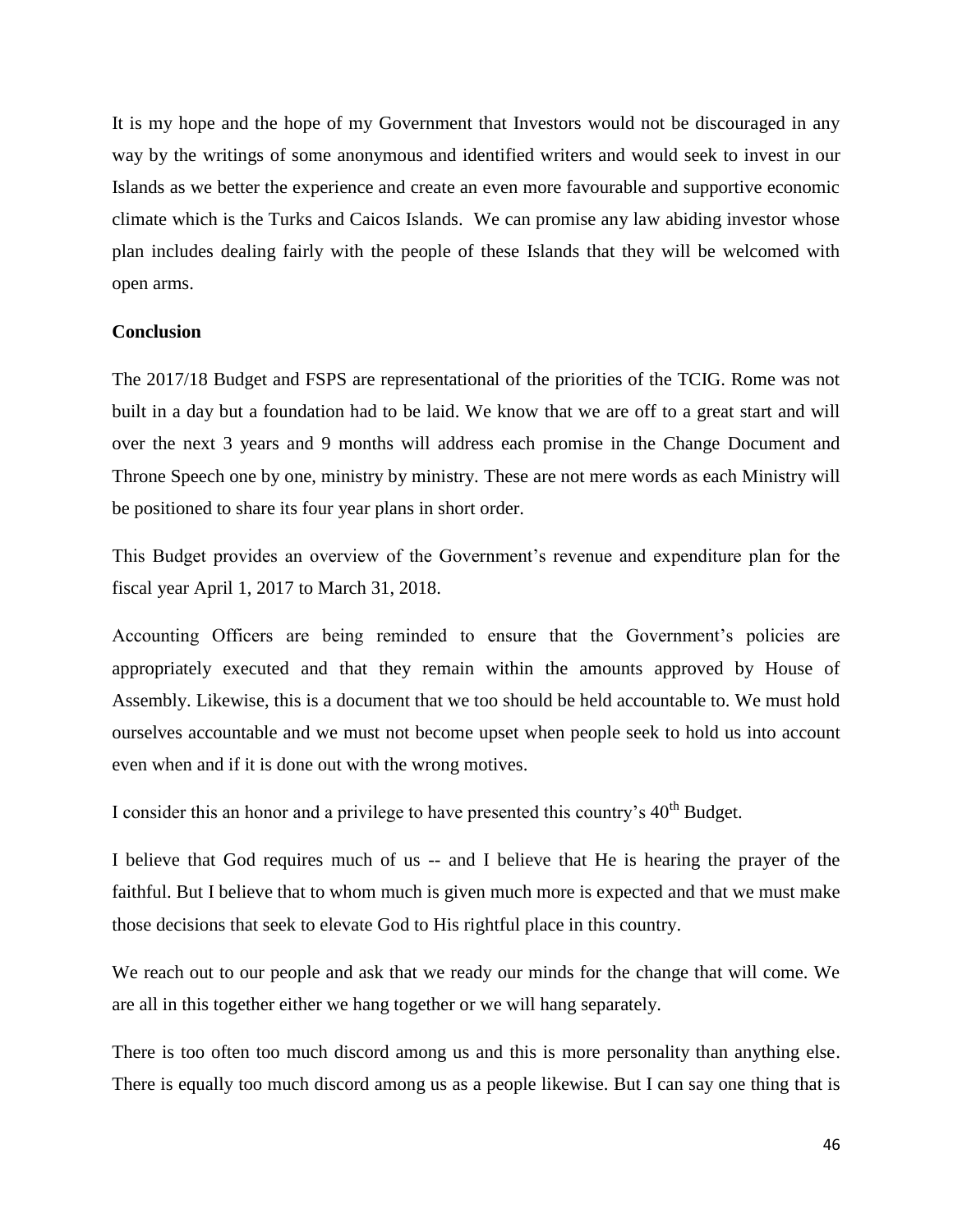certain and it is that those who have made their role known as a distractor or a strife maker or those who are quick to sow discord will be shocked when the change happens around them because it will come. These times call for serious work and the need to avoid distractions.

With God's help - His guidance and protection we must serve our people with our very best. We must serve with fear and reverence as unto God because the fear of God is the beginning of wisdom. I pray for us all and these Islands that we will move with conviction, remove ourselves from acts that will bring us down, recognize the power of choice and the responsibility to make decisions that will impact us as individuals or from positions of leadership decisions that impact us all. The weight of being a part of running a country must rest heavy on us in this Hon House likewise must the weight of the parent of raising a country, we must see why we cannot allow petty differences to cause our country to lose. Unity does not mean we disappear in opinions or that one role is more important than the other but that we respect each other's opinion and respectfully disagree and compromise when possible and above all help each other.

To serve in this Hon House is a privilege and an honor. We must all step up and prepare ourselves for this critical role that we have been asked to play. We extend the olive branch to the Opposition and look to the many times that you will be called upon to share your opinion, give your input or critique.